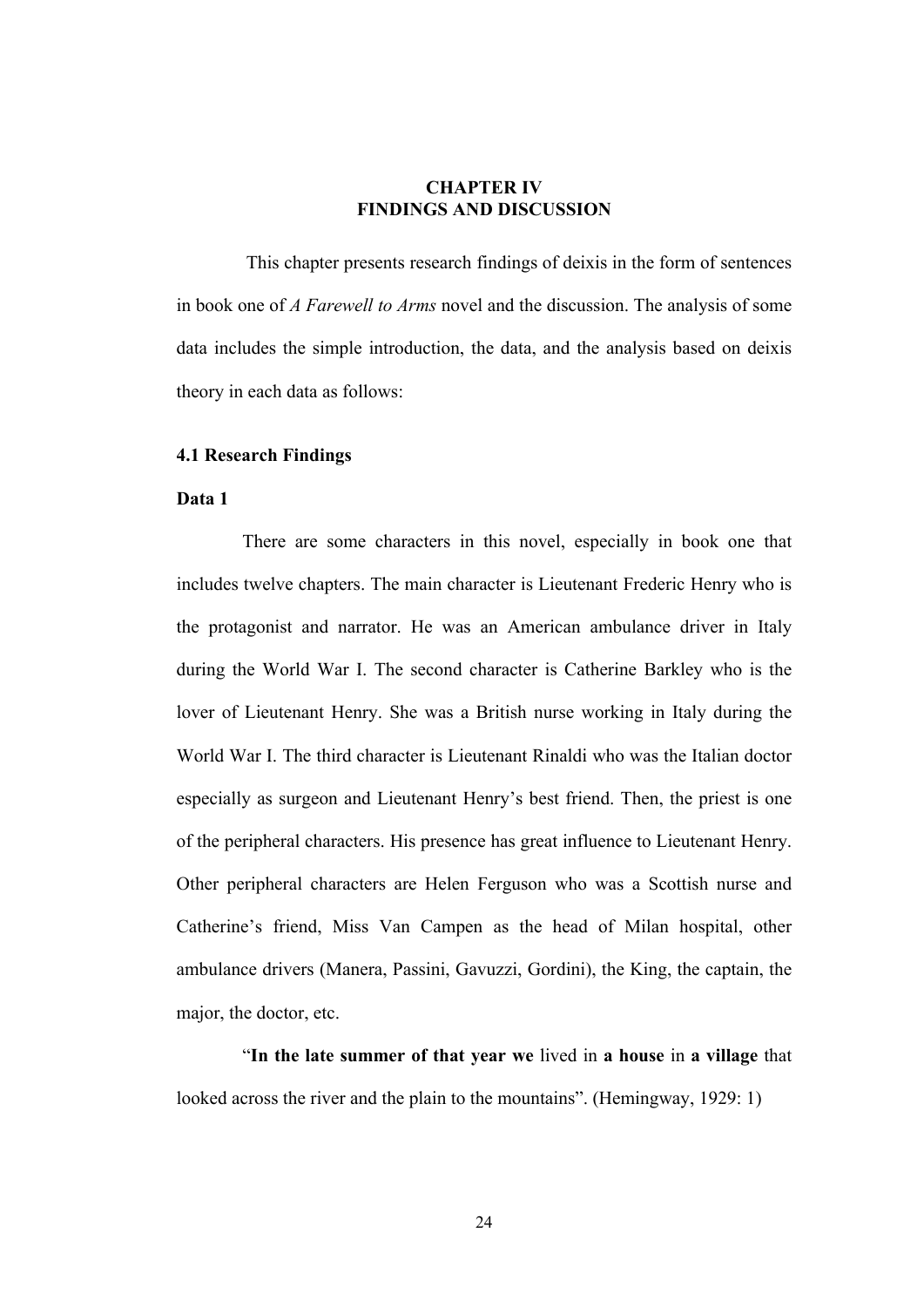The sentence above explains that the narrator lived in a simple house which located in a village. The village seems passing the river and the simple to the mountain. It happened in the late summer of that year. That sentence is as the opening paragraph showed the picture of war. According to Carlos in Bloom (2010: 71) the word **that year** happened in 1918. It was in the late summer and auntum of 1918. In 1918, Lieutenant Henry also joined the Italian Red Cross and served as an ambulance driver in Italy during World War I.

The deixis in the statement above is **In the late summer of that year, we, a house,** and **a village**. The phrase **in the late summer of that year** can be categorized as time deixis. It encodes the time at which an utterance was spoken and includes in deitic adverb of time (**that year**) that based on the context in sentence above (Data 1). The word **we** can be categorized as first person deixis. The plural pronoun **we** refer to Lieutenant Henry as the narrator. It is based on the context in the next sentence "**I** was very glad the Austrians seemed to want to come back to the town some time." The pronoun **I** in the context above is a narrator who tells the whole story in the novel. The sentence in the data 1 is the opening sentence in the first paragraph in chapter one. The last is the word **a house** and **a village** can be categorized as place deixis. It refers to point a location when the utterance occurs that based on the context in sentence above (Data 1). It encodes the spatial locations relative to the location of the participants in the speech events.

**Data 2**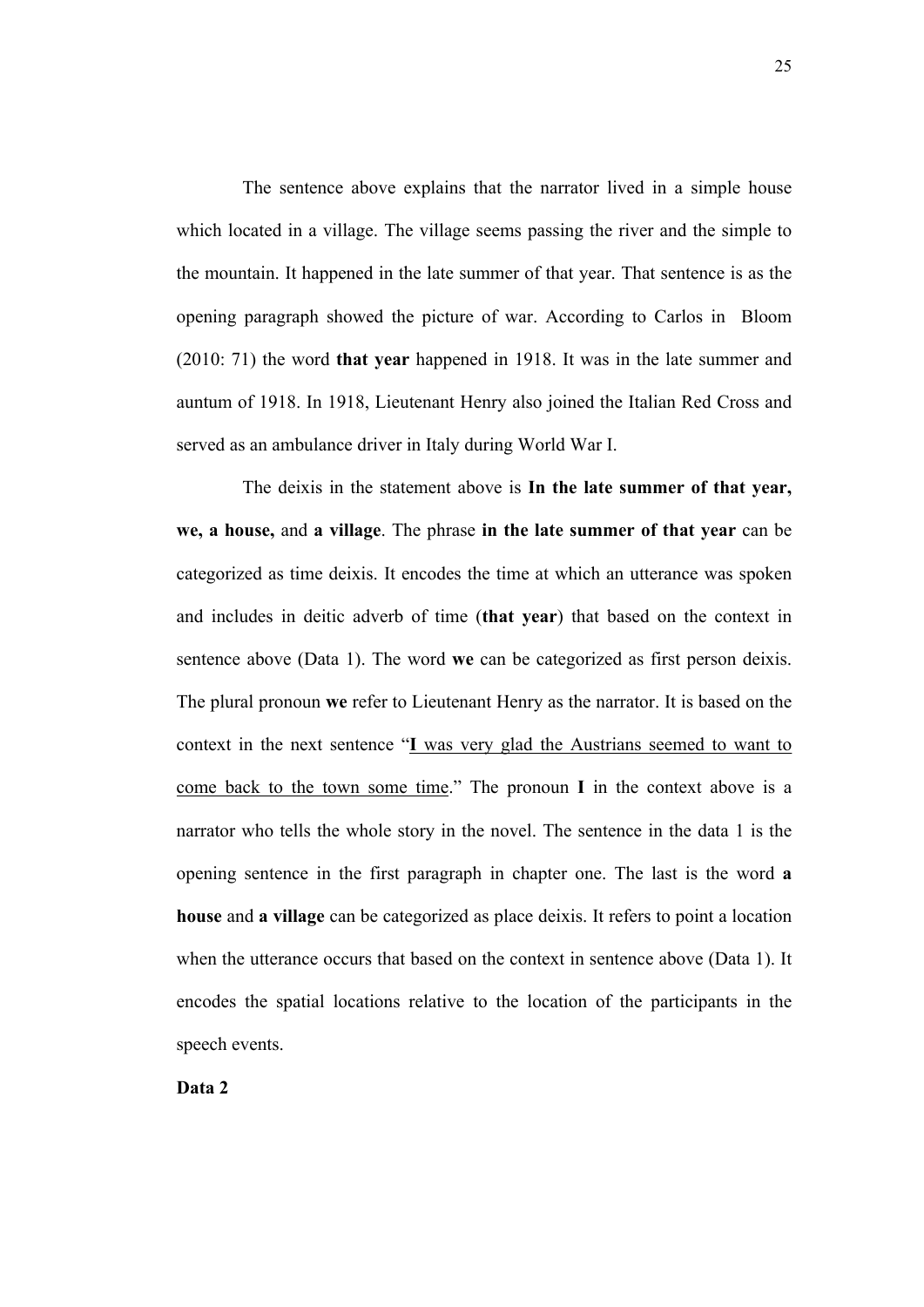In the village, there lived a respectful man. It is the King. He passes the village almost every day by using small gray motor cars. There are some persons who sit in the cars. They are the driver and the officers. The King was very small and his face hidden. He only can be seen by the top of his cap.

"**He** lived in **Udine** and came out in **this** way nearly **every day** to see how things were going, and things went very badly".

The sentence above explains that a great man lived in a big town named Udine. He is known in this area almost every day to know about the condition and situation around, whether good or bad.

The deixis in the statement above is **he**, **Udine**, **this**, and **every day**. The word **he** can be categorized as third person deixis. It refers to person who is neither speaker nor addressee of the utterance in question. The pronoun **he** refers to the King. It is based on the context of utterance in this previous sentence "he himself so small that you could not see his face but only the top of his cap and his narrow back, and if the car went especially fast it was probably **the King***".* The word **Udine** can be categorized as place deixis. **Udine** is a town where the King lived. It refers to point an area where the King existed that based on the context in the sentence above (Data 2). The word **this** can be categorized as discourse deixis. It refers to some portion of the discourse that contains that utterance (including the utterance itself). The use of **this** refers to the forthcoming portion in the word "way" including the utterance that based on the context in the sentence above (Data 2). The word **every day** can be categorized as time deixis. It encodes the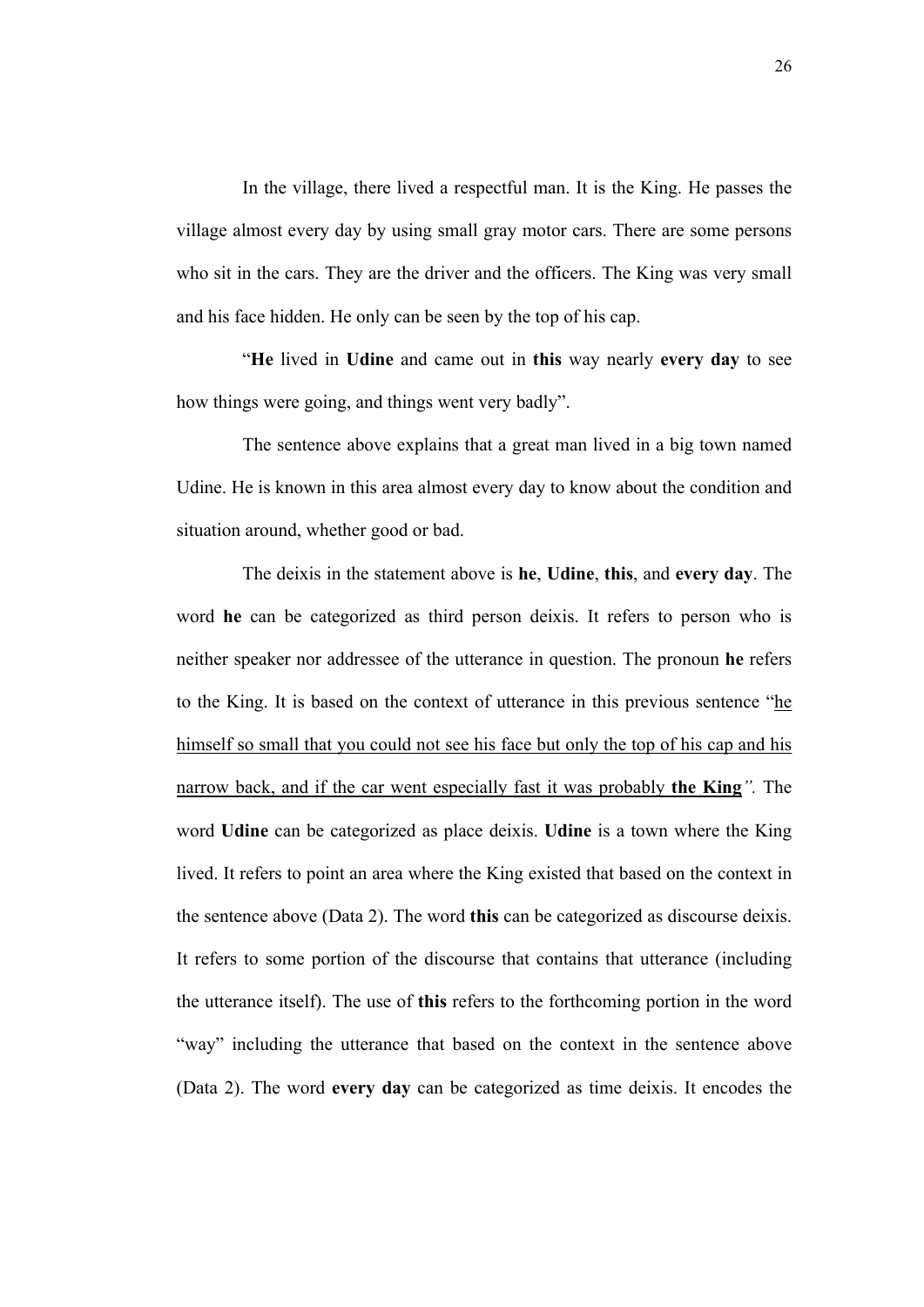time at which an utterance was spoken that based on the context in the sentence above (Data 2).

### **Data 3**

It is the end of summer. The fighting happened in the next mountain beyond. The narrator crossed the river in August and lived in a house in Gorizia village. The town is very handsome which full of shady trees and other people lived on it too.

"People lived on in **it** and **there** were hospitals and cafés and artillery up side streets and two bawdy houses, one for troops and one for officers". (Hemingway, 1929: 2)

The sentence above explains that the society lived on the mountain in Gorizia village. There are some hospitals, cafes, gun troops or artillery on the side of streets, and two houses for prostitution place. It's for troops and officers.

The deixis in the statement above is **it** and **there**. The word **it** can be categorized as person deixis in particular third person deixis. The word **it** refers to "the town" and "the mountain". It is based on the context in the previous sentence "The River ran behind us and **the town** had been captured very handsomely but **the mountains** beyond it could not be taken". It encodes to entity which is neither speaker nor addressee of the utterance. The last is the word **there** can be categorized as place deixis. It encodes the spatial locations relative to the location of the participants in the speech events. The word **there** is adverb of place and used for far distance. Based on the context in the underlined sentence above, the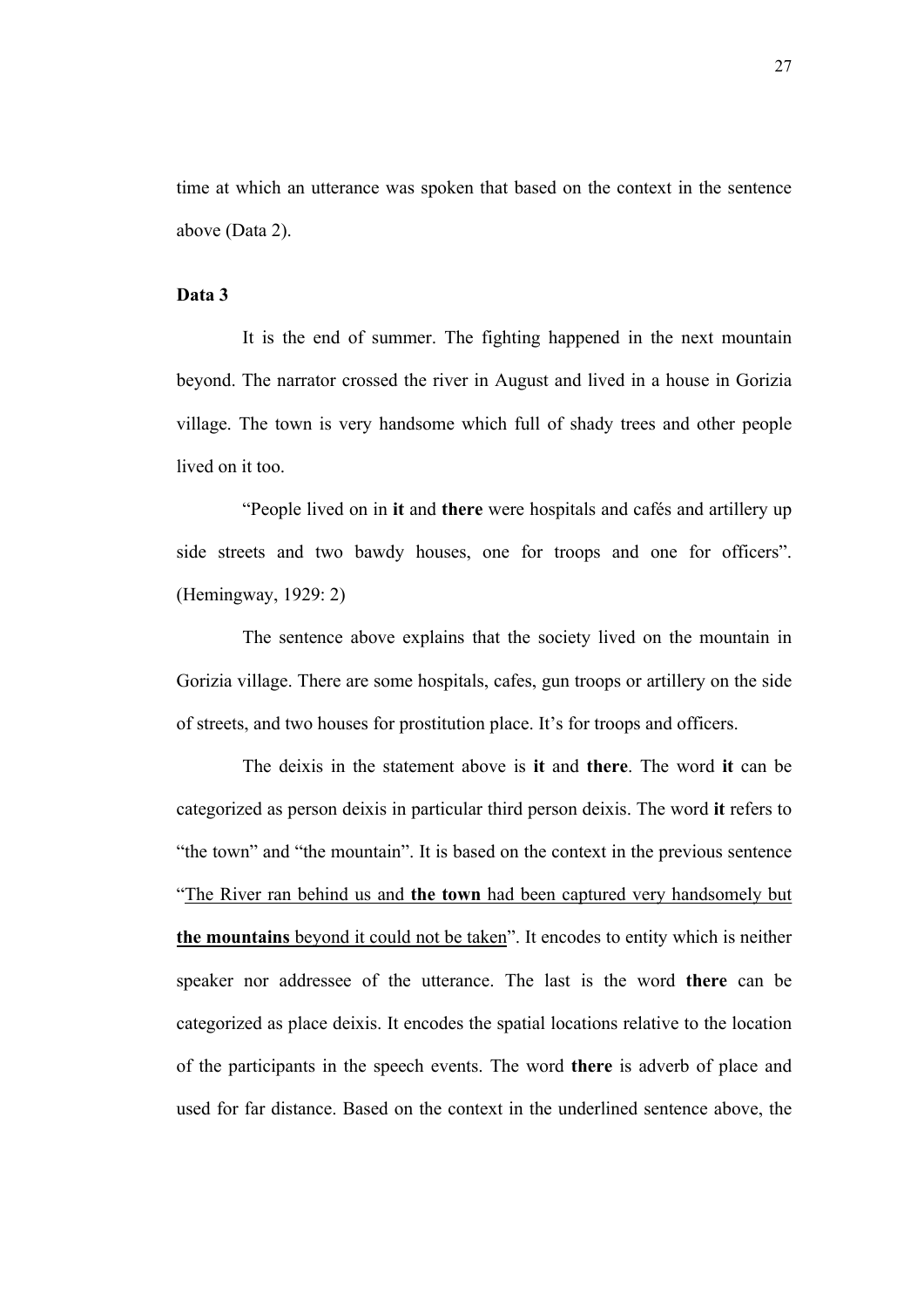adverb of place **there** refers to the town where some hospitals, cafes, and others existed.

### **Data 4**

The green forest in the summer has changed to the white forest. It is the snow falling in winter. The narrator sits with his friend by drinking a bottle of Asti. His friend sees the priest is walking in the street. His friend commands the priest for coming with them but he refuses it. Then, at that night, the captain picks the priest up after the spaghetti course in the mess. This conversation happens in the mess.

"**Priest to**-**day** with girls," **the captain** said looking at **the priest** and at **me**. **The priest** smiled and blushed and shook **his** head".

The sentence above explains about the joking dialogue of the captain about the priest. Therefore, the priest just receives it by smiling and shaking his head. It located in the bawdy house when the snow is falling down. The priest is a young man and wearing grey tunic uniform.

The deixis in the statement above is **priest**, **to-day**, **the captain**, **the priest**, **me**, **the priest**, and **his**. The word **priest**, **the captain**, and **the priest** can be categorized as social deixis. The word **priest**, **the priest**, and **the priest** are relational social deixis. It refers to some social characteristic between the speaker and addressee that based on the context in the conversation above (Data 4). The word **the captain** is absolute social deixis that based on the context in the conversation above (Data 4). It refers in certain forms of address which will include no comparison of the ranking of the speaker and addressee. The word **to-**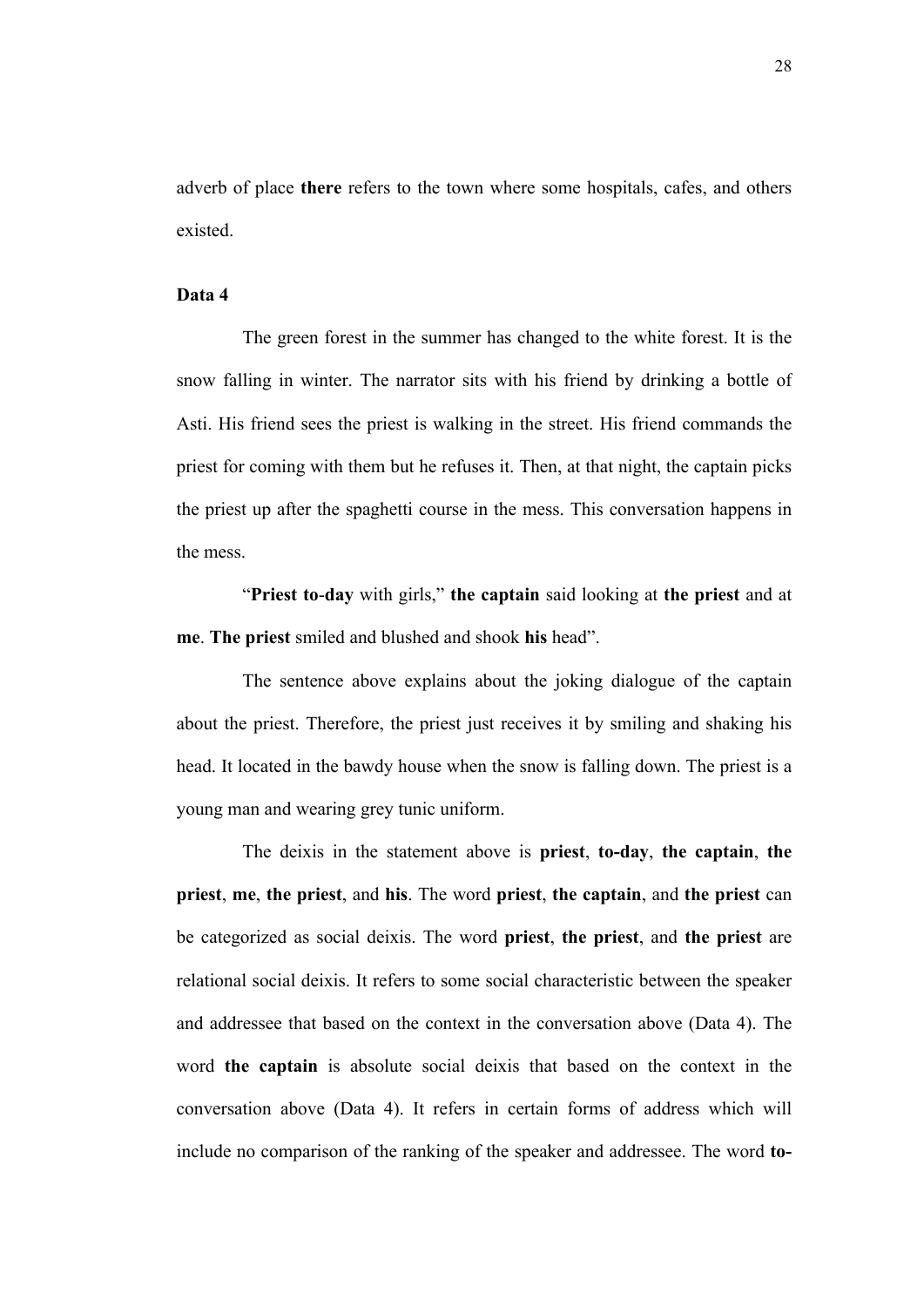**day** can be categorized as time deixis. It encodes the time at which an utterance was occurred. It shows that the speaker deliver the utterance at this present day that based on the context in the conversation above (Data 4). The word **me** and **his** can be categorized as person deixis. The singular pronoun **me** is first person deixis. The objective case **me** refer to the narrator (Lieutenant Henry). It is based on the context in this previous sentence, "Later, below in the town, **I** watched the snow falling, looking out of the window of the bawdy house, the house for officers, where **I** sat with a friend and two glasses drinking a bottle of Asti". The pronoun **I** in the context above is the narrator (Lieutenant Henry) of *A Farewell to Arms*. The possessive pronoun **his** is third person deixis. It refers to person who is neither speaker nor addressee of the utterance. The possessive pronoun **his** is belonging to the priest's head that based on the context in the sentence above (Data 4).

# **Data 5**

This conversation happens in the mess at night after having spaghetti course. This conversation is the continuation of the previous data. Lieutenant Henry asks the priest about a book entitled the Black Pig.

"Did **you** ever read the 'Black Pig'?" asked **the lieutenant**. "**I** will get **you** a copy. **It** was that which shook **my** faith."

The sentence above shows about the dialog between the lieutenant and the priest. It located in the bawdy house. The "Black Pig" was a book that told about priest, faith, etc. Thus, the lieutenant offered to give the copy of that book.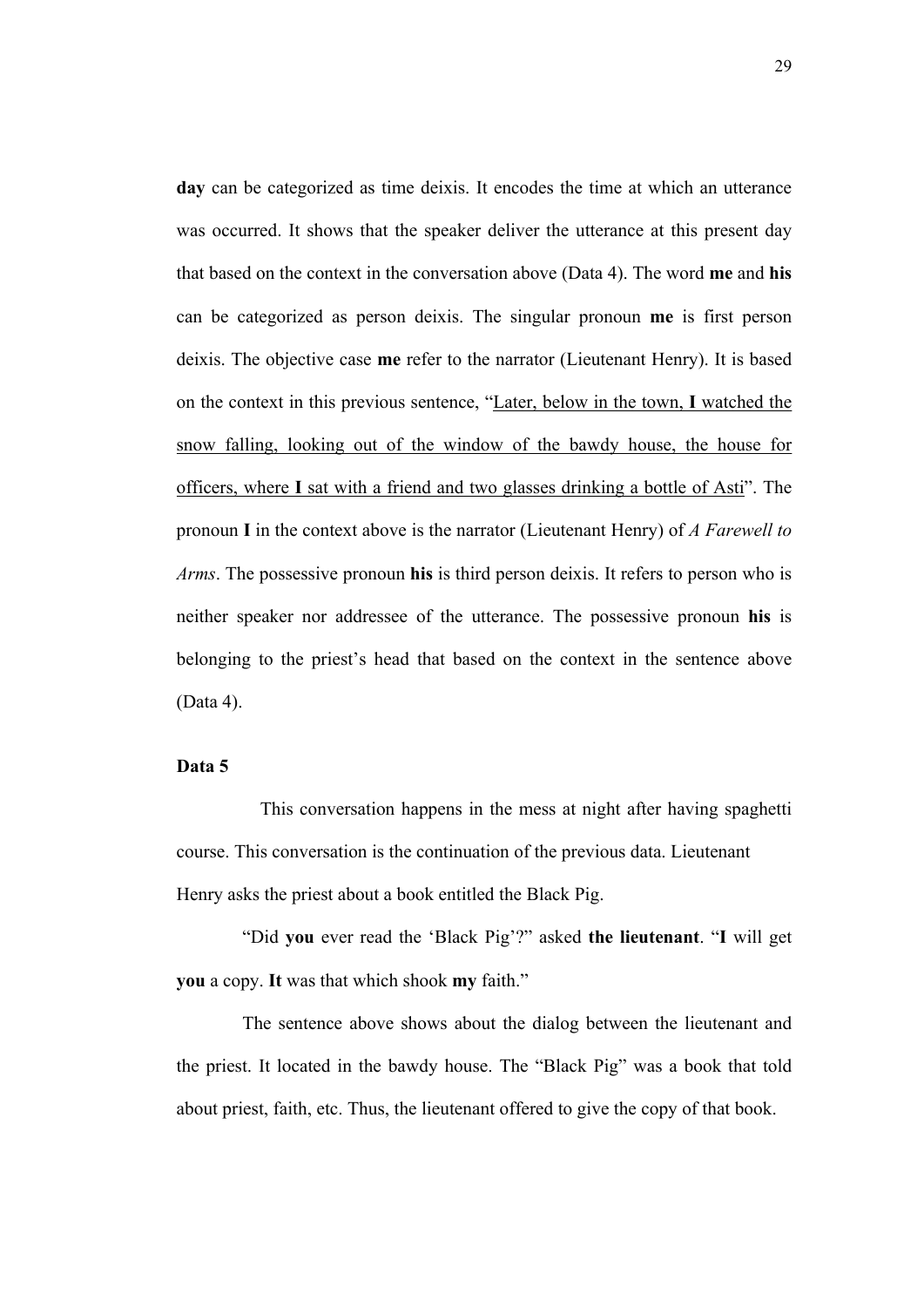The deixis in the statement above is **you**, **the lieutenant**, **I**, **you**, **it**, and **my**. The word **you**, **I**, **you**, **it**, and **my** can be categorized as person deixis. The first pronoun **you** and second **you** are second person deixis which refer to the person or persons being addressed. The first and second pronoun **you** refer to the priest as the addressee. It is based on the context in this next sentence "It is a filthy and vile book," said **the priest**". The singular pronoun **I** and **my** are first person deixis. The singular pronoun **I** refer to the speaker (Lieutenant Henry) that based on the context in the sentence above (Data 5). The possessive pronoun **my** is belonging to Lieutenant Henry's faith after reading the *Black Pig* that based on the context in the sentence above (Data 5). The pronoun **it** is third person deixis. The pronoun **it** refers to *Black Pig* that based on the context in the sentence above (Data 5). It encodes to entity which is neither speaker nor addressee of the utterance. The word **the lieutenant** can be categorized as social deixis. The word **the lieutenant** is absolute social deixis that based on the context in the sentence above (Data 5). It refers in certain forms of address which will include no comparison of the ranking of the speaker and addressee.

## **Data 6**

The fields are green and the trees have small leaves. It is spring time. There are many more guns in the town and Lieutenant Henry walks along the way to the house. Then, he looks the door was opened when he is arriving. He decides to go upstairs room for take a rest and clean up. The room is joined with Lieutenant Rinaldi as his best friend. He prepares for take a bath when Lieutenant Rinaldi is sleeping on the bed. Then, Lieutenant Rinaldi wakes up and surprises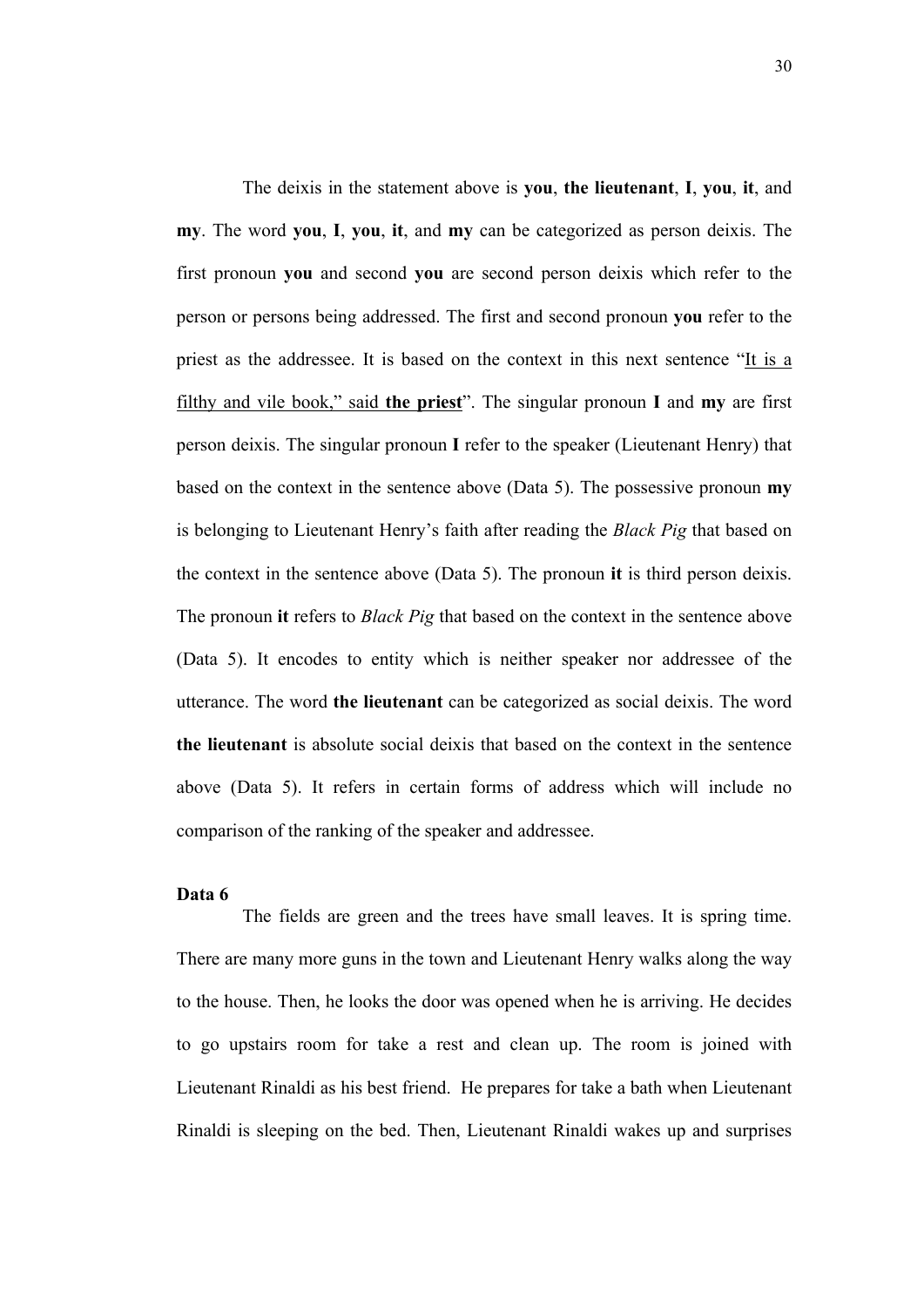for seeing his best friend's coming. Thus, the conversation begins both of them in the sunny day.

"Where did **you** go and what did **you** do? Tell **me** everything at **once**." "**I** went **everywhere**. Milan, Florence, Rome, Naples, Villa San Giovanni, Messina, Taormina—". (Hemingway, 1929: 4)

The sentence above explains about the dialog between Lieutenant Henry and Lieutenant Rinaldi. It located in one of the upstairs room in a house. It is sunny day. Lieutenant Rinaldi asks him about his life journey because both of them didn't meet for long time ago.

The deixis in the statement above is **you, you**, **me**, **once**, **I**, and **everywhere**. The word **you, you**, **me** and **I** can be categorized as person deixis. The first pronoun **you** and second pronoun **you** can be categorized as second person deixis. The first and second pronoun **you** refer to Lieutenant Henry as the addressee that based on the context in the conversation above (Data 6) and in the first underlined sentence below. The pronoun **I** can be categorized as first person deixis for singular speaker. The singular pronoun **I** refer to Lieutenant Henry as the singular speaker. It is based on the context in this previous sentence "**I** decided to go on upstairs." The pronoun **I** in the context above is a narrator (Lieutenant Henry) of *A Farewell to Arms*. The pronoun **me** can be categorized as first person deixis. The objective case **me** refer to Lieutenant Rinaldi that based on the context in this sentence "**The lieutenant Rinaldi**, lay asleep on the other bed." The word **once** can be categorized as time deixis. **Once** is an adverb that shows a single time based on the context in the conversation above (Data 6). The word **everywhere**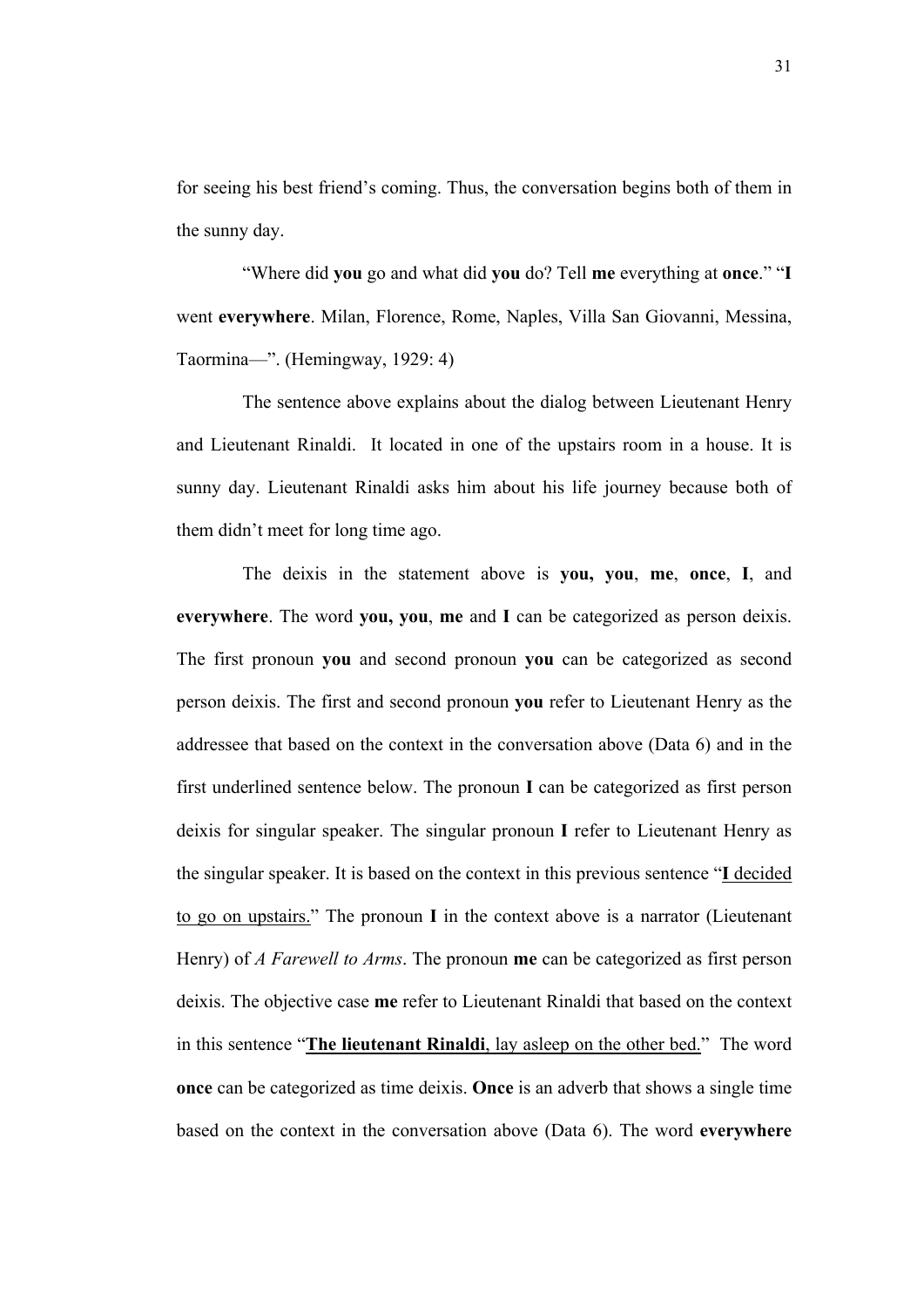can be categorized as place deixis. The word **everywhere** includes Milan, Florence, Rome, Naples, Villa San Giovanni, and other places that based on the context in the conversation above (Data 6).

# **Data 7**

The narrator hears the battery is firing twice in front of the house. Then he looks out of the window for knowing the real situation. He does not see the guns but it were firing directly.

"The battery **in the next garden** woke **me in the morning** and **I** saw the sun coming through the window and got out of the bed". (Hemingway, 1929: 5)

The sentence above explains about a difficult situation. It tells about the battery accumulator of car is in trouble which is located in garden. That event makes Lieutenant Henry wakes up in the morning and bright day.

The deixis in the sentence above is **in the next garden**, **me**, **in the morning**, and **I**. The phrase **in the next garden** can be categorized as place deixis. It shows about the location where the event happened that based on the context in the sentence above (Data 7). The word **me** and **I** can be categorized as person deixis especially first person deixis. The singular pronoun **I** refer to the narrator (Lieutenant Henry) that based on the context in the underlined sentence below. The objective case **me** refer to the narrator (Lieutenant Henry). It is based on the context in this next sentence "As **I** looked out at the garden **I** heard a motor truck starting on the road." The pronoun **I** in the context above is the narrator (Lieutenant Henry) of *A Farewell to Arms.* The phrase **in the morning** can be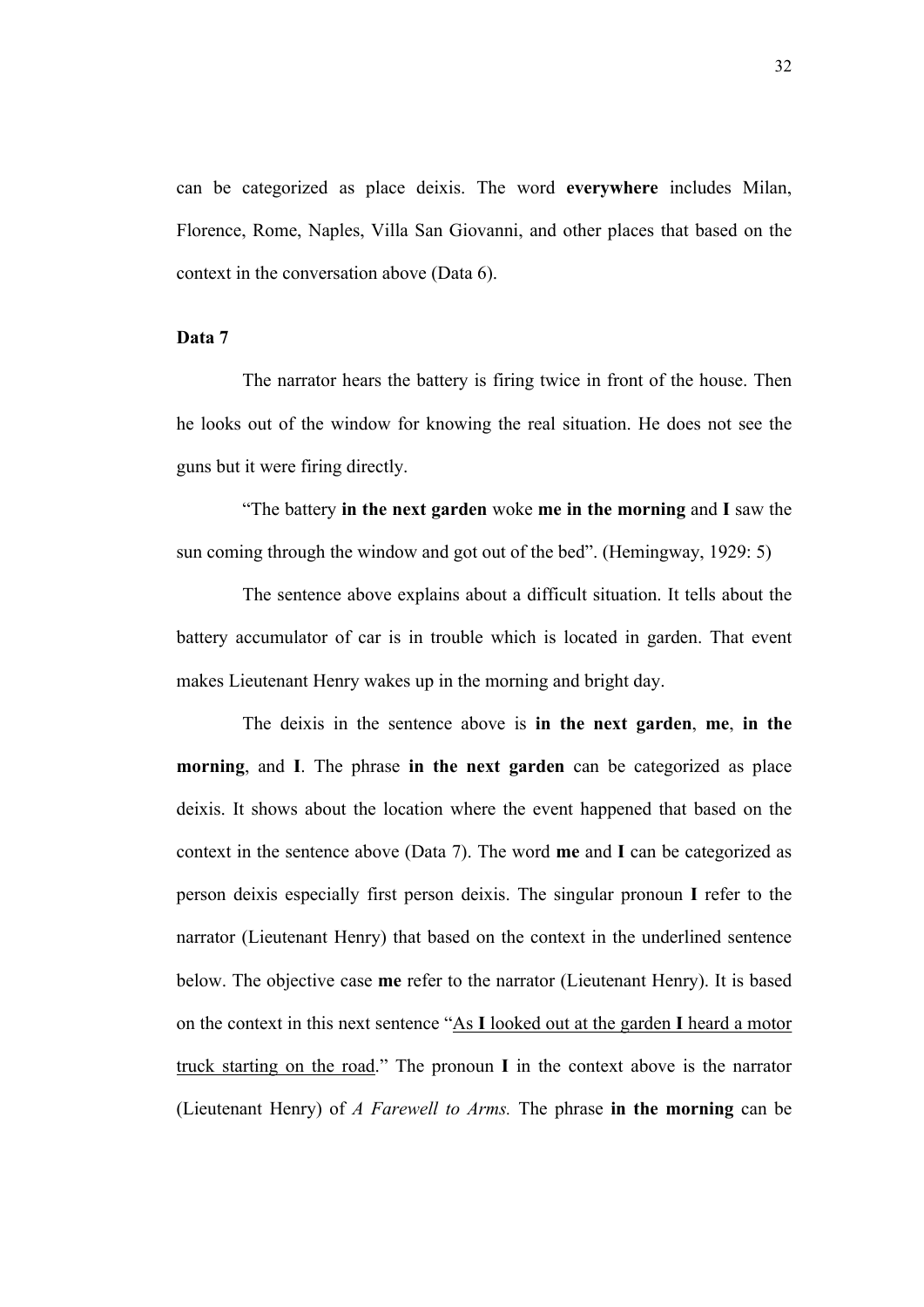categorized time deixis. It shows about the time when the event is occurring that based on the context in the sentence above (Data 7).

### **Data 8**

The narrator hears a motor truck on the road and gets out from the house. There are ten cars that lined up. Then, there are some mechanics that works to repair the battery. Both of the mechanics have a little conversation and one of the mechanics asks to the narrator. Thus, this conversation is the question of the narrator to one of the mechanics.

"What's the matter with **this** machine?" "**It**'s no good. One thing after another."(Hemingway, 1929: 6)

The sentence above explains about the dialog between Lieutenant Henry with the mechanics. It located in the yard. The mechanics repaires the machine that stopped working. Thus, Lieutenant Henry asks about how the condition of the machine.

The deixis in the statement above is **this** and **it**. The word **this** can be categorized as discourse deixis. It refers to some portion of the discourse that contains that utterance (including the utterance itself). The use of **this** refers to the forthcoming portion to the word "machine" that based on the context in the sentence above (Data 8) which including the utterance. The word **it** can be categorized as third person deixis. It encodes to entity which is neither speaker nor addressee of the utterance. The pronoun **it** refers to machine that based on the context in the sentence above (Data 8) and explains that the machine in trouble.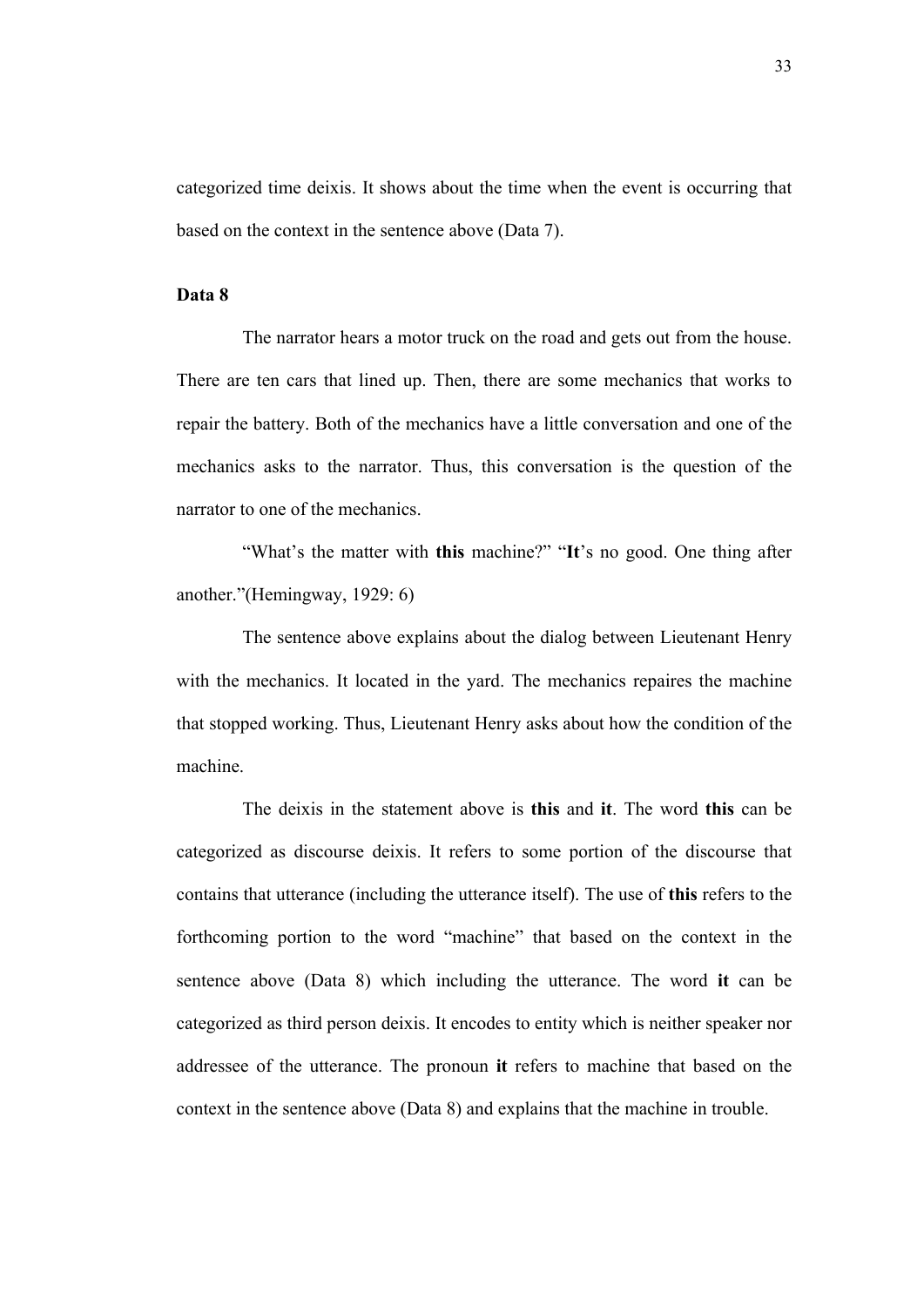# **Data 9**

After having a simple conversation with some mechanics, the narrator comes back to the house and drinks a coffee at the mess table. Then, he goes up to his room for cleaning up his body. He looks Rinaldi sitting on the bed. Rinaldi starts the conversation when he was looking the narrator in the room.

"**You** will come with **me** to see **Miss Barkley**." "No. "Yes. **You** will please come and make **me** a good impression on **her**."

The sentence above explains about the dialog between Lieutenant Rinaldi and Lieutenant Henry. It located in a room. Lieutenant Rinaldi invites Lieutenant Henry to meet with Miss Barkley. Miss Barkley was a British nurse that worked in a hospital which located in Italy during World War I. Thus, Lieutenant Rinaldi forces his best friend to meet her and makes a good attitude on her.

The deixis in the statement above is **you**, **me**, **Miss Barkley**, **you**, **me**, and **her**. The word **you**, **me**, **you**, **me**, and **her** can be categorized as person deixis. The first pronoun **you** and second **you** can be categorized as second person deixis. The first and second pronoun **you** refer to Lieutenant Henry as adressee. It is based on the context in this previous sentence "**I** was very dusty and dirty and went up to my room to wash. **Rinaldi** was sitting on the bed with a copy of Hugo's English grammar". The pronoun **I** in the context above is a narrator (Lieutenant Henry) who tells the whole story. The first pronoun **me** and second pronoun **me** can be categorized as first person deixis. The first and second objective case **me** refer to Lieutenant Rinaldi as the speaker. It is based on the context in the underlined sentence above. The pronoun **her** can be categorized as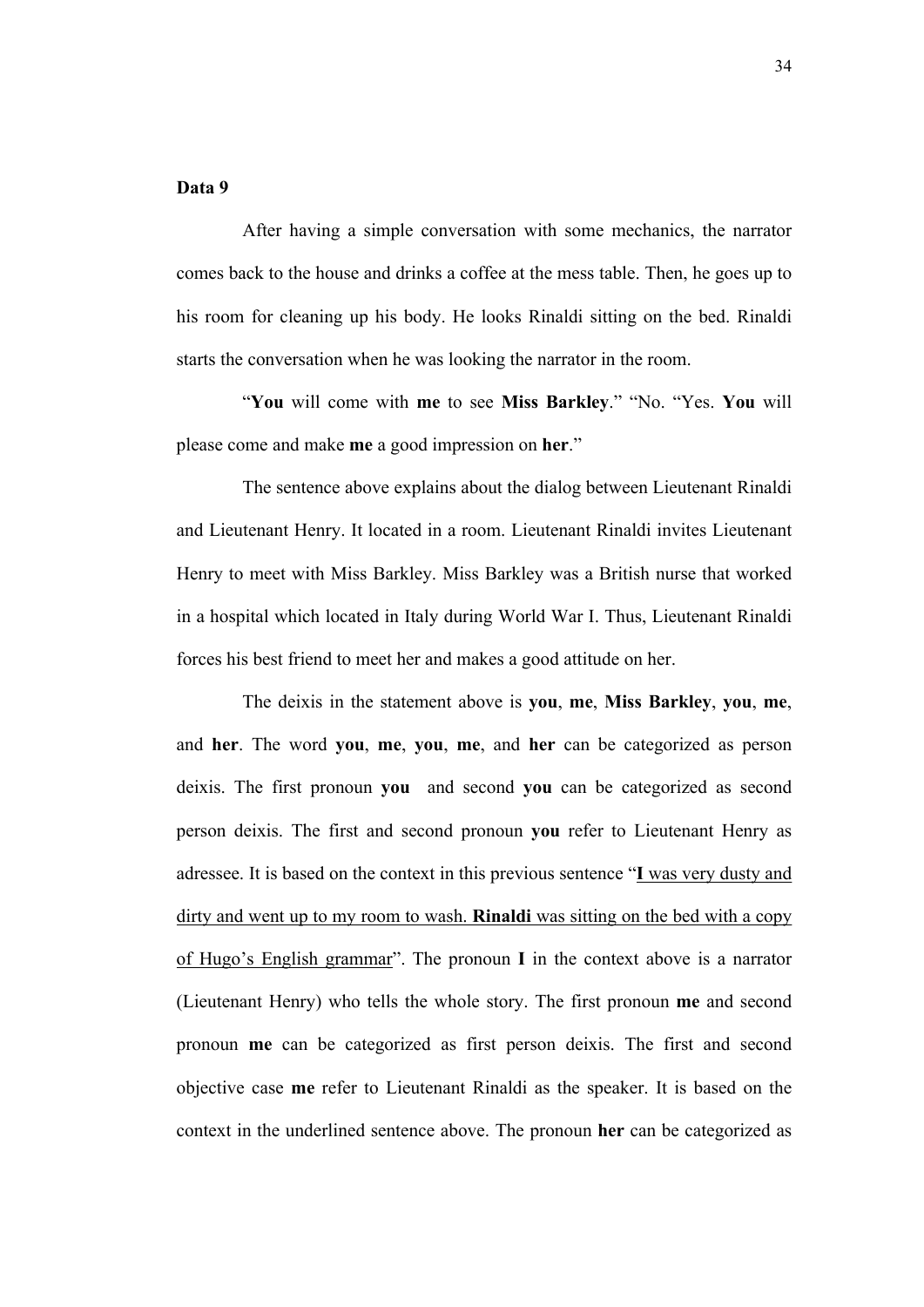third person deixis. The pronoun **her** refer to Miss Barkley that based on the context in the sentence above (Data 9) that is not identified as the speaker and addressee. The phrase **Miss Barkley** can be categorized as social deixis especially absolute social deixis that based on the context in the sentence above (Data 9). Absolute social deixis is a deitic reference that includes no comparison of the ranking between the speaker and addressee. It also shows that the age of Miss Barkley as a young female.

## **Data 10**

It is hot day in the afternoon. Lieutenant Rinaldi invites Lieutenant Henry for drinking a bottle of grappa. After drinking the second grappa, they go to the British hospital for meeting with Miss Barkley. Then, they see her when they are getting toward to the park.

"**Miss Barkley** was in **the garden**. Another nurse was with **her**. **We** saw **their** white uniforms through the trees and walked toward **them**." (Hemingway, 1929 :7)

The sentence above explains about the situation when Lieutenant Rinaldi and Lieutenant Henry on the way to meet Miss Barkley in British hospital. British hospital was the big building that was built by Germans before war. Therefore, Miss Barkley was with other nurses by using white uniforms which located in the garden.

The deixis in the statement above is **Miss Barkley**, **the garden**, **her**, **we**, **their**, and **them**. The phrase **Miss Barkley** can be categorized as social deixis especially absolute social deixis that based on the context in the sentence above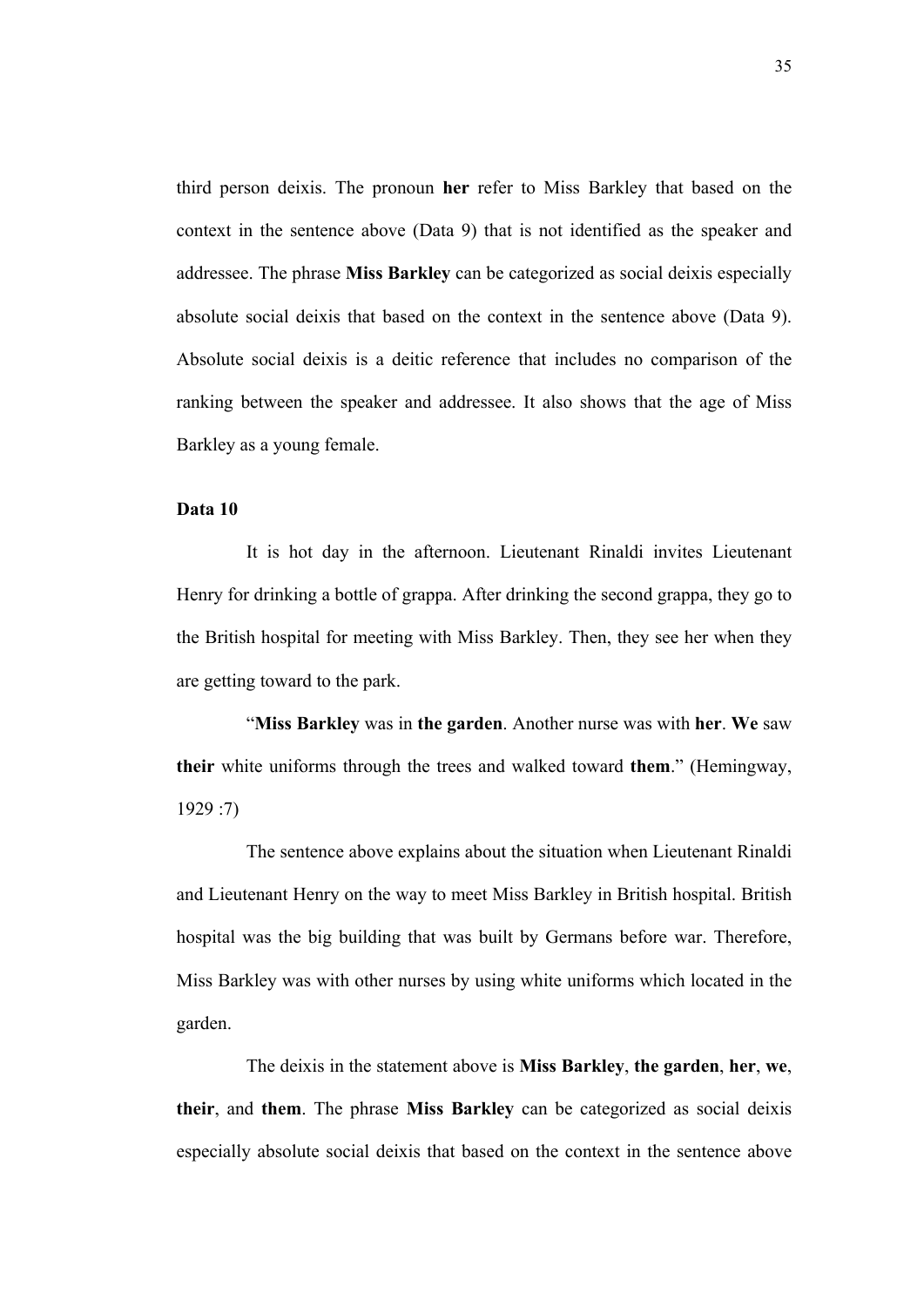(Data 10). Absolute social deixis is a deitic reference that includes no comparison of the ranking between the speaker and addressee. The word **her**, **we**, **their**, and **them** can be categorized as person deixis. The phrase **the garden** can be categorized as place deixis. It refers to point a location when the utterance occurs that based on the context in the sentence above (Data 10). It encodes the spatial locations relative to the location of the participants in the speech events. The pronoun **we** can be categorized as first person deixis for plural speaker. The plural pronoun **we** refer to Lieutenant Rinaldi and Lieutenant Henry. It is based on the context in this previous sentence "All right," **I** said. We drank the second grappa, **Rinaldi** put away the bottle and we went down the stairs." The pronoun **I** in the context above is the narrator (Lieutenant Henry) of *A Farewell to Arms*. The pronoun **her**, **their**, and **them** can be categorized as third person deixis. The pronoun **her** refer to Miss Barkley that based on the context in the sentence above (Data 10). The pronoun **their** refer to Miss Barkley and other nurse that using white uniform that based on the context in the sentence above (Data 10). The pronoun **them** refer to Miss Barkley and other nurse that were in the garden that based on the context in the sentence above (Data 10).

### **Data 11**

After having conversation with Miss Barkley, the narrator and Miss Barkley are going toward Rinaldi and Miss Ferguson. It located inside the British hospital in the afternoon. Thus, this conversation is begun by Rinaldi.

"**He** shook **his** head. "That is not good. **You** love England?" "Not too well. **I'm** Scotch, **you** see." (Hemingway, 1929: 8)

36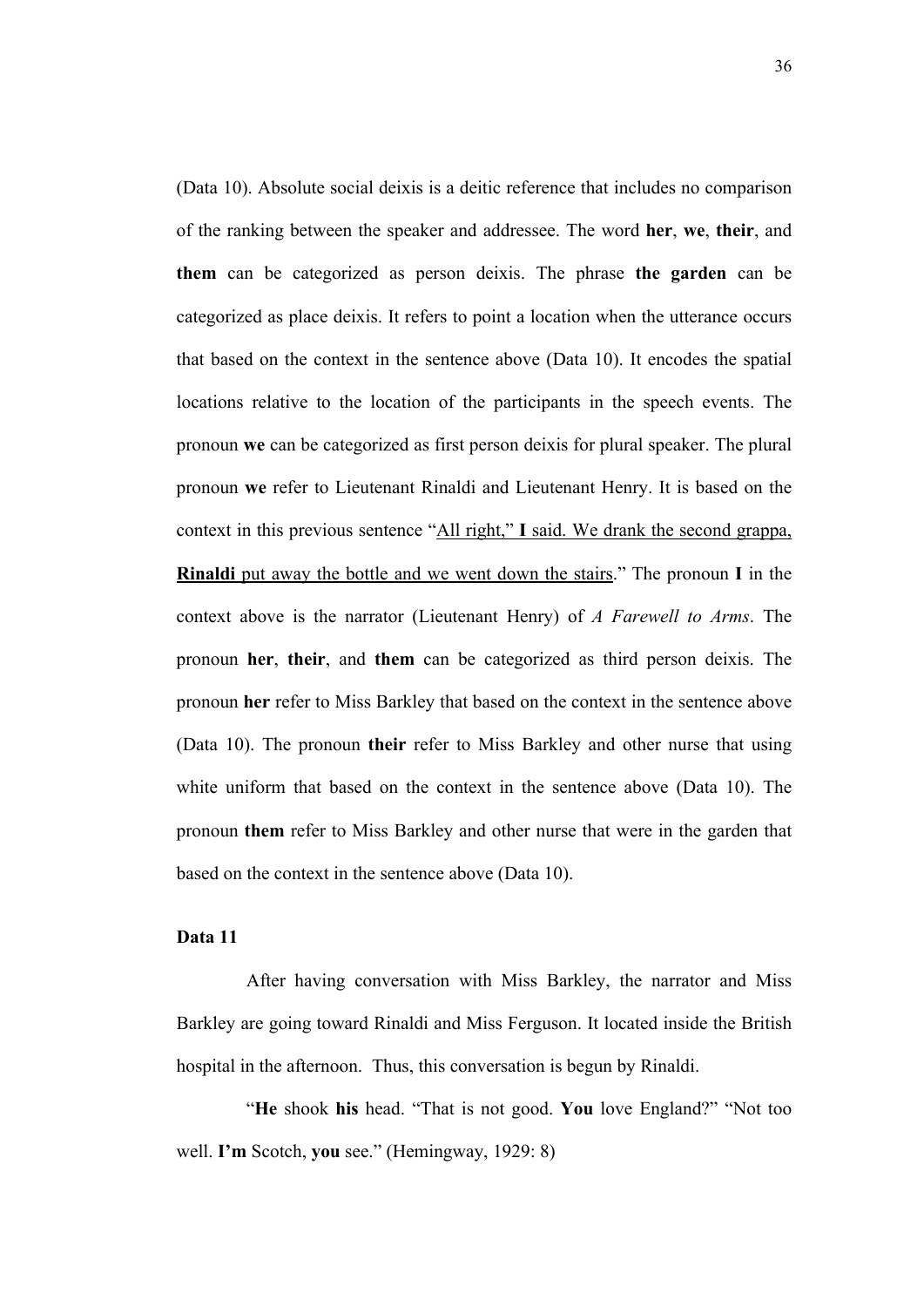The sentence above explains about the dialog between Lieutenant Rinaldi and Miss Helen Ferguson as one of the nurse in British hospital. Rinaldi does not understand what Miss Ferguson said. She uses Italian language. She comes from Scotland. In other hand, Lieutenant Henry helps Rinaldi and Miss Ferguson to understand the meaning in Italian and English language by translating it. Rinaldi uses English language to communicate with her. It can be seen in one of the dialog "Abbastanza bene," I translated." "She's Scotch, so she loves Scotland better than England," I said in Italian. "But Scotland is England." I translated this for Miss Ferguson." Thus, Rinaldi shook the head when he is talking with her.

The deixis in the statement above is **he**, **his**, **you**, **I'm**, and **you**. The word **he**, **his**, **you**, **I'm**, and **you** can be categorized as person deixis. The pronoun **he** and **his** can be categorized as third person deixis. The pronoun **he** and possessive pronoun **his** refer to Rinaldi. Rinaldi shakes **his** head because he does not understand about Italian language that being said by Miss Ferguson. It is based on the context in this previous conversation "No understand," **Rinaldi** shook his head." The first pronoun **you** and second pronoun **you** can be categorized as second person deixis. The first pronoun **you** refer to Miss Ferguson that based on the underlined sentence below. The second pronoun **you** refer to Rinaldi. It is based on the context in this previous conversation "You love Italy?" **Rinaldi** asked **Miss Ferguson** in English." The pronoun **I'm** can be categorized first person deixis which followed by to be am. The singular pronoun **I'm** refer to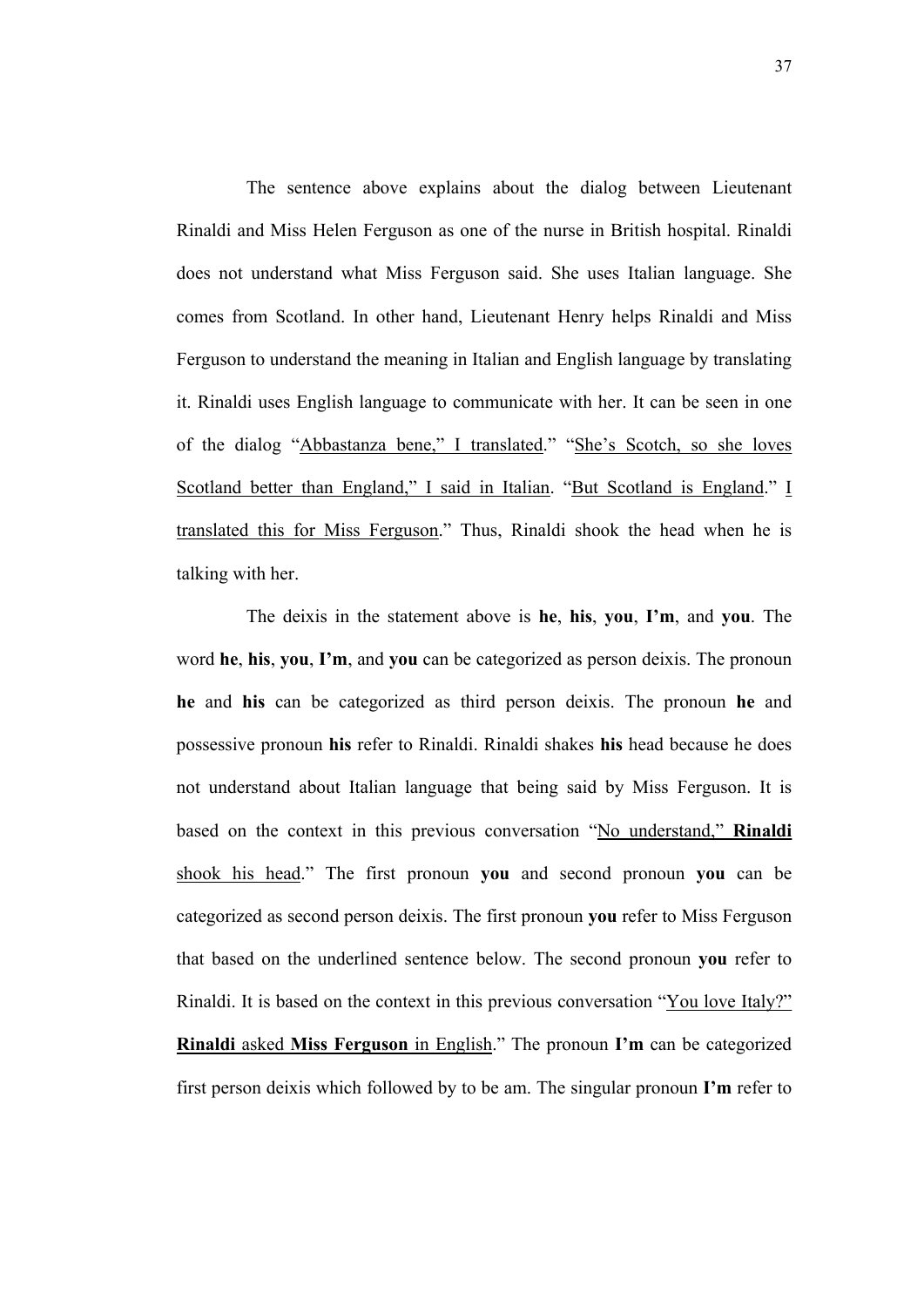Miss Ferguson as the speaker and show that she was Scotch. It is based on the context in the second underlined sentence above.

### **Data 12**

This conversation happens inside of the British hospital. It is in the afternoon. The narrator cannot find Miss Barkley but he meets with the head of nurse. The head of nurse says that Miss Barkley was on duty. Thus, the narrator talks with the head of nurse for a moment.

"**You**'re the American in the Italian army?" **she** asked. "Yes, **ma'am**." (Hemingway, 1929: 9)

The head of nurse asks to Lieutenant Henry about his nationality. The narrator was an American who worked in the Italian army as ambulance driver. He joined in the Italian army because he was in Italy. Thus, he can speak in Italian language very well.

The deixis in the statement above is **you're**, **she**, and **ma'am**. The word **you're** and **she** can be categorized as person deixis. The pronoun **you're** can be categorized as second person deixis. The pronoun **you** which followed by to be **are**, refer to Lieutenant Henry as the addressee. It is based on the context in the underlined sentences below. The pronoun **she** can be categorized as third person deixis. The pronoun **she** refers to the head of nurse in the British hospital. It is based on the context in this previous sentence, "Inside **I** saw **the head nurse**, who said Miss Barkley was on duty—"there's a war on, you know." The pronoun **I** in the context above is a narrator (Lieutenant Henry) who tells the whole story. The last deitic word is **ma'am**. The word **ma'am** can be categorized as social deixis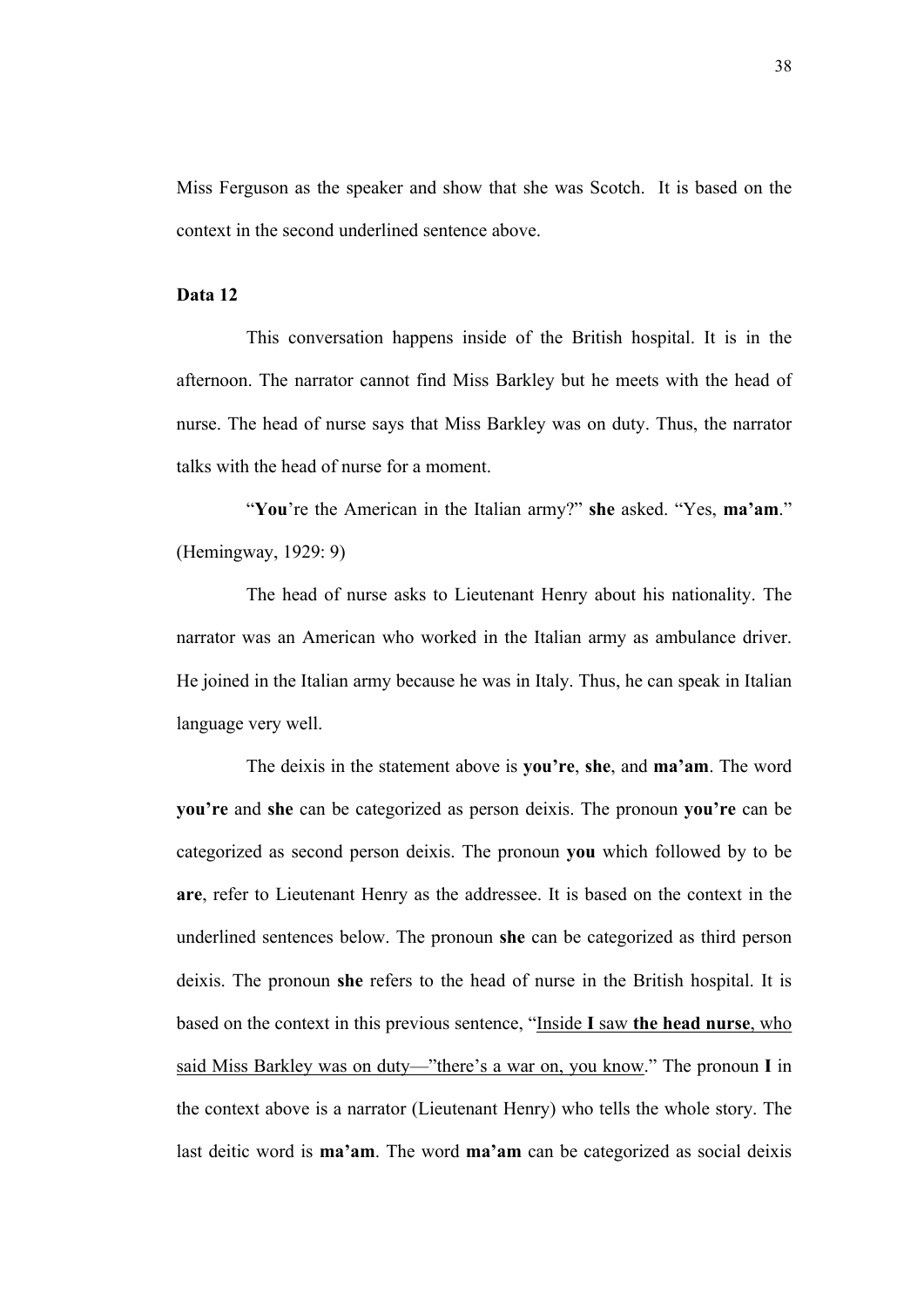especially relational social deixis that based on the sentence above (Data 12). Relational social deixis is a deictic reference which refers to a social relationship between the speaker and addressee.

# **Data 13**

The narrator goes back to Gorizia and to the villa. He will call Miss Barkley who was on duty. After having dinner in the villa, he goes to the British hospital. He wants to meet Miss Barkley in the British hospital.

"**They** seemed glad to see **me** and in a little while **Miss Ferguson** excused **herself** and went away." (Hemingway, 1929: 10)

The narrator is seeing Miss Barkley sitting on a bench in the garden when he arrived in the British hospital. Miss Helen Ferguson was with her. Thus, they look glad to see Lieutenant Henry. Then, Miss Ferguson takes leave to them and goes away.

The deixis in the statement above is **they**, **me**, **Miss Ferguson**, and **herself**. The word **they**, **me**, and **herself** can be categorized as person deixis. The pronoun **me** can be categorized as first person deixis. The objective case **me** refer to the narrator (Lieutenant Henry). It is based on the context in the previous sentence "At dinner **I** ate very quickly and left for the villa where the British had their hospital." The pronoun **I** in the context above is a narrator of *A Farewell to Arms*. The pronoun **they** and **herself** can be categorized as third person deixis. The plural pronoun **they** refer to Miss Barkley and Miss Ferguson. It is based on the context in this previous sentence "**Miss Barkley** was sitting on a bench in the garden. **Miss Ferguson** was with her." The reflexive pronoun **herself** refers to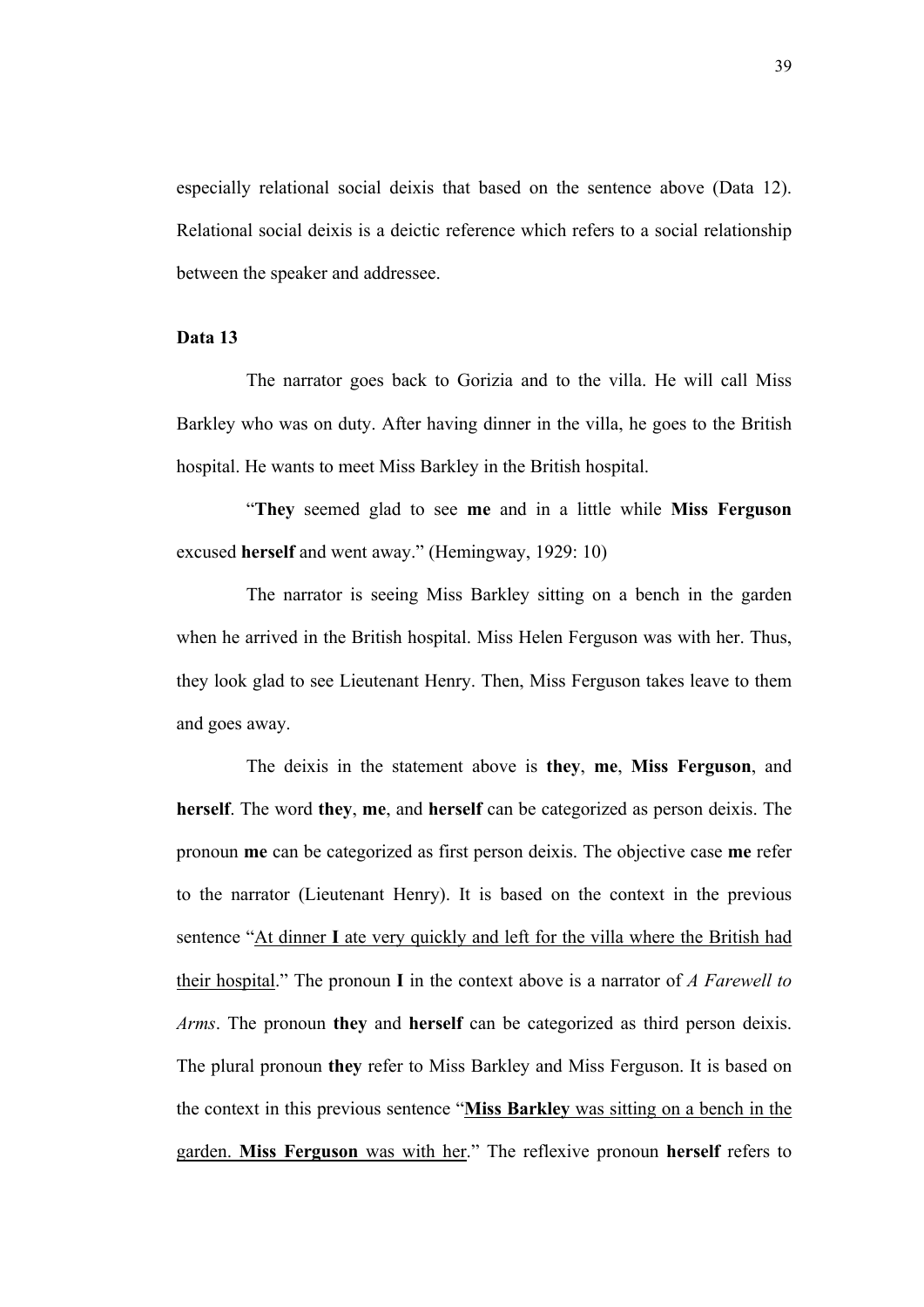Miss Ferguson that excuses and goes away and based on the context in the sentence above (Data 13). The word **Miss Ferguson** can be categorized as social deixis especially absolute social deixis that based on the context in the sentence above (Data 13). Absolute social deixis is a deitic reference that includes no comparison of the ranking between the speaker and addressee.

## **Data 14**

After having a blind date with Miss Barkley in the garden of British Hospital, the narrator goes home to the villa. Then, he goes to the upstairs room and meets Rinaldi who lies down on the bed. After that, both of them are having a conversation at moment. Rinaldi asks to the narrator about the progress with Miss Barkley. In the next day, the narrator will go to some places exactly at the post.

"**I** was away **for two days at the posts**. When **I** got home **it** was too late and **I** did not see **Miss Barkley** until **the next evening**." (Hemingway, 1929: 11)

The narrator went to the posts for two days. He has an important business in the posts. Then, he goes home very late. Thus, he cannot see Miss Barkley until the next day in the evening. He looks for her in the garden but nothing. Finally, he will wait her in the office of the British Hospital.

The deixis in the statement above is **I**, **for two days**, **at the post**, **I**, **it**, **I**, **Miss Barkley**, and **the next evening**. The word **for two days** and **the next evening** can be categorized as time deixis. It refers to the time when the event happening. **For two days** show about past event where a narrator existed and **the next evening** in the future time that based on the context in the sentence above (Data 14). The word **I**, **I**, **it**, and **I** can be categorized as person deixis. The first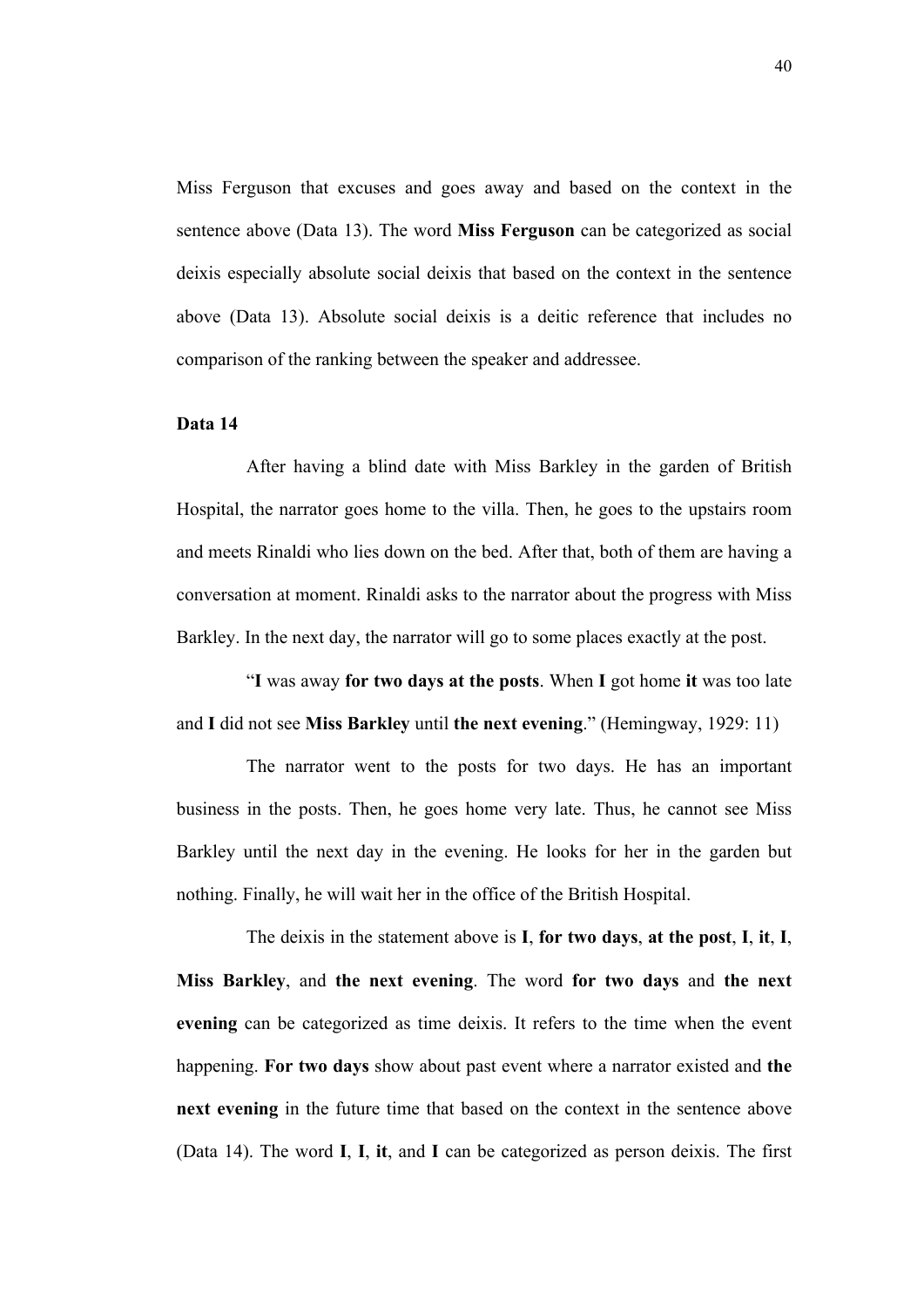pronoun **I**, the second pronoun **I**, and the third pronoun **I** can be categorized as first person deixis. The first, second, and third pronoun **I** refer to Lieutenant Henry as the narrator. It is based on the context in the next sentence "**I** had to wait in the office of the hospital until she came down." The pronoun **I** in the context above is a narrator of *A Farewell to Arms*. The pronoun **it** can be categorized third person deixis. The pronoun **it** refers to "got home" that based on the context in the sentence above (Data 14). The word **Miss Barkley** can be categorized as social deixis especially absolute social deixis that based on the context in the sentence above (Data 14). Absolute social deixis is a deitic reference that includes no comparison of the ranking between the speaker and addressee. The last deictic word is **at the post**. The word **at the post** can be categorized as place deixis. It showed that the past event happened at the post and based on the context in the sentence above (Data 14).

## **Data 15**

While waiting for Miss Barkley in the office of British hospital, the narrator is sitting on a chair. Then, he sees Miss Catherine Barkley just appears. She is walking out from the hall. She seems to walk toward Lieutenant Henry. It is in the evening. Thus, this conversation happens both of them.

"**We** have to just walk **here**. **You**'ve been away a long time." "**This** is the third day. But **I'm** back **now**." (Hemingway, 1929: 12)

The conversation happens in the garden because the narrator invites her to talk in out of the hall. They are walking and talking about special relation both of them. Miss Barkley feels that Lieutenant Henry has gone for a long time.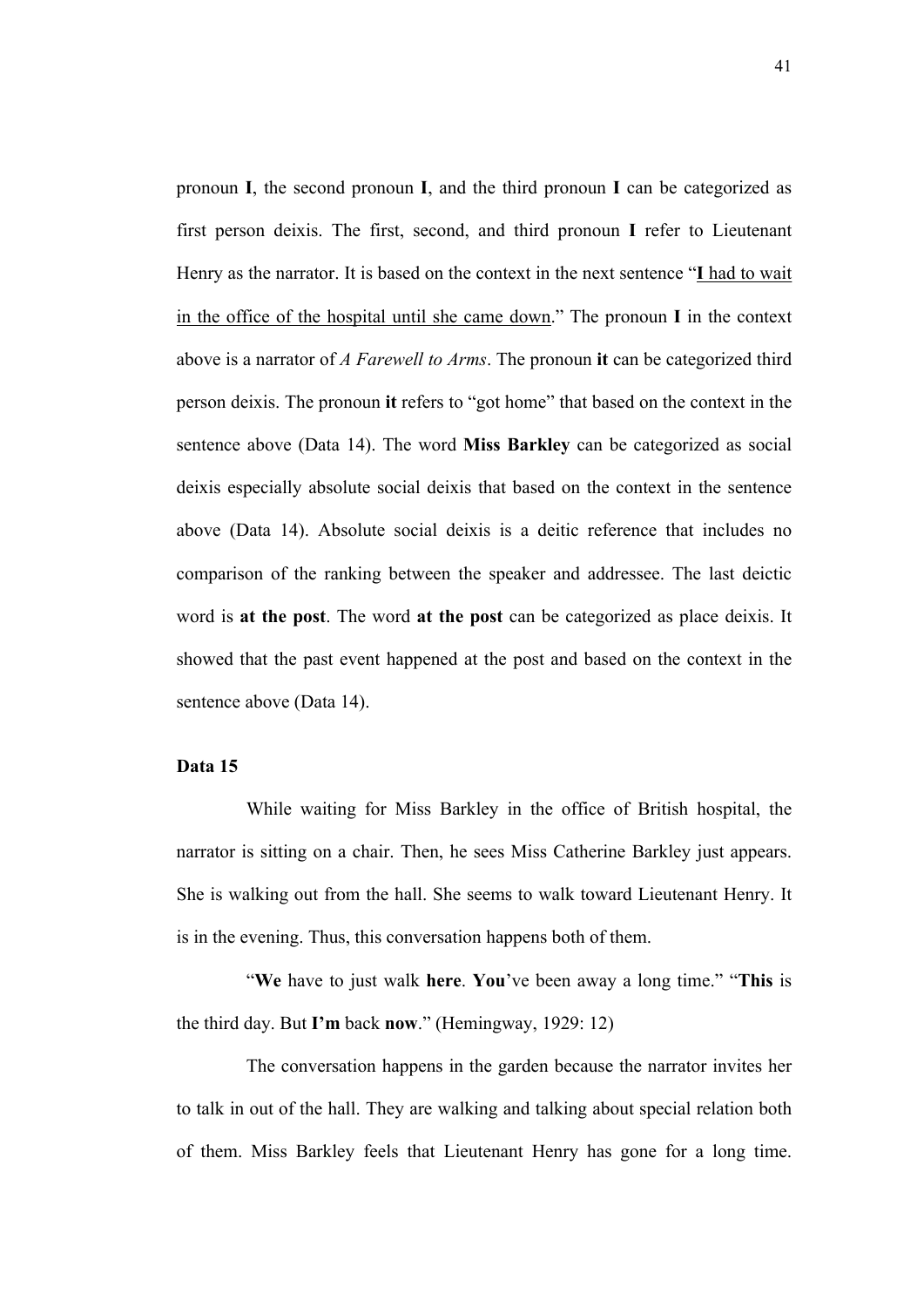Actually, the narrator just went to the posts for two days ago. Therefore, he comes back directly in the third day for meeting with her.

The deixis in the statement above is **we**, **here**, **you've**, **this**, **I'm**, and **now**. The word **we**, **you've**, and **I'm** can be categorized as person deixis. The pronoun **we** and **I'm** can be categorized as first person deixis. The plural pronoun **we** refer to Lieutenant Henry and Miss Barkley. It is based on the context in this previous sentence "**I** saw **Catherine Barkley** coming down the hall, and stood up. She did not seem tall walking toward me but she looked very lovely. "Goodevening, **Mr. Henry**," she said." The pronoun **I** in the context above is a narrator of *A Farewell to Arms*. The singular pronoun **I** that followed by to be am, refer to Lieutenant Henry as the speaker. It is based on the context in the first underlined sentence above. The word **here** can be categorized as place deixis. The word **here** is adverb of place. The adverb of place **here** refers to the context of utterance exactly in the garden in this previous sentence "I walked behind her out into **the garden**, the orderly looking after us." The word **this** can be categorized as discourse deixis. It refers to some portion of the discourse that contains that utterance (including the utterance itself). The use of **this** refers to the forthcoming portion "the third day" that based on the context in the sentence above (Data 15). The word **now** can be categorized time deixis. It refers to the time when the conversation is occurring that based on the context in the sentence above (Data 15).

**Data 16**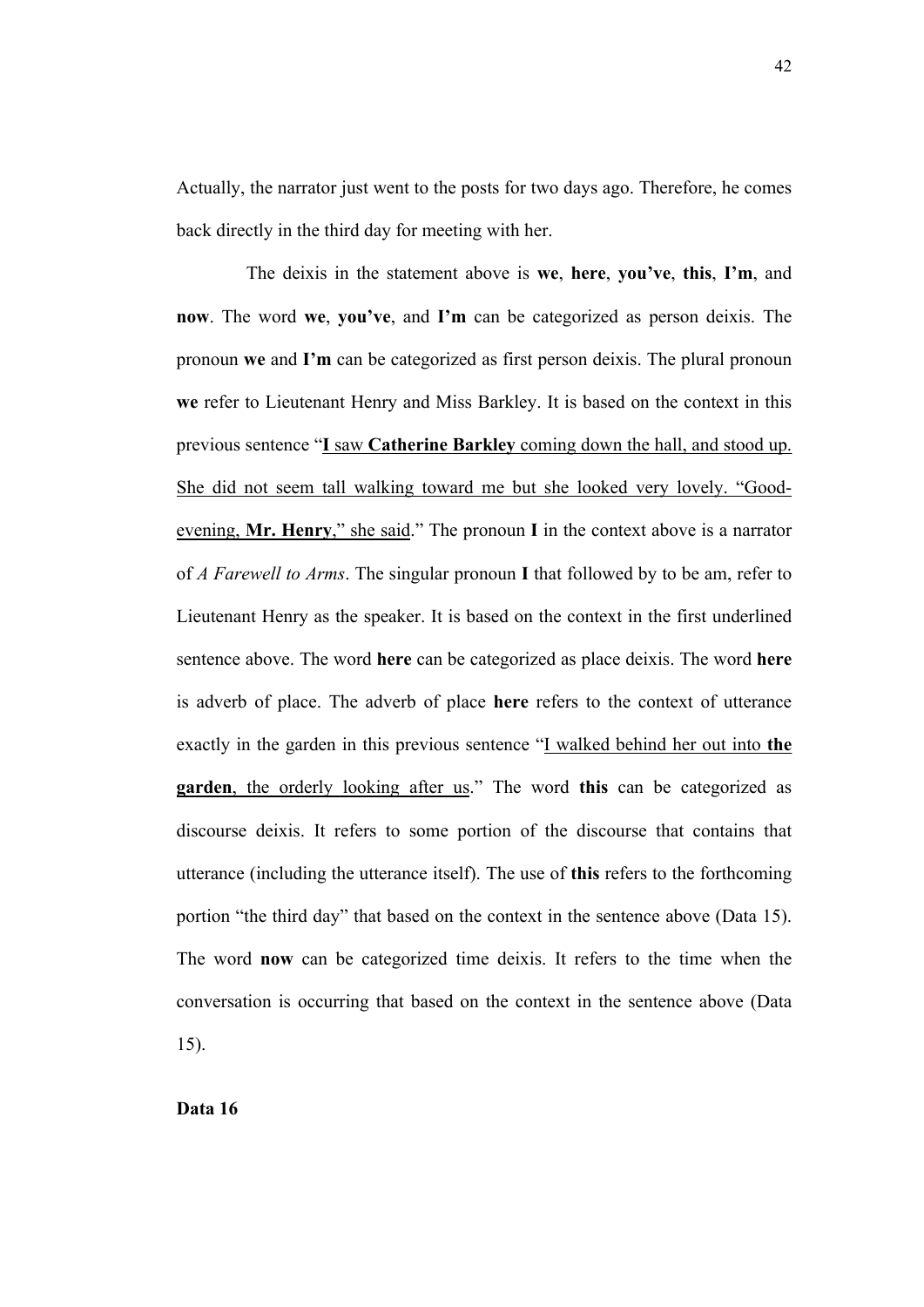It is in the night. After having blind dating with Miss Barkley, the narrator goes home. He walks on the street and stops in front of the Villa Rossa. He hears somebody is singing. Then, he goes to the upstairs room and changes his clothes. Rinaldi comes when the narrator was undressing. Both of them have a conversation at moment.

"Where have **you** been?" "**At the Villa Rossa**. **It** was very edifying, baby. **We** all sang. Where have **you** been?" "Calling on the British." (Hemingway, 1929: 13)

The conversation above is uttered by the narrator and Rinaldi. It happens at the upstairs room. Lieutenant Henry asks to Rinaldi. Rinaldi answers that he was singing with somebody at the Villa Rossa. Then, Rinaldi also asks to the narrator. The narrator says that he came from the British Hospital.

The deixis in the statement above is **you**, **at the Villa Rossa**, **it**, **we**, and **you**. The word **you**, **it**, **we**, and **you** can be categorized as person deixis. The first pronoun **you** and second pronoun **you** can be categorized as second person deixis. The first pronoun **you** refer to Rinaldi. It is based on the context in this previous sentence "**Rinaldi** came in while **I** was undressing. "Ah, ha!" he said." The second pronoun **you** refer to Lieutenant Henry as the addressee. It is based on the context in this previous sentence "**I** stopped in front of the Villa Rossa." The pronoun **I** in the context above is a narrator of *A Farewell to Arms*. The pronoun **it** can be categorized as third person deixis. The pronoun **it** refers to "at the Villa Rossa" that based on the context in the sentence above (Data 16). The last deitic word is **we**. The pronoun **we** can be categorized as first person deixis. The plural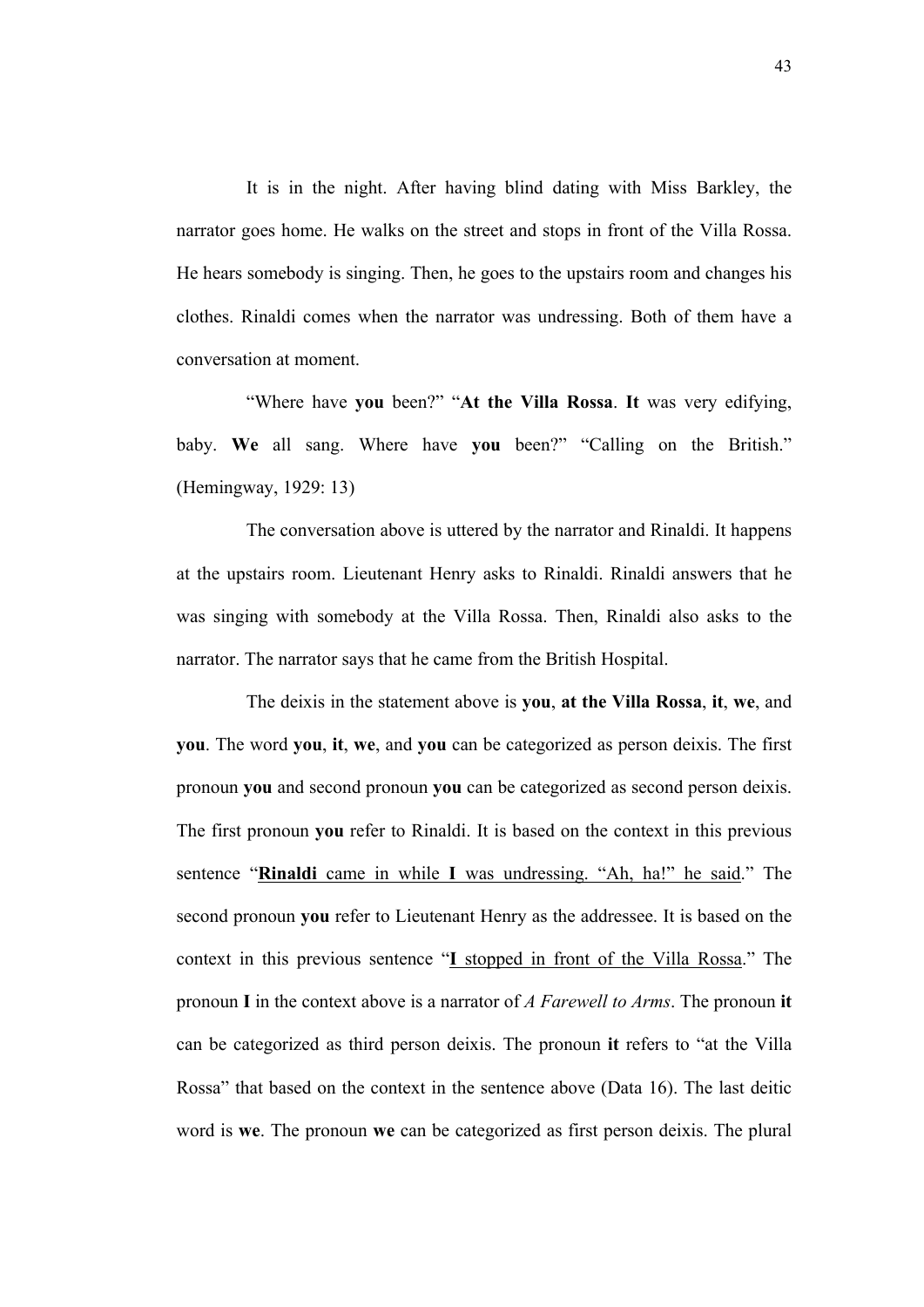pronoun **we** refer to somebody. It is based on the context in the previous sentence "**Somebody** was singing." The word **at the Villa Rossa** can be categorized as place deixis. It refers to point a location when the event and the past activity happened that based on the context in the sentence above (Data 16).

## **Data 17**

It is a hot in the bright day. The street is dusty. The narrator comes back from the first mountain post. He is driving and sitting beside the driver in the car. He sees the regiment passing in the road. The men are hot and sweating. All the officers wear helmets. They are sweaty, dusty, and tired. A soldier is walking with a limp. He sits down beside the road. The narrator stops the car and walks toward the soldier. He wants to know about what the problem that happened to the soldier. Thus, the narrator begins the conversation.

"What's the matter?" **He** looked at **me**, then stood up. "**I'm** going on." (Hemingway, 1929: 14)

The conversation above happens in the side of the road. It happens between Lieutenant Henry and a soldier. The narrator asks a soldier about the matter. In fact, a soldier just sees at the narrator and takes leave to him. Moreover, in the next conversation, a soldier explains that his leg getting trouble because of the war.

The deixis in the statement above is **he**, **me**, and **I'm**. The word **he**, **me**, and **I'm** can be categorized as person deixis. The pronoun **he** can be categorized as third person deixis. The pronoun **he** refers to a soldier. It is based on the context in the previous sentence "**A soldier** came along after the last of the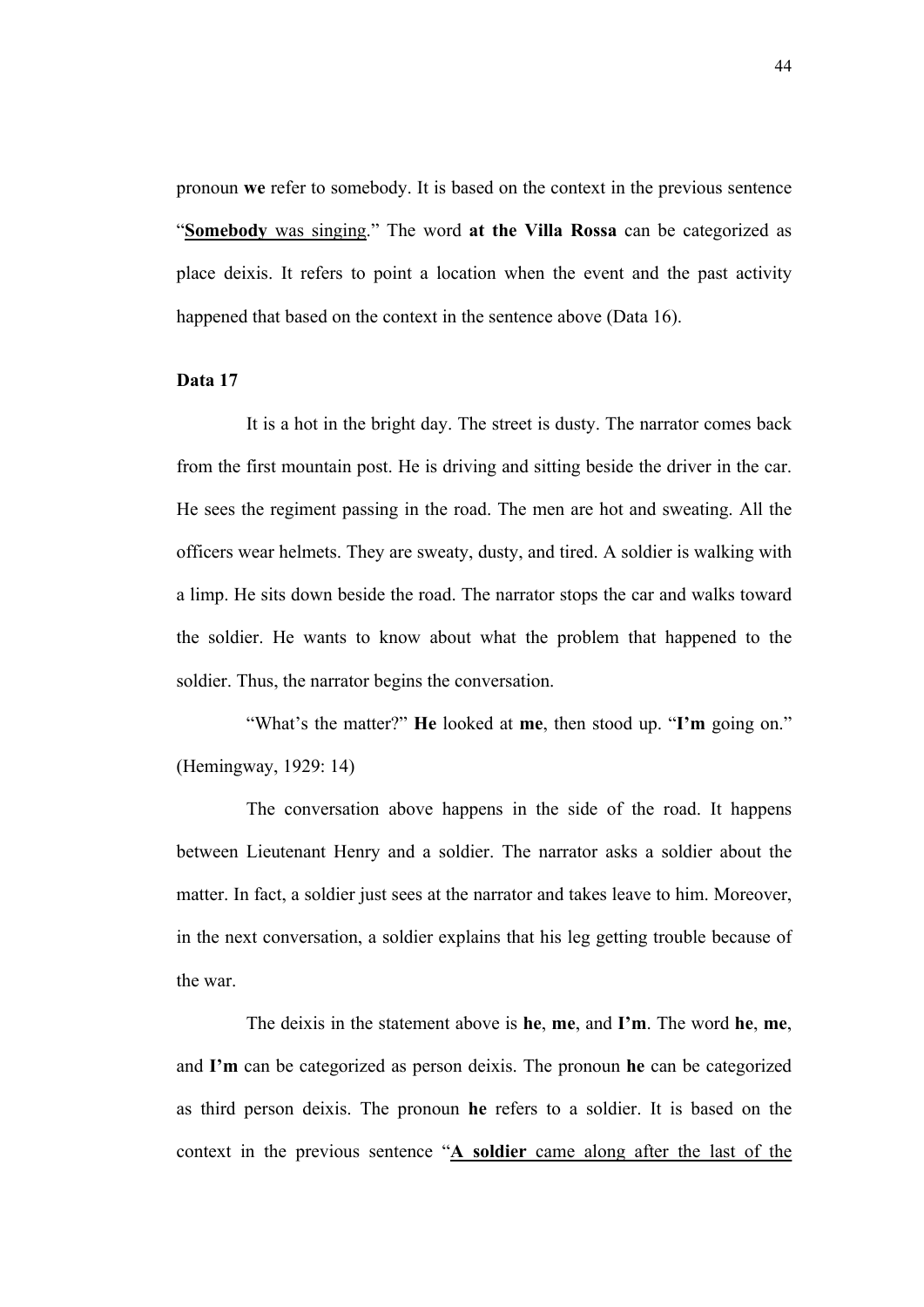stragglers. He was walking with a limp." The pronoun **me** and **I'm** can be categorized as first person deixis. The objective case **me** refer to Lieutenant Henry. It is based on the context in the previous sentence "**I** got down and went over." The pronoun **I** in the context above is a narrator of *A Farewell to Arms*. The singular pronoun **I** that followed by to be am, refer to a soldier as the speaker. It is based on the context of utterance in the first underlined sentence above.

# **Data 18**

This conversation is the continuation of the previous conversation in data 17. It is in the hot afternoon. A soldier got a rupture in his leg which is caused by the war. The narrator will bring him to the hospital as soon as possible. A soldier asks the narrator to take him to the regimen. This conversation happens inside the car.

"Couldn't **you** take **me** no place else?" "If **it** was closer to the front **I** could take **you** to a first medical post. But back **here you**'ve got to have papers." (Hemingway, 1929: 15)

This conversation occurs between the narrator and a soldier. The soldier asks to the narrator that he asks only going to one place, no other places. In fact, the narrator will bring him to the first medical post as the nearer place. Moreover, he has got papers if he comes back here. In the end of this conversation shows that the narrator brings a soldier to the hospital and helps him down. Then, they separate at the side of road exactly in the hospital.

The deixis in the statement above is **you**, **me**, **it**, **I**, **you**, **here**, and **you've**. The word **here** can be categorized as place deixis. **Here** is adverb of place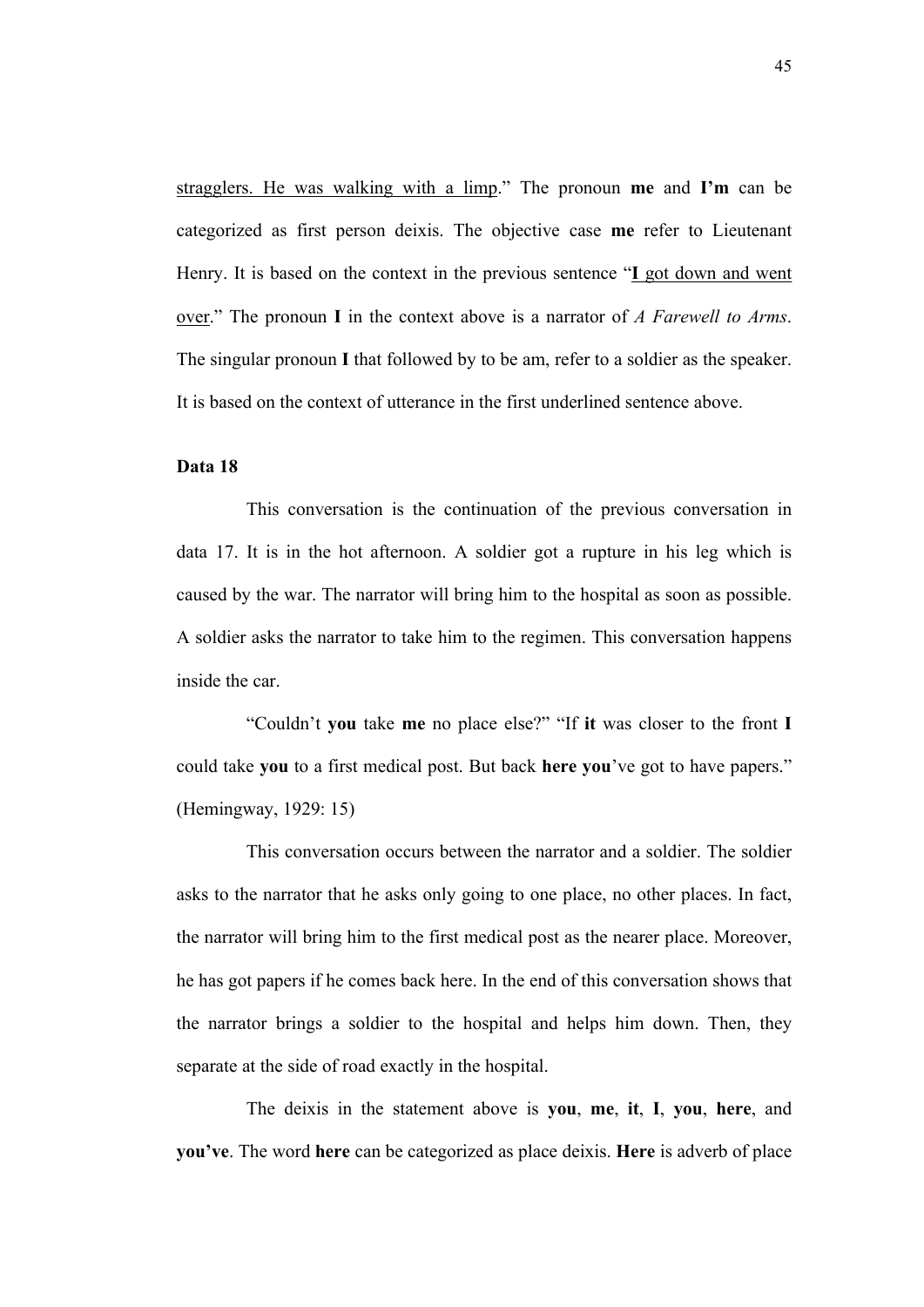where the participants exist. It is based on the context in the conversation above (Data 18). The word **you**, **me**, **it**, **I**, **you**, and **you've** that followed by auxiliary verb have, can be categorized as person deixis. The first pronoun **you**, second pronoun **you**, third pronoun **you** can be categorized as second person deixis. The first pronoun **you** refer to Lieutenant Henry. It is based on the context in the previous sentence "**The lieutenant** said I slipped the truss on purpose." The second and third pronoun **you** refer to a soldier that has the rupture. It is based on the context in the underlined sentence below. The pronoun **me** and **I** can be categorized as first person deixis. The objective case **me** refer to a soldier. It is based on the context of utterance in the next sentence "I helped **the soldier** with the rupture up on the seat with us." The singular pronoun **I** refer to Lieutenant Henry as the speaker. It is based on the context in the first underlined sentence above. The pronoun **it** refers to the word "place" that based on the context in the conversation above (Data 18).

## **Data 19**

It is in the hot evening. It located in the mess exactly in the Milan. The narrator drinks and talks with the priest. They drink the wine all the night. They talk about someone named Archbishop Ireland.

"**I** thought **he** had a fine name and **he** came from Minnesota which made a lovely name: Ireland of Minnesota, Ireland of Wisconsin, and Ireland of Michigan." (Hemingway, 1929: 16)

The narrator thinks about a man named Archbishop Ireland who has a good name. Archbishop Ireland comes from Minnesota. Archbishop Ireland was a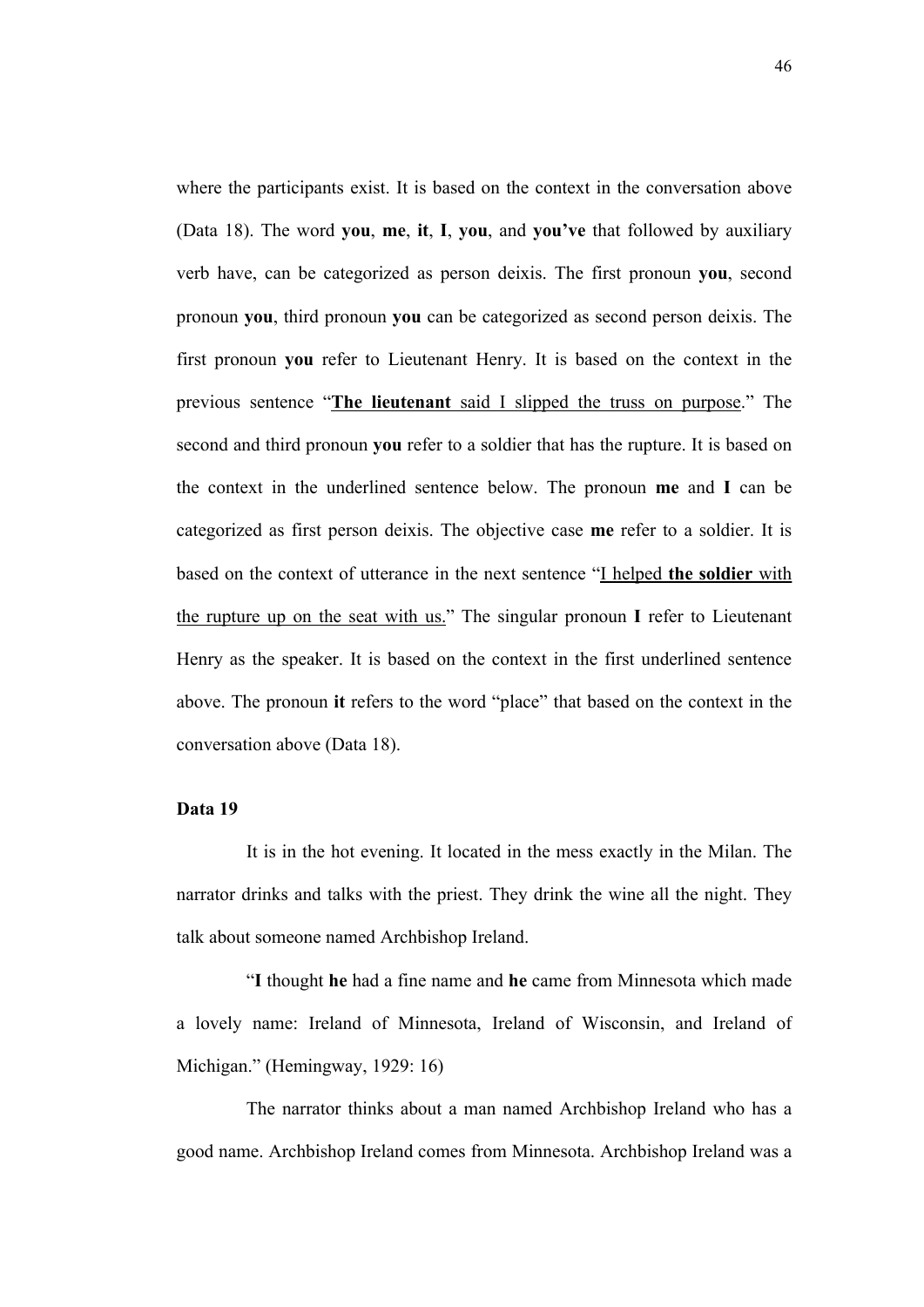noble man who was received the injustice. He has a good name as like the island name.

The deixis in the statement above is **I**, **he**, and **he**. The word **I**, **he**, and **he** can be categorized as person deixis. The pronoun **I** can be categorized as first person deixis. The singular pronoun **I** refer to the narrator (Lieutenant Henry) who thinks about Archbishop Ireland that based on the context in the underlined sentence below. The first pronoun **he** and second pronoun **he** can be categorized as third person deixis. The first and second pronoun **he** refers to Archbishop Ireland. It is based on the context in the previous sentence "**I** drank wine because tonight we were not all brothers unless **I** drank a little and talked with the priest about **Archbishop Ireland** who was, it seemed, a noble man and with whose injustice, the injustices he had received and in which I participated as an American, and of which I had never heard, I feigned acquaintance." The pronoun **I** in the context above is a narrator of *A Farewell to Arms.*

# **Data 20**

After drinking and talking with the priest, the major, Rinaldi, and other officers, the narrator goes home together with Rinaldi. They walk along the road in the town. Rinaldi takes leave when they arrive at the gate of the driveway. Then, the narrator continues his walking and arrives in front of the villa. He enters and sits in the reception hall of the villa for waiting his darling, Miss Catherine Barkley. He sees someone is going down the hallway. In fact, it is not Catherine. It is Catherine's friend, Miss Helen Ferguson.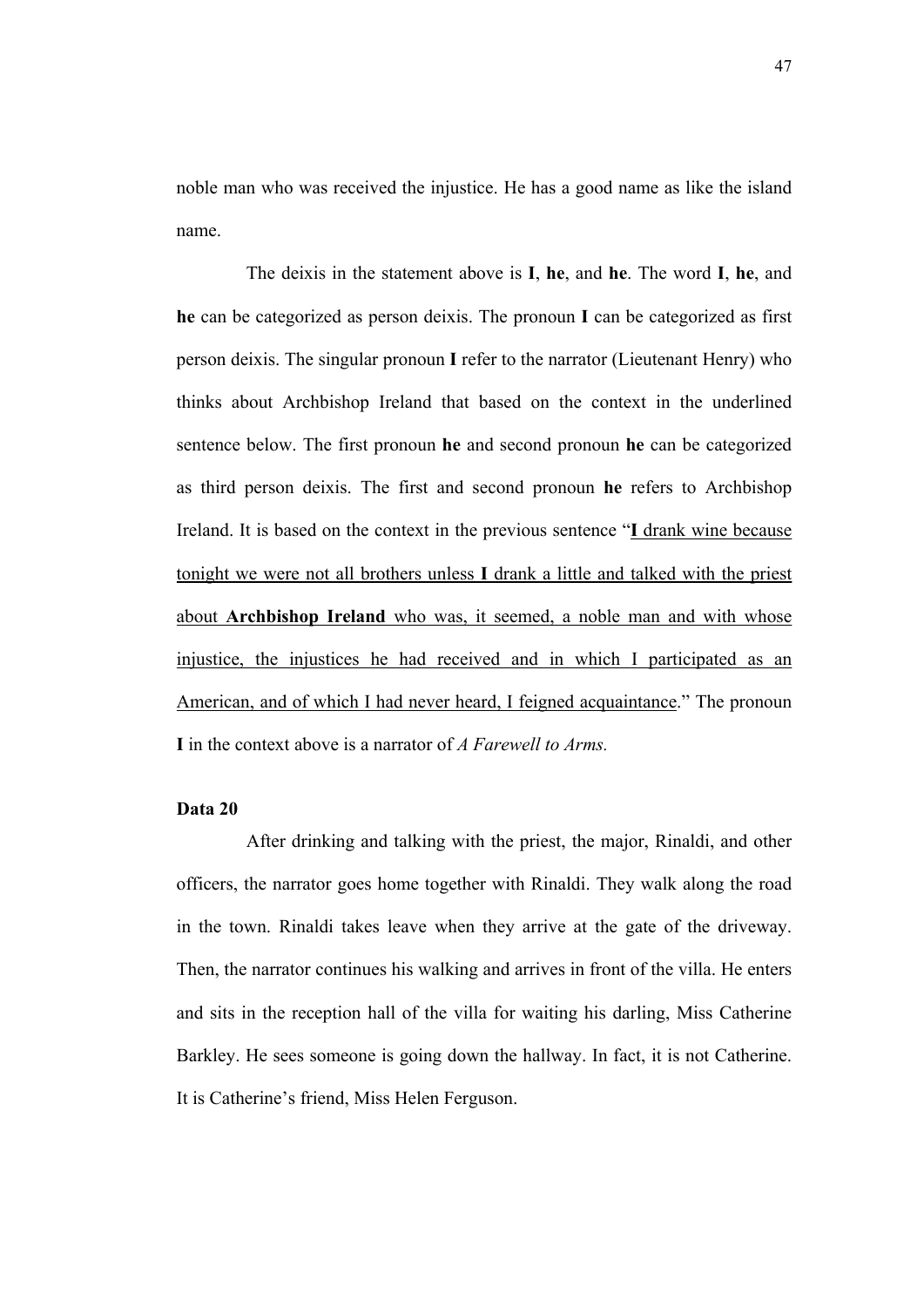"Hello," **she** said. "Catherine asked **me** to tell **you**, **she** was sorry **she** couldn't see **you this evening**." "**I'm** so sorry. **I** hope **she's** not ill." (Hemingway, 1929: 17)

The conversation above occurs between the narrator and Miss Ferguson. It located in the reception hall of the villa. It happens in the evening. Miss Ferguson accosts him by saying hello to him. Then, she tells that Catherine cannot meet Lieutenant Henry at this time. The narrator wishes that Catherine will in good condition and healthy.

The deixis in the statement above is **she**, **me**, **you**, **she**, **she**, **you**, **this evening**, **I'm**, **I**, and **she's**. The word **she**, **me**, **you**, **she**, **she**, **I'm**, **I**, **she's** and **you** can be categorized as person deixis. The first pronoun **she**, second pronoun **she**, third pronoun **she**, and fourth pronoun **she's** can be categorized as third person deixis. The first pronoun **she** refers to Miss Ferguson. It is based on the context in the previous sentence "**I** stood up, but it was not Catherine. It was **Miss Ferguson**." The pronoun **I** in the context above is a narrator (Lieutenant Henry) of *A Farewell to* Arms. The second, third pronoun **she**, and fourth pronoun **she** followed by suffix -s refers to Miss Catherine Barkley that based on the context in the conversation above (Data 20). The first pronoun **you** and second pronoun **you** can be categorized as second person deixis. The first and second pronoun **you** refer to Lieutenant Henry as the addressee that based on the context in the underlined sentence above. The pronoun **me**, **I'm**, and **I** can be categorized as first person deixis. The objective case **me** refer to Miss Ferguson that asked by Catherine to give information to Lieutenant Henry and based on the context in the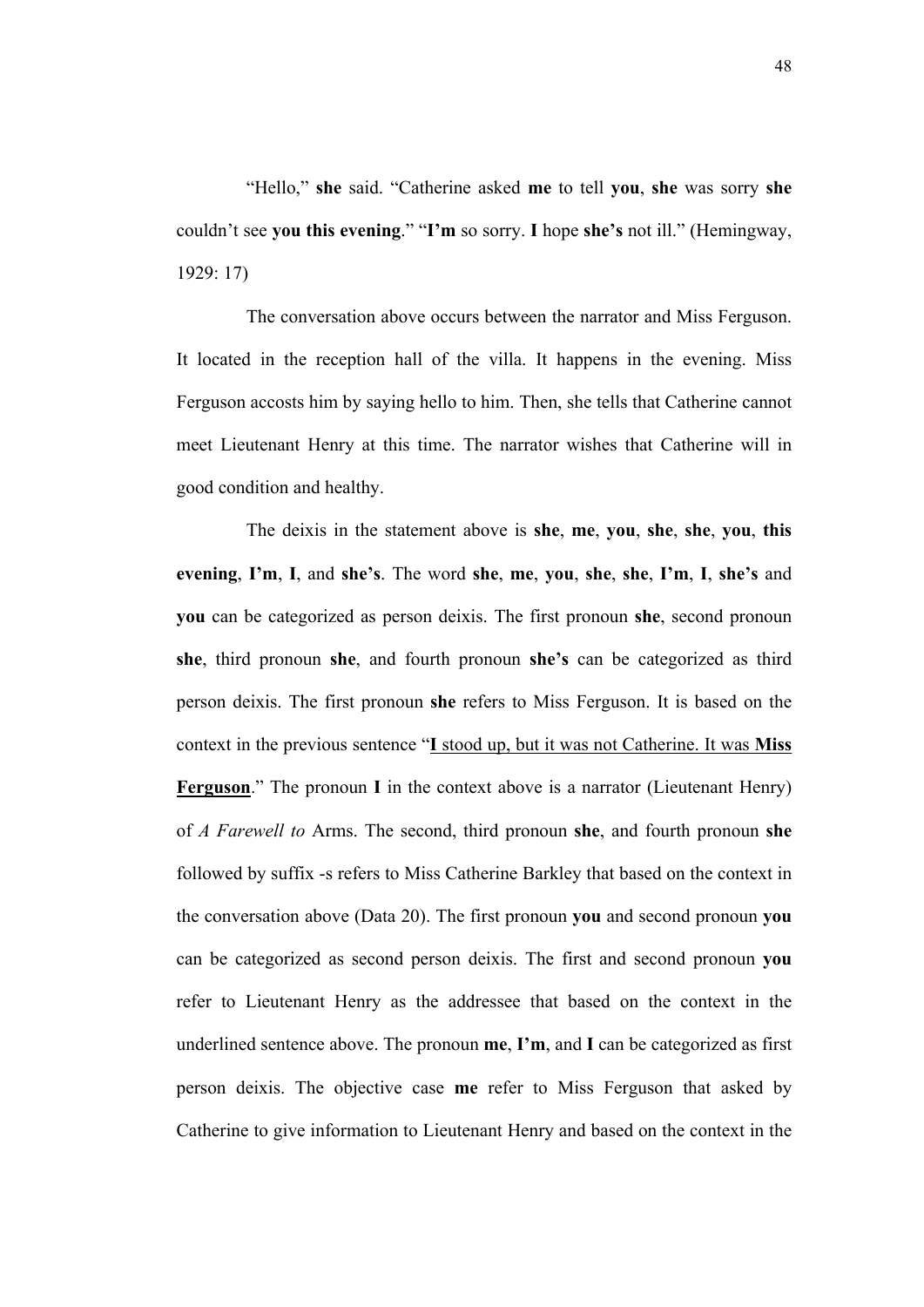conversation above (Data 20). The first singular pronoun **I** and second singular pronoun **I** followed by to be am, refer to Miss Ferguson as the speaker that based on the context in the underlined sentence above. The last deitic word is **this evening**. The word **this evening** can be categorized as time deixis. It refers to point the time when the utterance is occurring that based on the context in the conversation above (Data 20).

# **Data 21**

It is in the afternoon. The war happened last night in the river. The narrator rides in the first car with the driver. Then, they stop the car when passing the British hospital. The narrator commands the driver to go and wait at the junction. The narrator hurries up because of the war. He goes to the inside the reception hall and asks for his darling, Miss Barkley. The receptionist says that she was on duty. Moreover, he begs to the receptionist to call her. Thus, he can meet with Miss Barkley. He says to her that he will go to show up above Plava. Thus he takes leave to his darling in a hurry. Miss Barkley takes something from her neck and put it into his hand. It is a Saint Antony. Then, the narrator goes out from the British hospital and enters to the ambulance car. He continues his trip with the driver

"Saint Anthony?" asked **the driver**. "Yes." "**I** have one." **His** right hand left the wheel and opened a button of **his** tunic and pulled **it** out from under **his** shirt." (Hemingway, 1929: 18)

The conversation above occurs between the narrator and the driver. It located inside the ambulance car. The driver asks about Saint Anthony. Then, the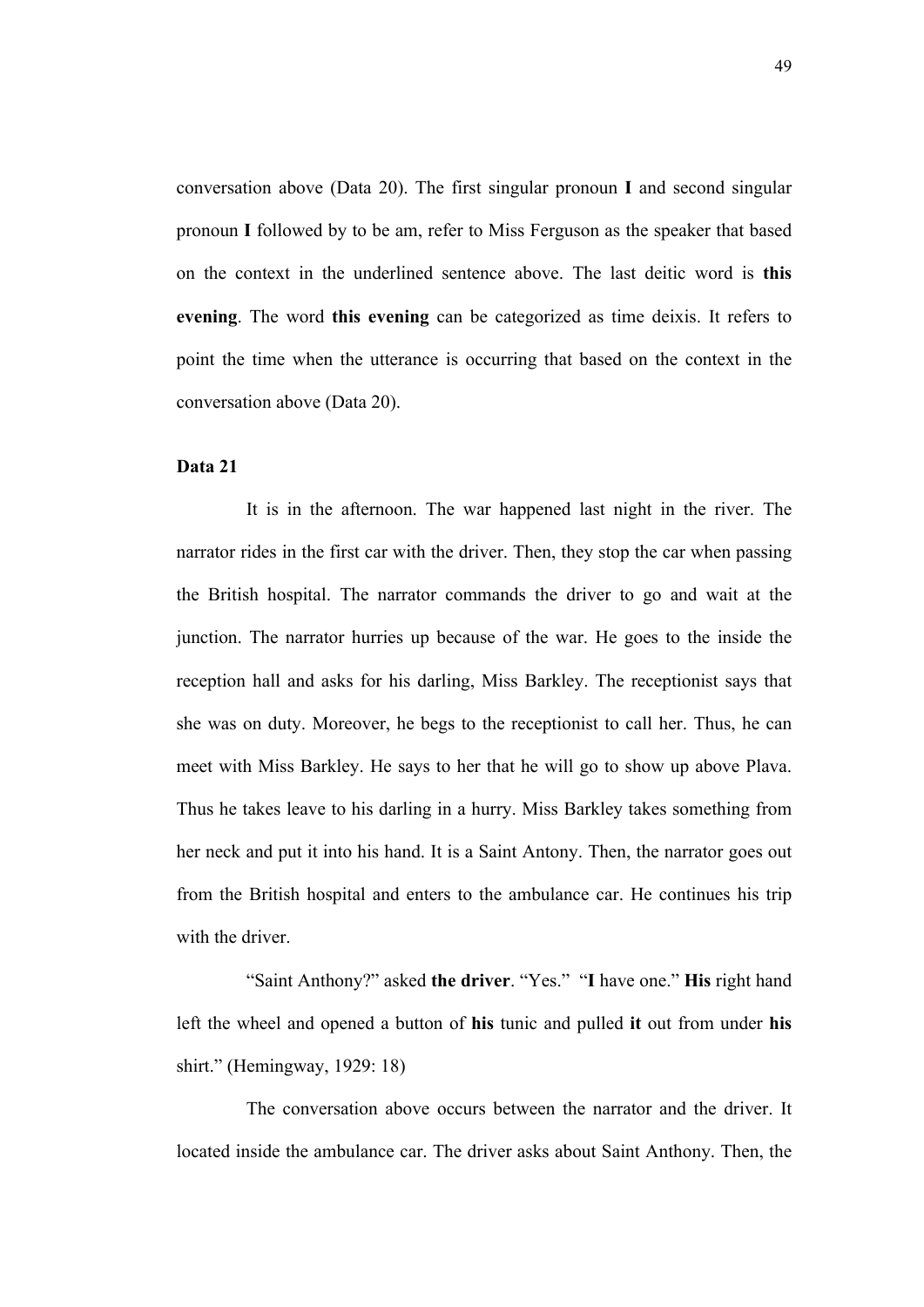narrator says that he has it. Saint Anthony is something useful for anyone who wears it. It will take care for anyone in any condition. It usually put in the neck or under the shirt. Thus, the driver put his Saint Anthony under his shirt.

The deixis in the statement above is **I**, **his**, **his**, **it**, **the driver**, and **his**. The word **I**, **his**, **his**, **it**, **the driver**, and **his** can be categorized as person deixis. The pronoun **I** can be categorized as first person deixis. The singular pronoun **I** refer to Lieutenant Henry as the speaker. It is based on the context in the previous sentence "**I** opened the capsule and spilled him out into my hand." The pronoun **I** in the context above is a narrator (Lieutenant Henry) of *A Farewell to* Arms. The pronoun **his**, **his**, **it**, **the driver**, and **his** can be categorized as third person deixis. The pronoun **it** refers to "a button" that based on the context in the conversation above (Data 21). The first possessive pronoun **his** refer to the driver's right hand that based on the context in the conversation above (Data 21). The second possessive pronoun **his** refer to the driver's tunic that based on the context in the conversation above (Data 21). The third possessive pronoun **his** refer to the driver's shirt that based on the context in the conversation above (Data 21). The word **the driver** is categorized as third person because he is not identified as the speaker or addressee appears that based on the context in the conversation above (Data 21). In this case, **the driver** also can be categorized as social deixis especially absolute social deixis. It refers in certain forms of address which will include no comparison of the ranking of the speaker and addressee.

## **Data 22**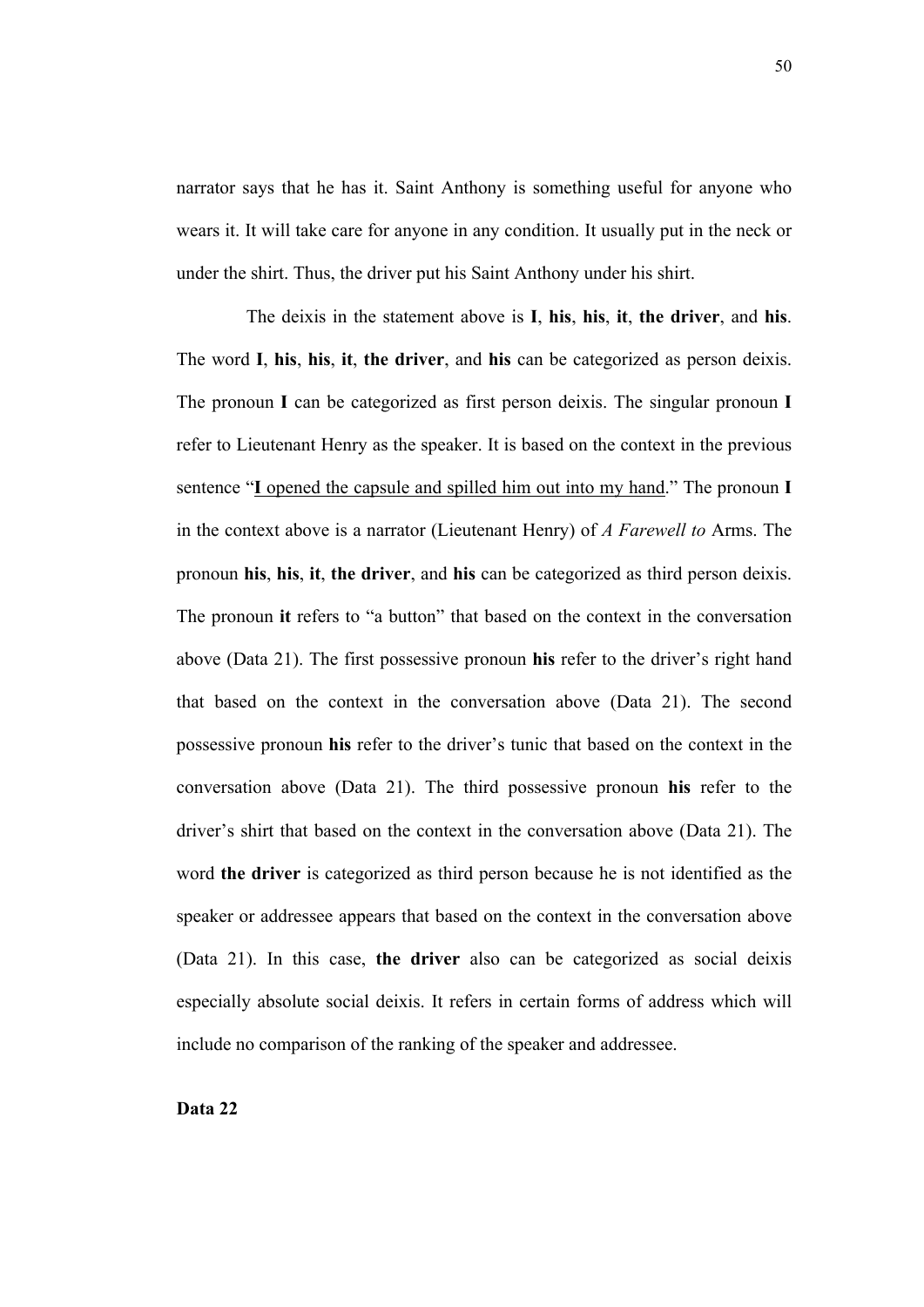The sun is going down. It enters to the evening time. The narrator is driving slowly on the road. He sees the Austrian observation above the hills when driving the car. Then, he parks the car pas through the brickyard. There are some doctors at the brickyard. In other hand, the narrator meets the major and talks with him.

"**Here at the brickyard we** were sheltered from rifle or machine-gun fire by the river bank." (Hemingway, 1929: 19)

It located in the brickyard. The narrator secured from machine gun fire while he is staying at the brickyard. The machine gun voice can be heard in some places close to the river bank. The bombardment begins. Thus, it is better to look for the secure place for protecting our self especially for the narrator.

The deixis in the statement above is **here**, **at the brickyard**, and **we**. The word **here** and **at the brickyard** can be categorized as place deixis that based on the context in the sentence above (Data 22). **Here** is adverb of place and show a location where the participant exists. The word **we** can be categorized as person deixis especially first person deixis. The plural pronoun **we** refer to the narrator (Lieutenant Henry) and the driver. It is based on the context in the previous conversation "Saint Anthony?" asked **the driver**. "Yes." "There were three doctors that **I** knew." The pronoun **I** in the context above is a narrator (Lieutenant Henry) of *A Farewell to* Arms.

# **Data 23**

It is in the evening. The narrator is at the brickyard where the secure place from gun fire. He meets with the major and other officers. Then, he asks the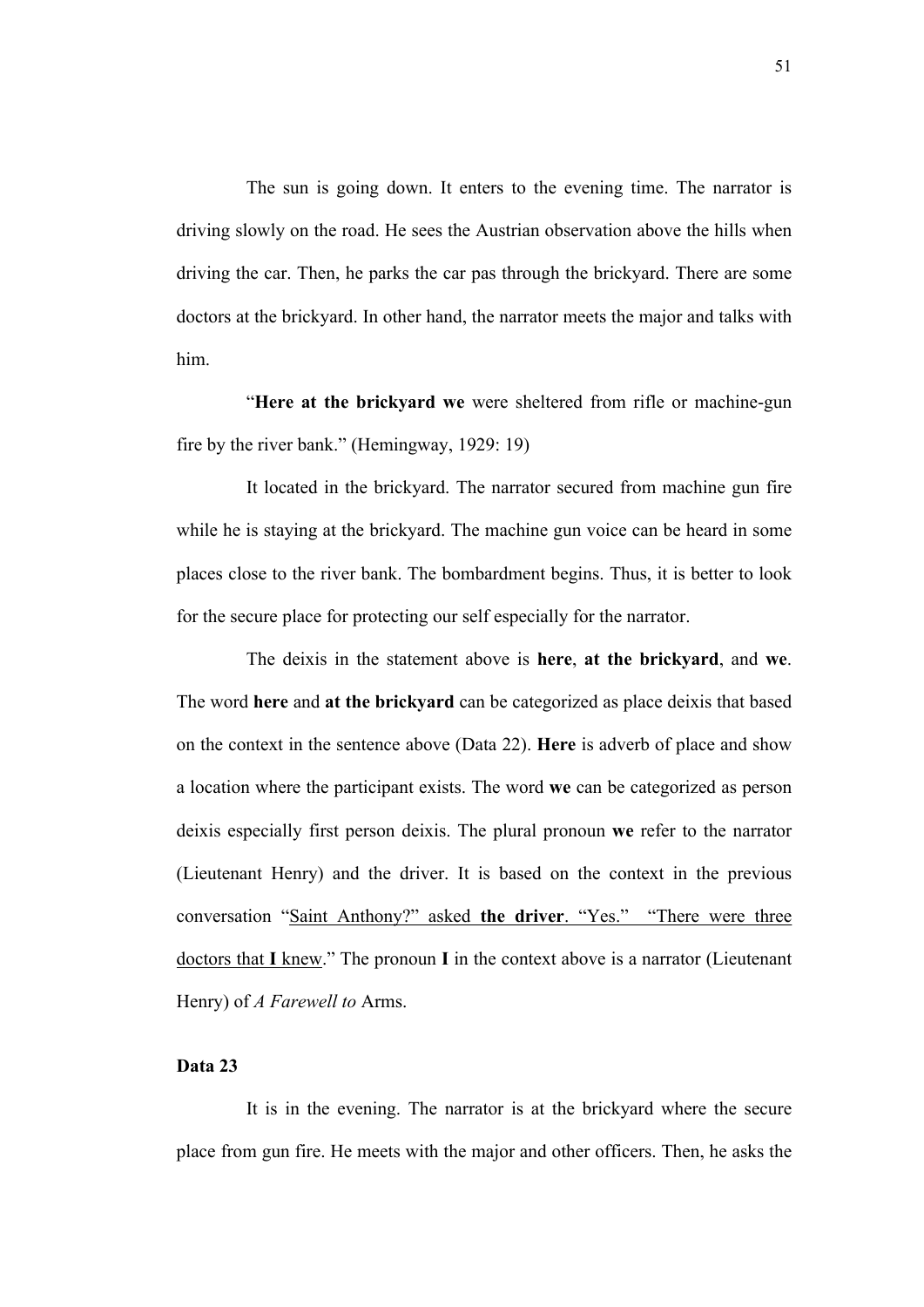dugout for the driver. The major commands a soldier to show the dugout to the narrator. The dugout is found. The narrator leaves the driver that stays in the nice dugout. Therefore, the narrator continues to talk with the major and other officers.

"**The major** asked **me** to have a drink with **him** and two other officers." (Hemingway, 1929: 20)

The narrator is invited by the major for drinking together with two other officers. It located at the brickyard. They drink the rum. The major was a man with upturned mustaches. He had wound stripes because the war in Libya. He is very kind.

The deixis in the statement above is **the major**, **me**, and **him**. The word **the major** can be categorized as social deixis especially absolute social deixis that based on the context in the sentence above (Data 23). Absolute social deixis refers in certain forms of address which will include no comparison of the ranking of the speaker and addressee. The word **me** and **him** can be categorized as person deixis. The pronoun **me** can be categorized as first person deixis. The objective case **me** refers to the narrator (Lieutenant Henry). It is based on the context in the previous sentence "**I** talked with the major." The pronoun **I** in the context above is a narrator (Lieutenant Henry) of *A Farewell to* Arms. The pronoun **him** can be categorized as third person deixis. The pronoun **him** refers to "the major" that based on the context in the sentence above (Data 23).

# **Data 24**

After drinking the rum with the major and other officers, the narrator goes to the dugout for seeing the driver. Then, he goes out to check the cars and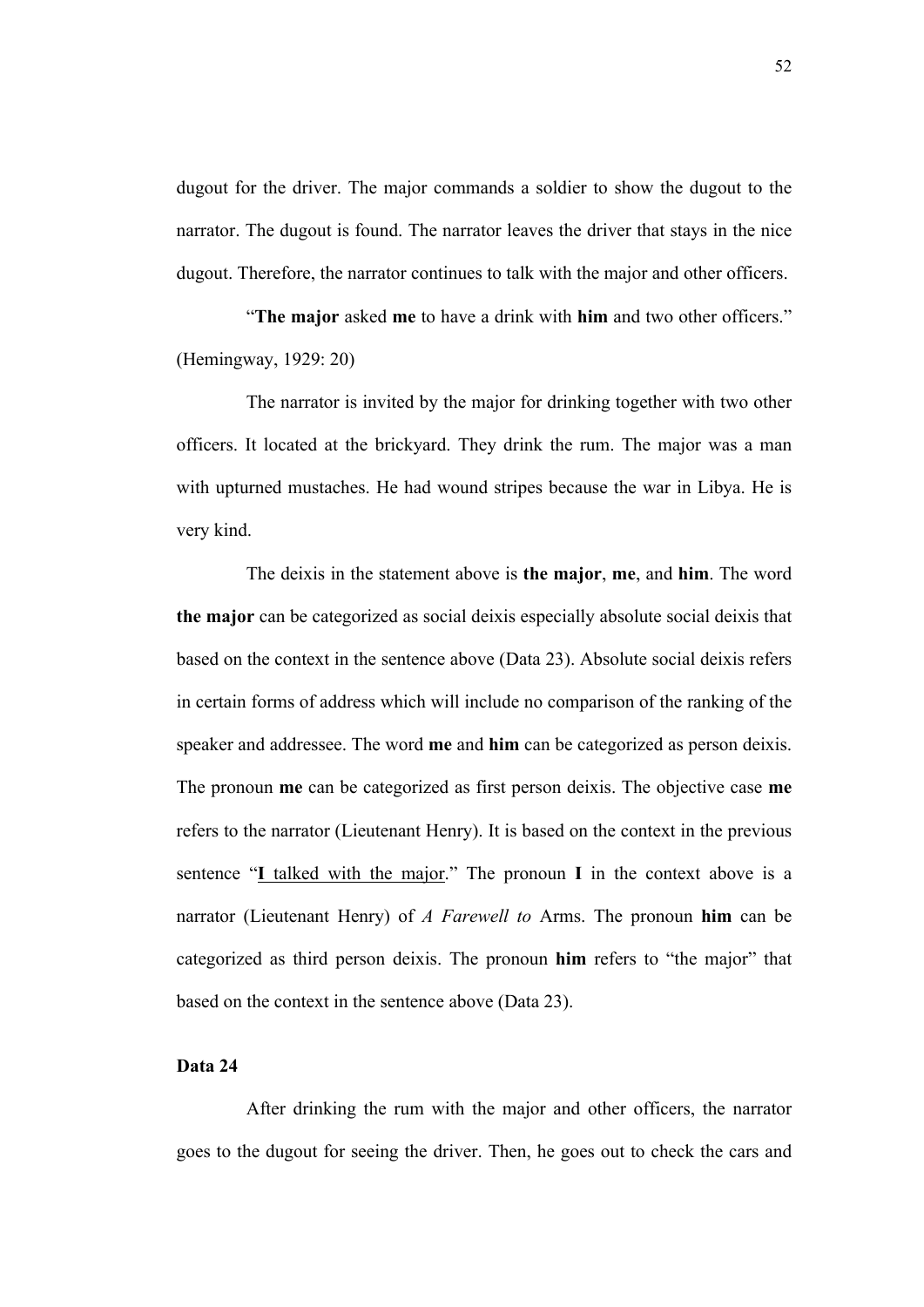the situation in outside the dugout. After that, he comes back to the dugout and sits on the ground with four drivers. Both of them are talking about anything relates to the war.

"**I** believe **we** should get the war over," **I** said." (Hemingway, 1929: 21)

It is in the dark evening. The conversation occurs between the narrator and four officers named Passini, Manera, Gavuzzi, and Gordini. It located inside of the dugout. The narrator makes sure to them that the war will be finish. Besides that, they also talks about some troops, carabineers, and the brave bersaglieri.

The deixis in the statement above is **I**, **we**, and **I**. The word **I**, **we**, and **I** can be categorized as person deixis especially first person deixis. The first singular pronoun **I** and second singular pronoun **I** refer to Lieutenant Henry as the speaker. It is based on the context in the previous conversation "**I** know how you talk," **I** said." The pronoun **I** in the context above is a narrator (Lieutenant Henry) of *A Farewell to Arms*. The plural pronoun **we** refer to Lieutenant Henry and other drivers (Manera, Passini, Gavuzzi). It is based on the context in the first underlined sentence above and in this previous sentence "Who goes to the attack?" asked **Gavuzzi**". "If everybody would not attack the war would be over," **Manera** said." "One of those shot by the carabinieri is from my town," **Passini** said."

# **Data 25**

This event is the continuation the previous conversation in data 24. The narrator is still with four drivers inside the dugout. They continue their conversation in the same topic. It is about the war. They talk too much with the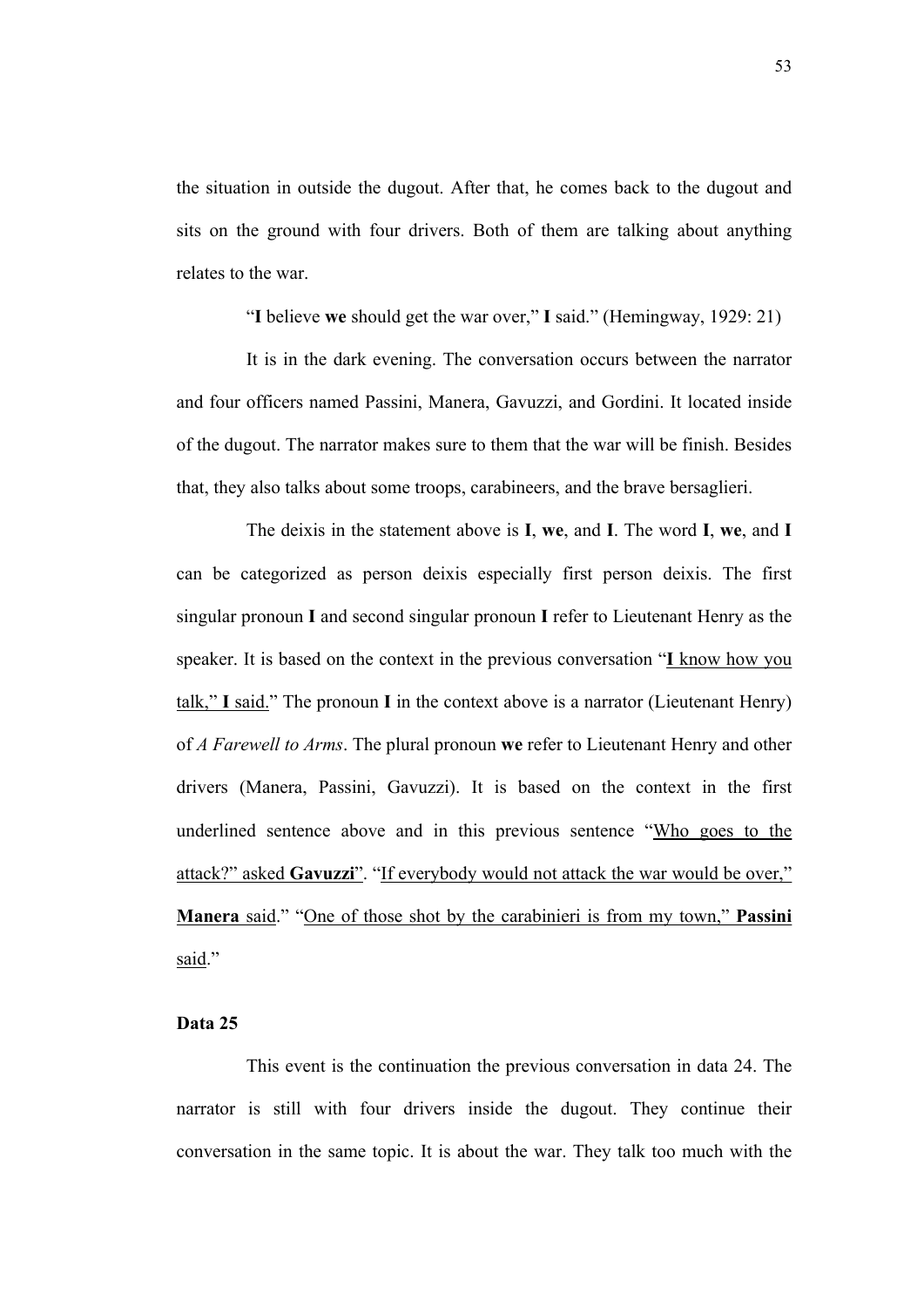narrator. Thus, they feel hungry at that night. Gavuzzi asks to the narrator that they do not eat yet. Then, the narrator will go out and check the condition.

"**He** was the quietest one of the four. "Come with **me** if **you** want," **I** said, "and **we**'ll see." (Hemingway, 1929: 22)

It is in the dark night. The conversation above occurs between Gordini and the narrator. It happens inside the dugout, the secure place. Gordini wants to help and accompanies him for looking for some foods to eat and checking the situation outside. The narrator thinks that gordini was the quietest one from other drivers. The narrator invites him for going out if he wants.

The deixis in the statement above is **he**, **me**, **you**, **I**, and **we'll**. The word **he**, **me**, **you**, **I**, and **we'll** can be categorized as person deixis. The pronoun **he** can be categorized as third person deixis. The pronoun **he** refers to Gordini. It is based on the context in the previous sentence "**Gordini** stood up and went outside with me." The pronoun **you** can be categorized as second person deixis. The pronoun **you** refer to Gordini as the addressee that based on the context in the underlined sentence above and in the conversation above (Data 25). The pronoun **me**, **I**, and **we'll** can be categorized as first person deixis. The objective case **me** refers to Lieutenant Henry as the speaker that based on the context in the underlined sentence below. The singular pronoun **I** refer to the narrator as the speaker. It is based on the context in this previous sentence "**I** will go and see," **I** said." The pronoun **I** in the context above is a narrator (Lieutenant Henry) of *A Farewell to Arms*. The plural pronoun **we** that followed by auxiliary verb will, refer to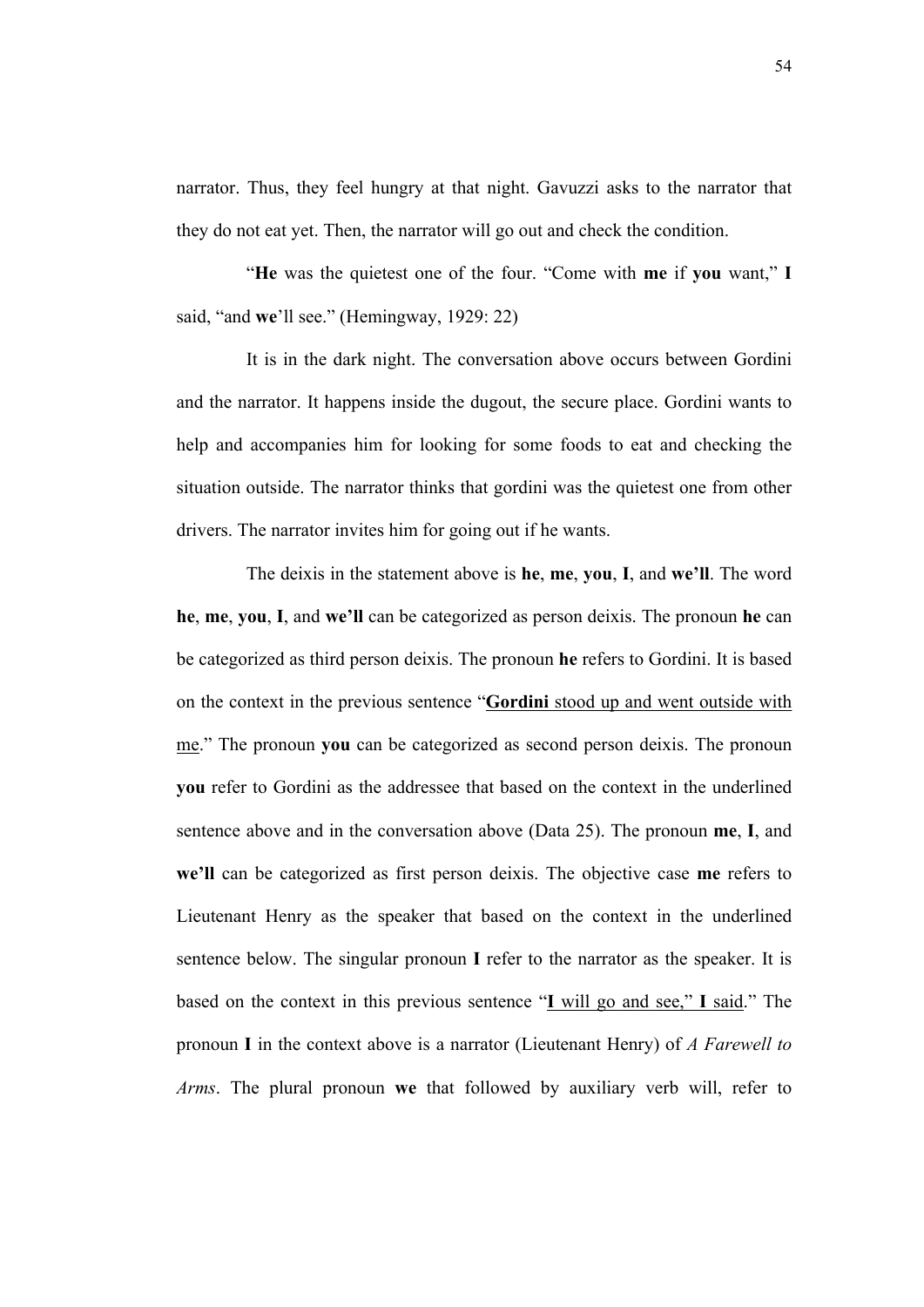Lieutenant Henry and Gordini that based on the context in the first and second underlined sentence above.

### **Data 26**

The narrator is at the outside of the dugout. It is very dark. He is with Gordini who stands up behind him. The bombardment begins behind them. The narrator says to the major that they are hungry and tells about the soup. Then, the major commands the orderly to take a metal basin of cold cooked macaroni. The narrator gives it to Gordini. After that, the narrator asks for any cheese to the major. The major commands the orderly to take the cheese in the hole. It is a quarter of white cheese. After asking for macaroni and cheese, they run outside passing the brickyard. Gordini runs to the dugout. The narrator who brings the cheese also runs after him. Then, the narrator takes the knife in the kitchen and opens the cheese.

"**I** cut the cheese into pieces and laid **them** on the macaroni." (Hemingway, 1929: 23)

The narrator is at the kitchen. It is in the night. He cuts a quarter of white cheese into some pieces. Then, Gavuzzi gives the metal basin of the macaroni to him. He puts some pieces of cheese into the macaroni.

The deixis in the statement above is **I** and **them**. The word **I** and **them** can be categorized as person deixis. The pronoun **I** can be categorized as first person deixis. The singular pronoun **I** refer to Lieutenant Henry as the narrator. It is based on the context in this previous sentence "**I** took out my knife, opened it, wiped off the blade and pared off the dirty outside surface of the cheese." The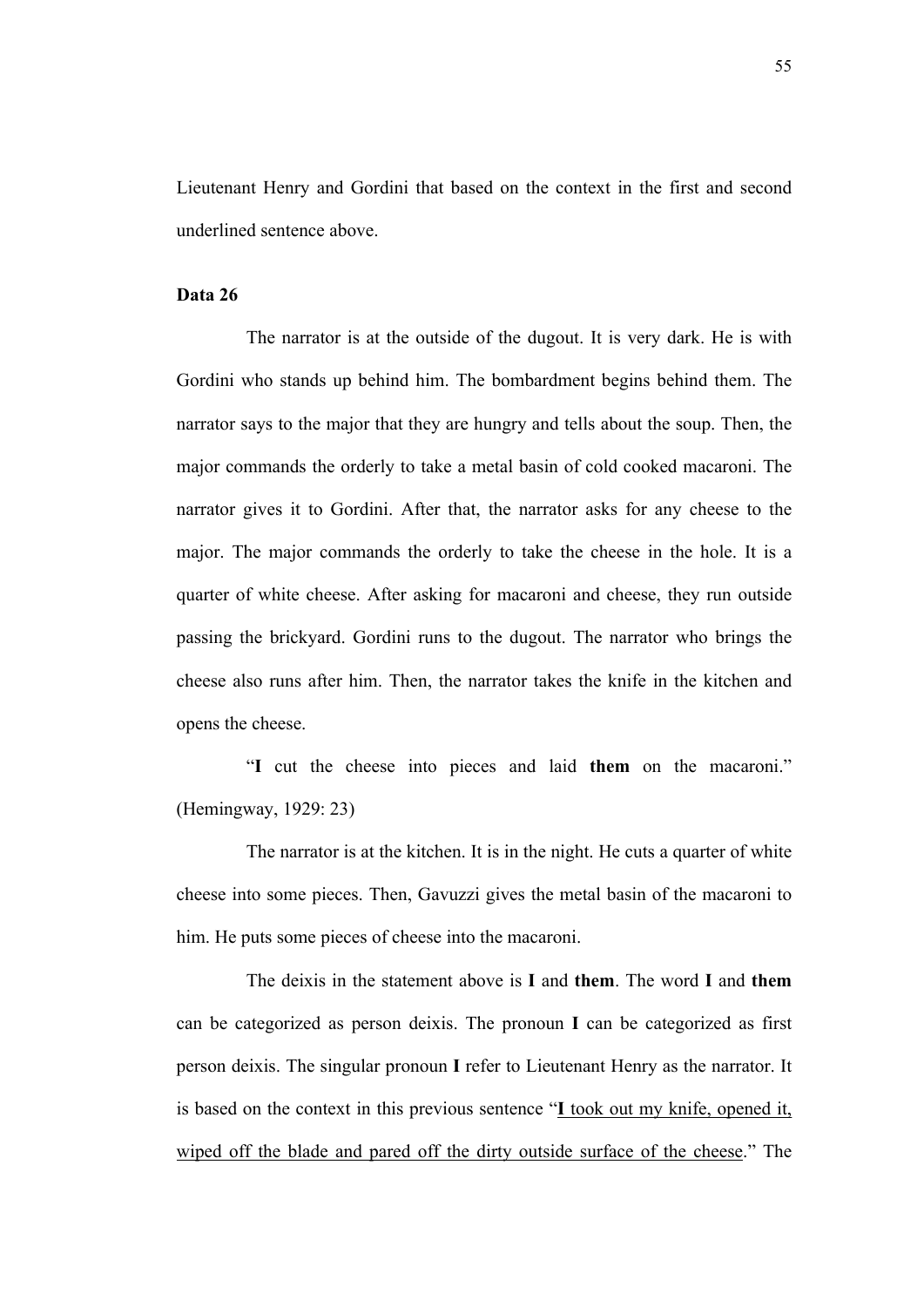pronoun **I** in the context above is a narrator (Lieutenant Henry) of *A Farewell to Arms*. The pronoun **them** can be categorized as third person deixis. The objective case **them** refer to "the cheese" that based on the context in the sentence above (Data 26).

## **Data 27**

It is in the night. After makes some pieces of cheese into the macaroni, the narrator commands the four drivers to sit down and wait at moment. Then, he tries to mix the macaroni and cheeses become one. He tries to enjoy and eat it deliciously.

"**They** were all eating, holding **their** chins close over the basin, tipping **their** heads back, sucking in the ends."

After beginning by the narrator, the four drivers also eat the mix macaroni and cheese. They eat it deliciously and enthusiastically. It located in the canteen exactly in the dugout. It tastes as like the rusty metal. Then, they drink the wine together after eating the mix macaroni.

The deixis in the statement above is **they**, **their**, and **their**. The word **they**, **their**, and **their** can be categorized as person deixis especially third person deixis. The pronoun **they** refer to the major, the two captains, Manera, Passini, Gordini, and Gavuzzi. It is based on the context in this previous sentence "**The major** spoke to an orderly who went out of sight in the back and came back with a metal basin of cold cooked macaroni. I handed it to **Gordini**." "**The two captains** took off their coats." "How are the cars?" **Manera** asked." "**Gavuzzi**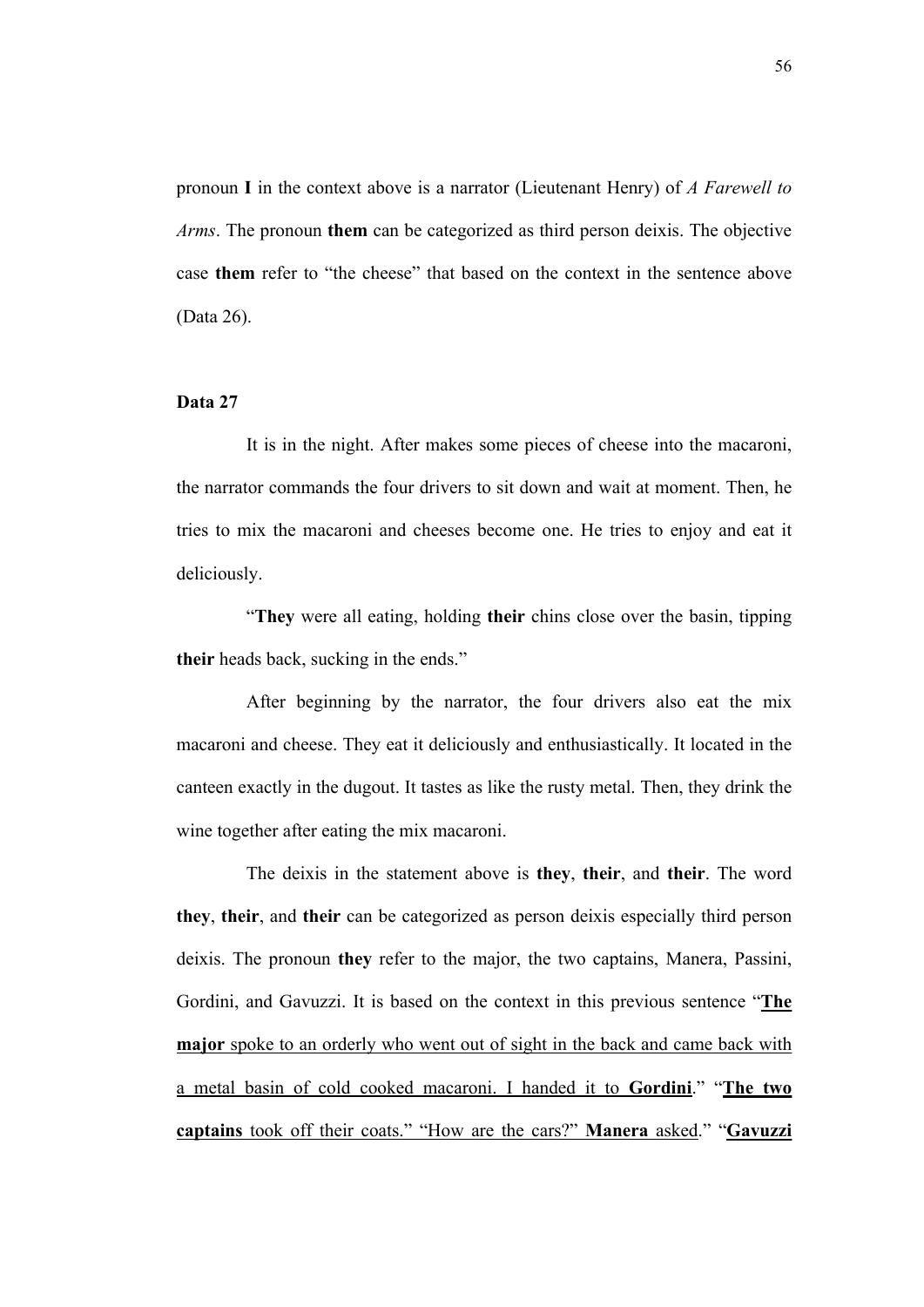handed me the basin of macaroni." I handed the canteen back to **Passini**." The first and second possessive pronoun **their** refer to the chins and heads back of the major, the two captains, Manera, Passini, Gordini, and Gavuzzi that based on the context in the sentence above (Data 27) and in the underlined sentences above.

# **Data 28**

After finishing the mix macaroni and the wine, something happened in the dugout. In fact, the dugout is a shallow hole. The narrator hears an explosion outside the dugout. The machine gun fired across the river. He also hears the bombs exploded. Then, the door of the dugout breaks and flows. The narrator feels difficult to breath. His body is flown by the wind hardly. He tries to move but it is very difficult. He pulls and twists his legs. Finally, he gets his legs. He hears someone is crying and screaming. It is Passini. His leg is in trouble. The narrator touches Passini and he is screaming. The narrator sees something smashing Passini's legs. One of his legs was gone.

"Passini was quiet **now**. **I** sat beside **him**, undid **my** tunic and tried to rip the tail of **my** shirt." (Hemingway, 1929: 24)

Passini feels in painful. He is quiet a thousand words. The narrator sits beside him. The narrator also feels difficult to move. He still tries it obstinately. Finally, his legs move a little. Other drivers also have a trouble with their legs. Passini's body is pale. Finally, he is not alive. Thus, there are only three drivers and the narrator that lived.

The deixis in the statement above is **now**, **I**, **him**, **my**, and **my**. The word **now** can be categorized as time deixis. It refers to this present time when the event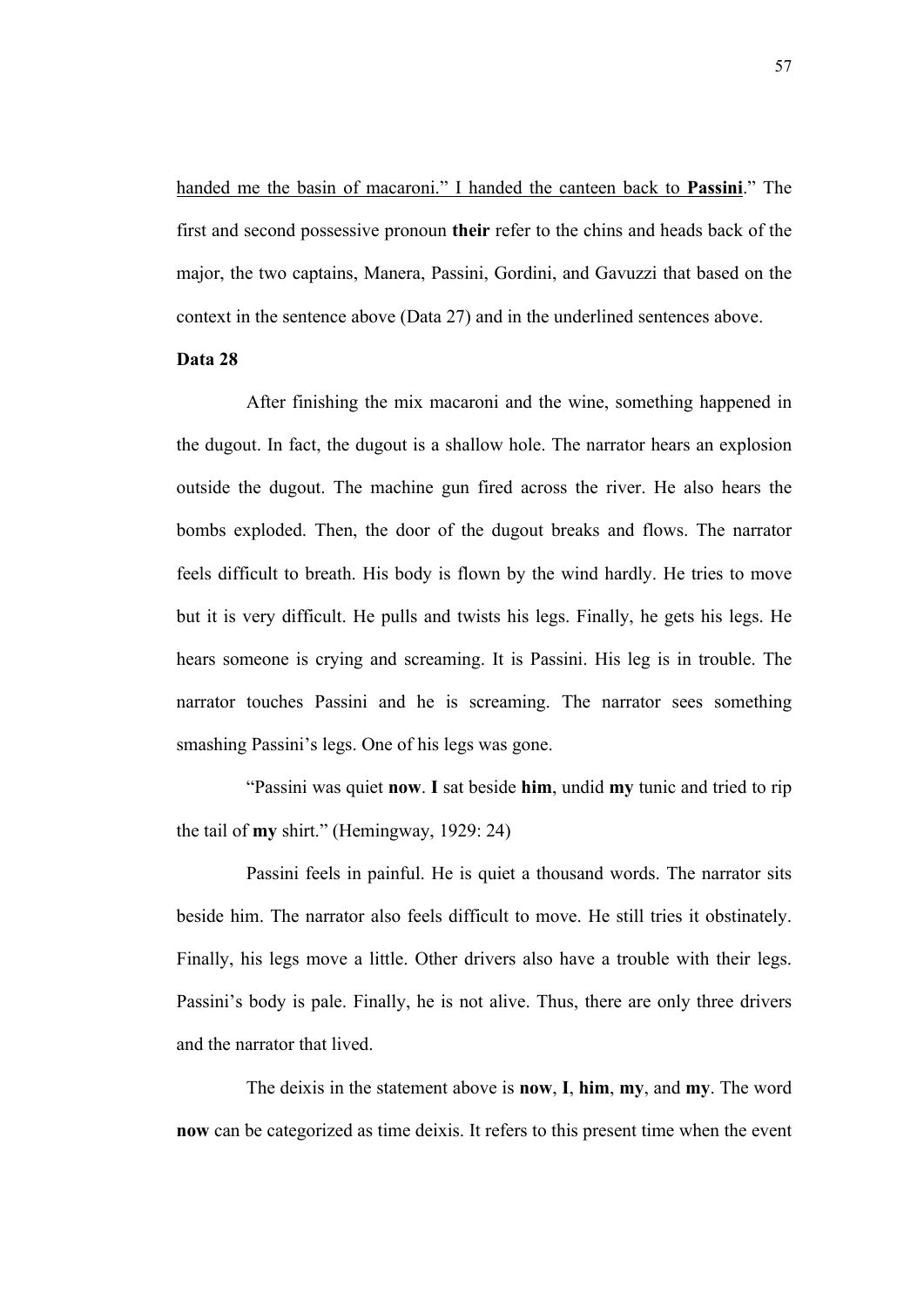is happening that based on the context in the sentence above (Data 28). The word **I**, **him**, **my**, and **my** can be categorized person deixis. The pronoun **I**, **my**, and **my** can be categorized as first person deixis. The singular pronoun **I** refer to Lieutenant Henry as the narrator. It is based on this previous sentence "**I** tried again and my legs moved a little." The pronoun **I** in the context above is a narrator (Lieutenant Henry) of *A Farewell to Arms*. The first pronoun **my** and second pronoun **my** refer to the narrator's tunic and shirt that based on the sentence above (Data 28) and the underlined sentence above. The pronoun **him** can be categorized as third person deixis. The objective case **him** refer to Passini that based on the context in the sentence above (Data 28).

# **Data 29**

The narrator is taken care at the post for temporary. Then, the British comes with three ambulances. One of the drivers comes toward to the narrator and asks the condition and others.

"**We'd** take quite good care of **them** and return **them** to the villa. 206 aren't **you**?" "Yes." (Hemingway, 1929: 25)

This conversation occurs between the narrator and the British driver. It happens at the post. It is still in the night. The British driver will help the narrator to take care of the cars and return it to the villa.

The deixis in the statement above is **we'd**, **them**, **them**, and **you**. The word **we'd**, **them**, **them**, and **you** can be categorized as person deixis. The pronoun **we'd** can be categorized as first person deixis. The plural pronoun **we** that followed by auxiliary verb would, refer to the British driver. It is based on the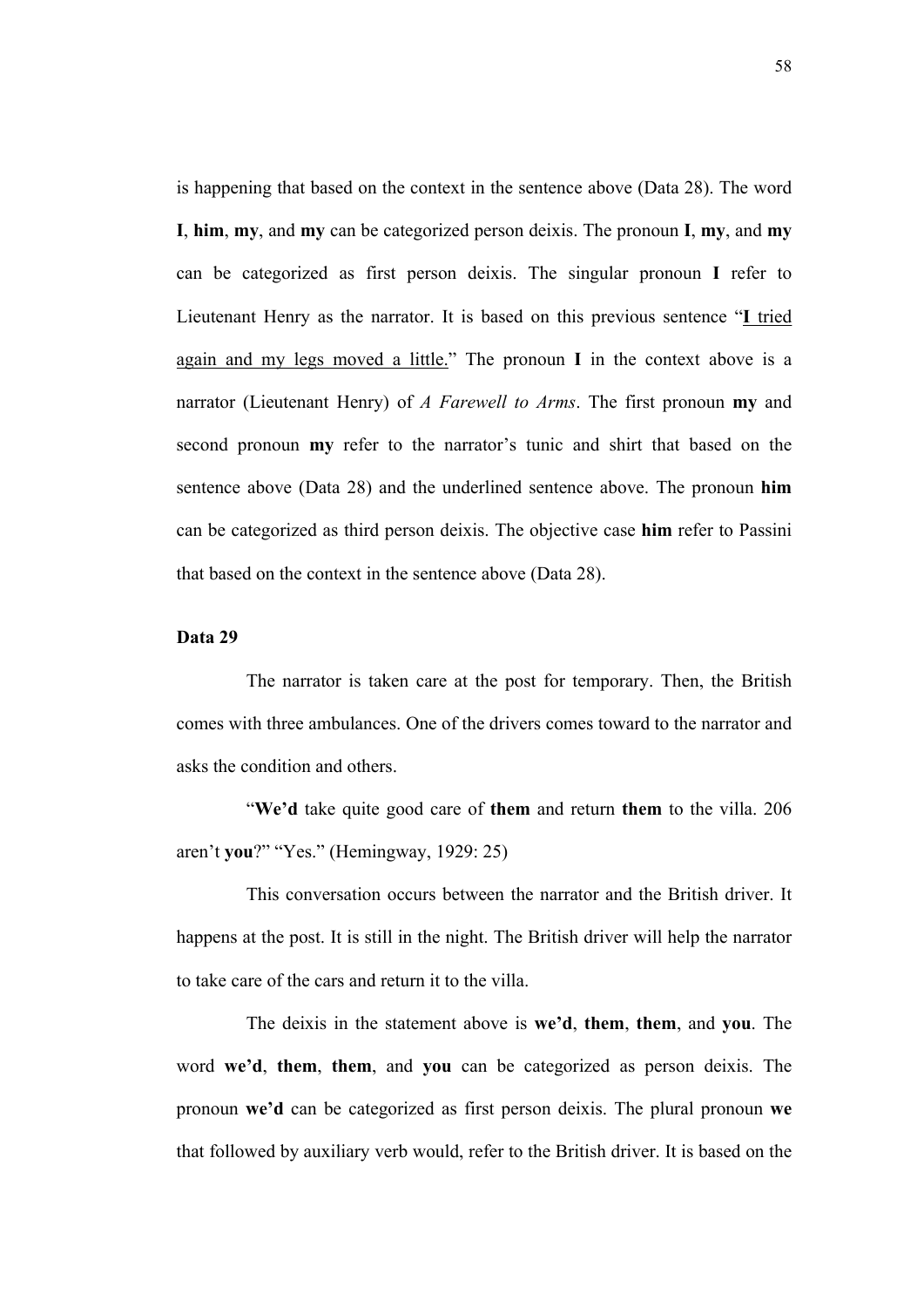context in this previous sentence "**The British** had come with three ambulances and they had two men on each ambulance. One of their drivers came over to me, brought by Gordini who looked very white and sick." The pronoun **you** can be categorized as second person deixis. The pronoun **you** refer to Lieutenant Henry as the addressee that based on the context in the second underlined sentences below. The first pronoun **them** and second pronoun **them** can be categorized as third person deixis. The first and second objective case **them** refer to "the cars" that based on the context in this previous sentence "Would you like us to take **the cars**?" "That's what **I** wanted to ask you." The pronoun **I** in the context above is a narrator (Lieutenant Henry) of *A Farewell to Arms*.

# **Data 30**

It is in the night after the bomb exploded outside the dugout. After talked with the British driver, the narrator talks with the Englishman. The Englishman walks to the dressing station and calls two stretcher bearers. They come toward the narrator.

"Lift **him** very carefully about the legs. **His** legs are very painful. **He** is the legitimate son of **President Wilson**."

It happens in the medical post. The narrator's legs are very painful. The utterance above is spoken by the tall Englishman. He orders to two stretcher bearers for lifting the narrator carefully. Besides that, the Englishman knew that the narrator was the legitimate son of President Wilson. Then, two stretcher bearers lift the narrator into the dressing room for getting other medical treatments.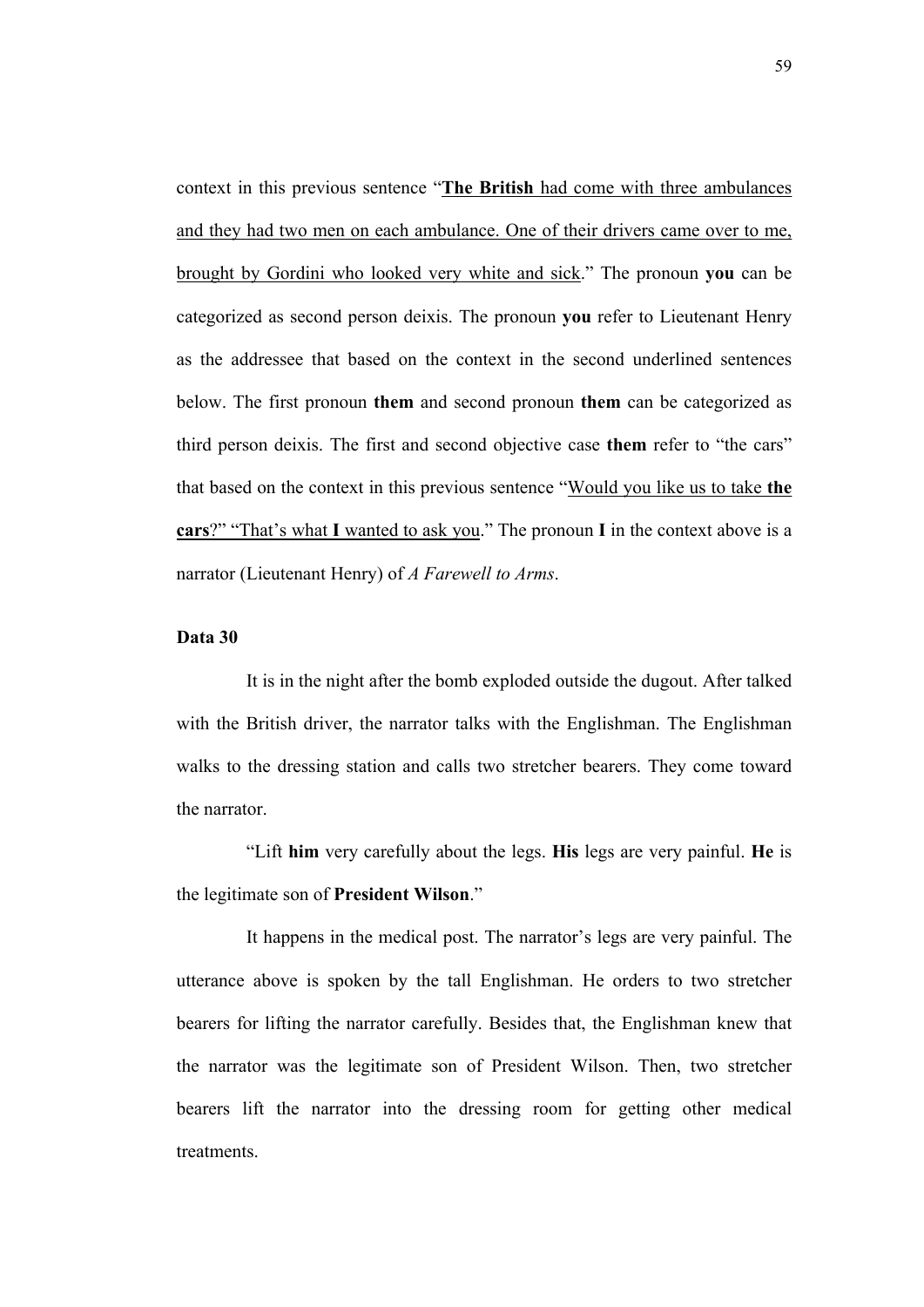The deixis in the statement above is **him**, **his**, **he**, and **President Wilson**. The word **him**, **his**, and **he** can be categorized as person deixis especially third person deixis. The objective case **him** refers to Lieutenant Henry as the narrator. It is based on the context in this previous sentence "**I** am all right." The pronoun **I** in the context above is a narrator (Lieutenant Henry) of *A Farewell to Arms*. The possessive pronoun **his** refer to the narrator's legs that based on the context in the sentence above (Data 30) and in the underlined sentence above. The pronoun **he** refers to the narrator that based on the underlined sentence above. The word **President Wilson** can be categorized as social deixis especially absolute social deixis that based on the context in the sentence above (Data 30). Absolute social deixis is a deictic reference usually expressed in certain forms of address which will include no comparison of the ranking of the speaker and addressee.

# **Data 31**

The narrator asks by the medical captain in the dressing room. It is in the night. The medical captain asks about what happened to him until his legs are painful. He answers that it is caused by a trench mortal shell. The captain doctor also asks about his true condition. Then, the captain doctor gives a glass of brandy to him in order to decrease the pain. He will bandage the narrator's pain. He does it fast and sure.

"**He's** an American," one of the other captains said. "**I** thought **you** said **he** was a Frenchman. **He** talks French," **the captain** said."(Hemingway, 1929: 26)

The conversation above is uttered by the captain doctor with one of the other captains. He says that the narrator was an American. On the other way, the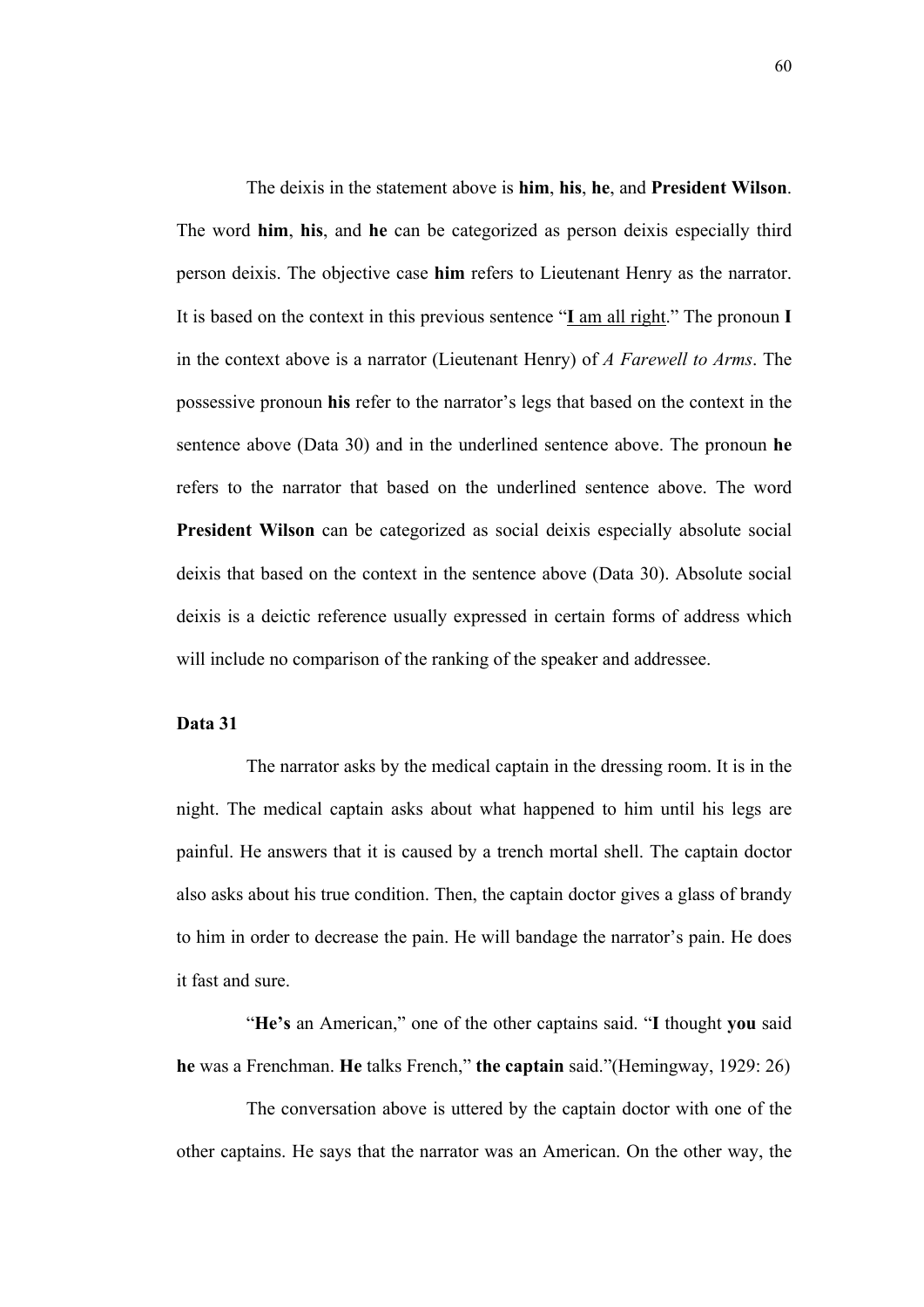other captain considers that the narrator was a Frenchman. In fact, the narrator uses French language to talk with the captain doctor and others.

The deixis in the statement above is **he's**, **I**, **you**, **he**, **he**, and **the captain**. The word **he's**, **I**, **you**, **he**, and **he** can be categorized as person deixis. The pronoun **I** can be categorized as first person deixis. The singular pronoun **I** refer to the other captain as the speaker that based on the context in conversation above (Data 31). The pronoun **you** can be categorized as second person deixis. The pronoun **you** refer to one of the other captains as the addressee that based on the context in conversation above (Data 31). The pronoun **he's**, **he**, and **he** can be categorized as third person deixis. The first pronoun **he** that followed by to be is, second pronoun **he**, and third pronoun **he** refer to the narrator. It is based on this next sentence "**I'm** all right," **I** said." The pronoun **I** in the context above is a narrator (Lieutenant Henry) of *A Farewell to Arms*. The last deitic word is **the captain**. **The captain** can be categorized as social deixis especially absolute social deixis that based on the context in conversation above (Data 31). It refers in certain forms of address which will include no comparison of the ranking of the speaker and addressee.

### **Data 32**

It is hot day in the afternoon. It located in one of the hospital rooms. The narrator is taken care in the hospital. The narrator is lying on the bed. There are many flies inside the room. It disturbs the comfortable for anyone who is in the room. The orderly cuts a paper into strips and ties it into a stick for chasing away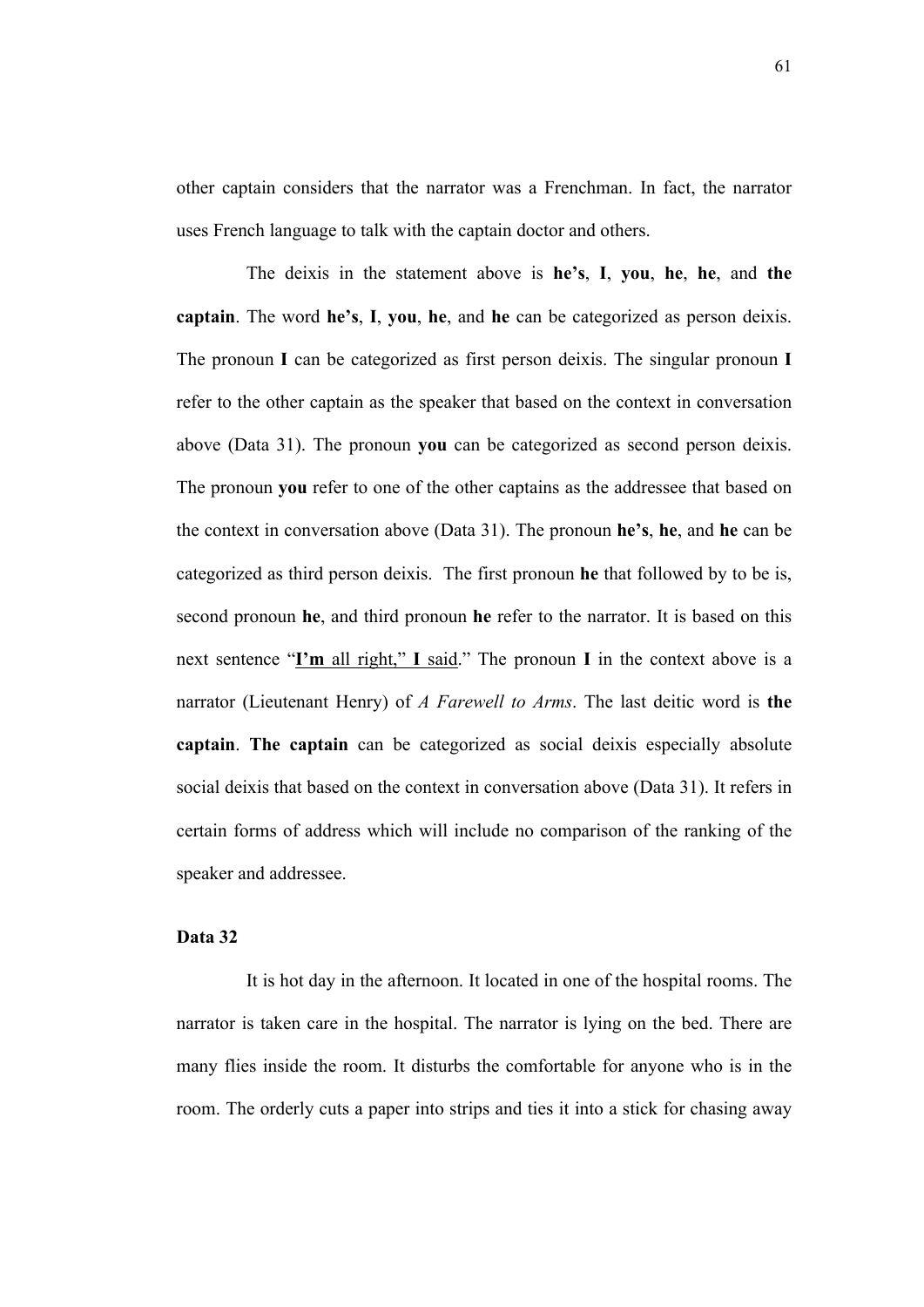the flies. After chasing the flies, the orderly over sleeps. The flies come back again to the room and toward the narrator.

"**I** waked **the orderly** and **he** poured mineral water on the dressings." (Hemingway, 1929: 27)

The narrator feels uncomfortable with the present of many flies in the room. He blows them away and closes his face with his hand. In the middle of his slept, he feels hot. He wakes up and his legs feel itching. Thus, he wakes the orderly. The orderly poured the mineral water on the dressings in order the bed feels cool and lovely.

The deixis in the statement above is **I**, **the orderly**, and **he**. The word **I** and **he** can be categorized as person deixis. The pronoun **I** can be categorized as first person deixis. The singular pronoun **I** refer to the narrator (Lieutenant Henry). It is based on this previous sentence "**I** watched them settle on the ceiling." The pronoun **I** in the context above is a narrator (Lieutenant Henry) of *A Farewell to Arms*. The pronoun **he** can be categorized as third person deixis. The pronoun **he** refers to the orderly that based on the context in the sentence above (Data 32). The word **the orderly** can be categorized as social deixis especially absolute social deixis that based on the context in the sentence above (Data 32). It refers in certain forms of address which will include no comparison of the ranking of the speaker and addressee.

# **Data 33**

It is in the fresh morning. The nurses and a doctor come to every room in every morning. Then, they pick him up to the dressing room for checking the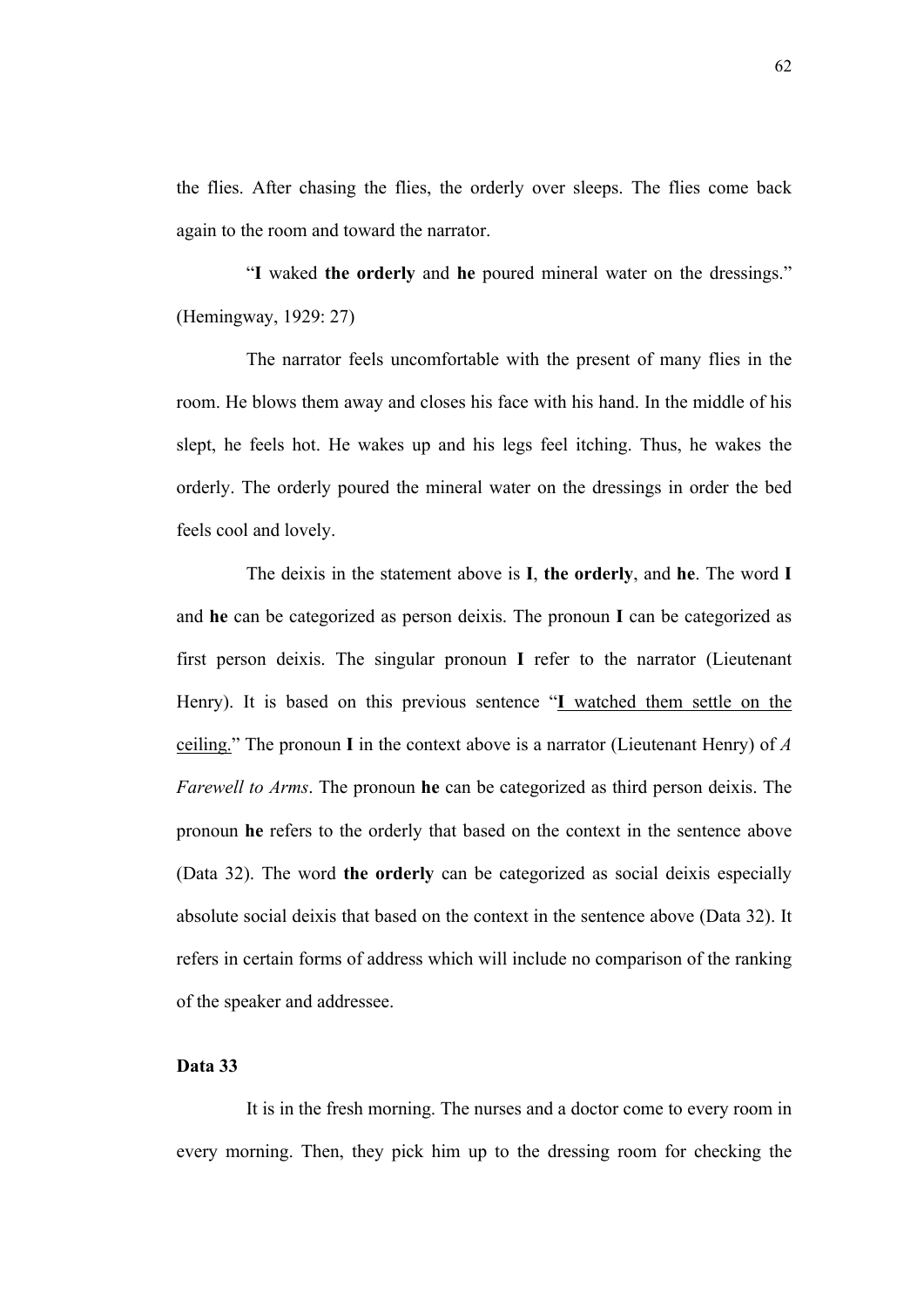condition. The orderly pours the mineral water again. The narrator returns to the room and tells to the orderly that he feels itching on his legs. In other hand, one of the doctors comes and brings Rinaldi who comes to visit his best friend.

"Have **you** seen **Miss Barkley**?" "**I** will bring **her here**. **I** will go **now** and bring **her here**." "Don't go," **I** said." (Hemingway, 1929: 28)

The conversation above is uttered by the narrator and Rinaldi. It located in one of the ward in a hospital. Rinaldi wears gloves. He feels worrying about the condition of the narrator. He asks to the narrator about seeing Miss Barkley. He will invite her to see the darling soon, Lieutenant Henry. He thinks that it will be better if his darling comes to visit him.

The deixis in the statement above is **you**, **Miss Barkley**, **I**, **her**, **here**, **I**, **now**, **her**, **here**, and **I**. The word **Miss Barkley** can be categorized as social deixis especially absolute social deixis that based on the context in the sentence above (Data 33). Absolute social deixis is a deitic reference that includes no comparison of the ranking between the speaker and addressee. The word **you**, **I**, **her**, **I**, **her**, and **I** can be categorized as person deixis. The pronoun **you** can be categorized as second person deixis. The pronoun **you** refer to Lieutenant Henry as the addressee that based on the context in the underlined sentences below. The first pronoun **I**, second pronoun **I**, and third pronoun **I** can be categorized as first person deixis. The first and second pronoun **I** refer to Rinaldi as the speaker. It is based on the context in this previous sentence "My orderly had finished pouring water and the bed felt cool and lovely and **I** was telling him where to scratch on the soles of my feet against the itching when one of the doctors brought in **Rinaldi**." The pronoun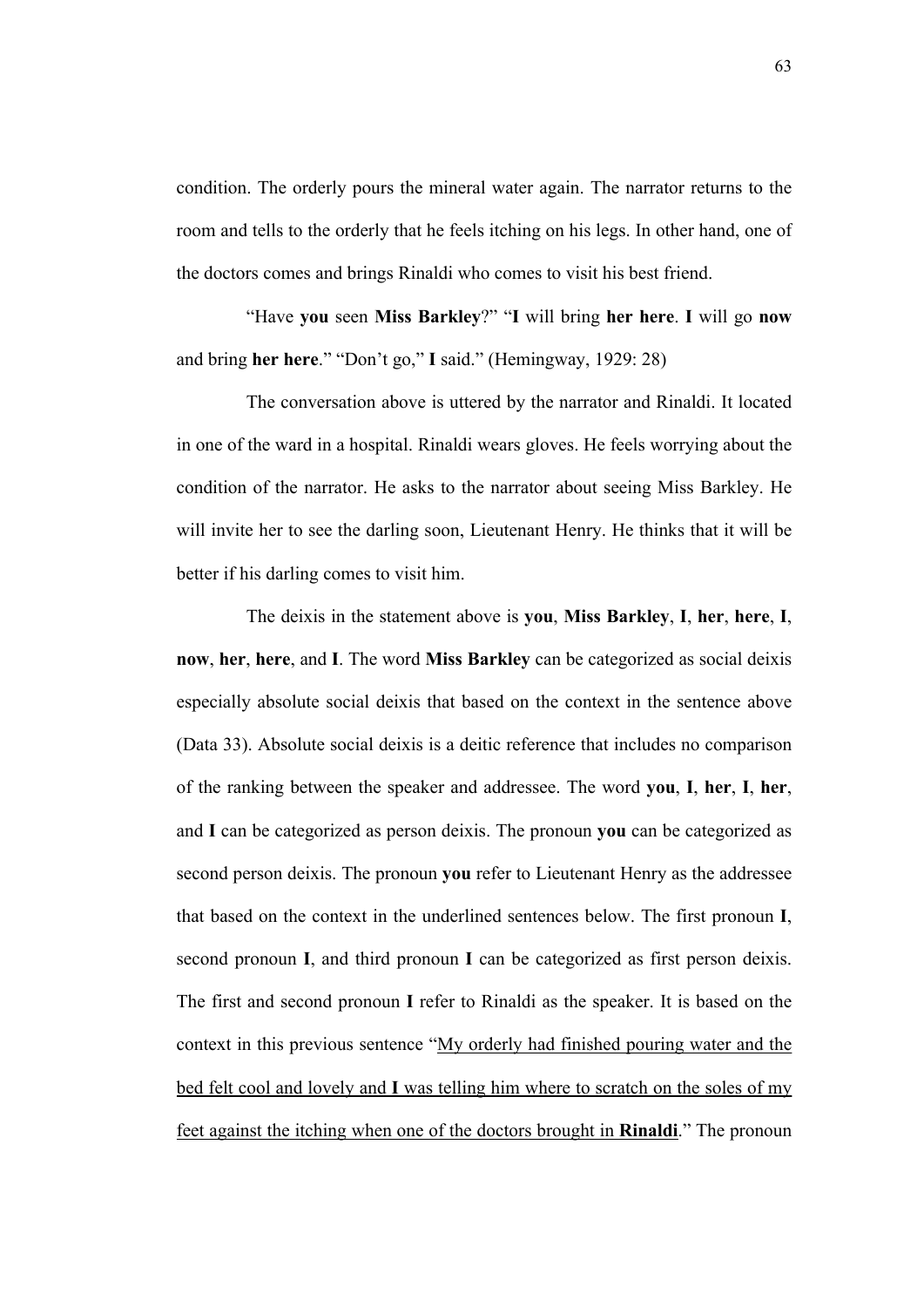**I** in the context above is a narrator (Lieutenant Henry) of *A Farewell to Arms*. The third singular pronoun **I** refer to Lieutenant Henry that based on the context in the underlined sentences above. The first pronoun **her** and second pronoun **her** can be categorized as third person deixis. The first and second pronoun **her** refer to Miss Barkley that based on the context in the sentence above (Data 33). The word **now** can be categorized as time deixis. It refers to point the time when the utterance is occurring that based on the context in the sentence above (Data 33). The first word **here** and second word **here** can be categorized as place deixis. **Here** is adverb of place that based on the context in the sentence above (Data 33).

# **Data 34**

It is in the cold evening. The nurse brings the soup and takes the bowl. Then, the narrator is dinner. The orderly comes in to the room. He comes with someone. It is the priest. The priest comes to visit the narrator in the hospital.

"How do **you** do?" **he** asked. **He** put some packages down by the bed, **on the floor**. "All right, **father**." (Hemingway, 1929: 29)

The conversation above occurs between the narrator and the priest. The priest asks about the narrator's condition. The narrator says that he feels better than yesterday. Then, the priest puts gift under the bed on the floor.

The deixis in the statement above is **you**, **he**, **he**, **on the floor**, and **father**. The word **you**, **he**, and **he** can be categorized as person deixis. The word **you** can be categorized as second person deixis. The pronoun **you** refer to Lieutenant Henry as the addressee. It is based on the context in this next sentence "**I** noticed his face looked very tired." The pronoun **I** in the context above is a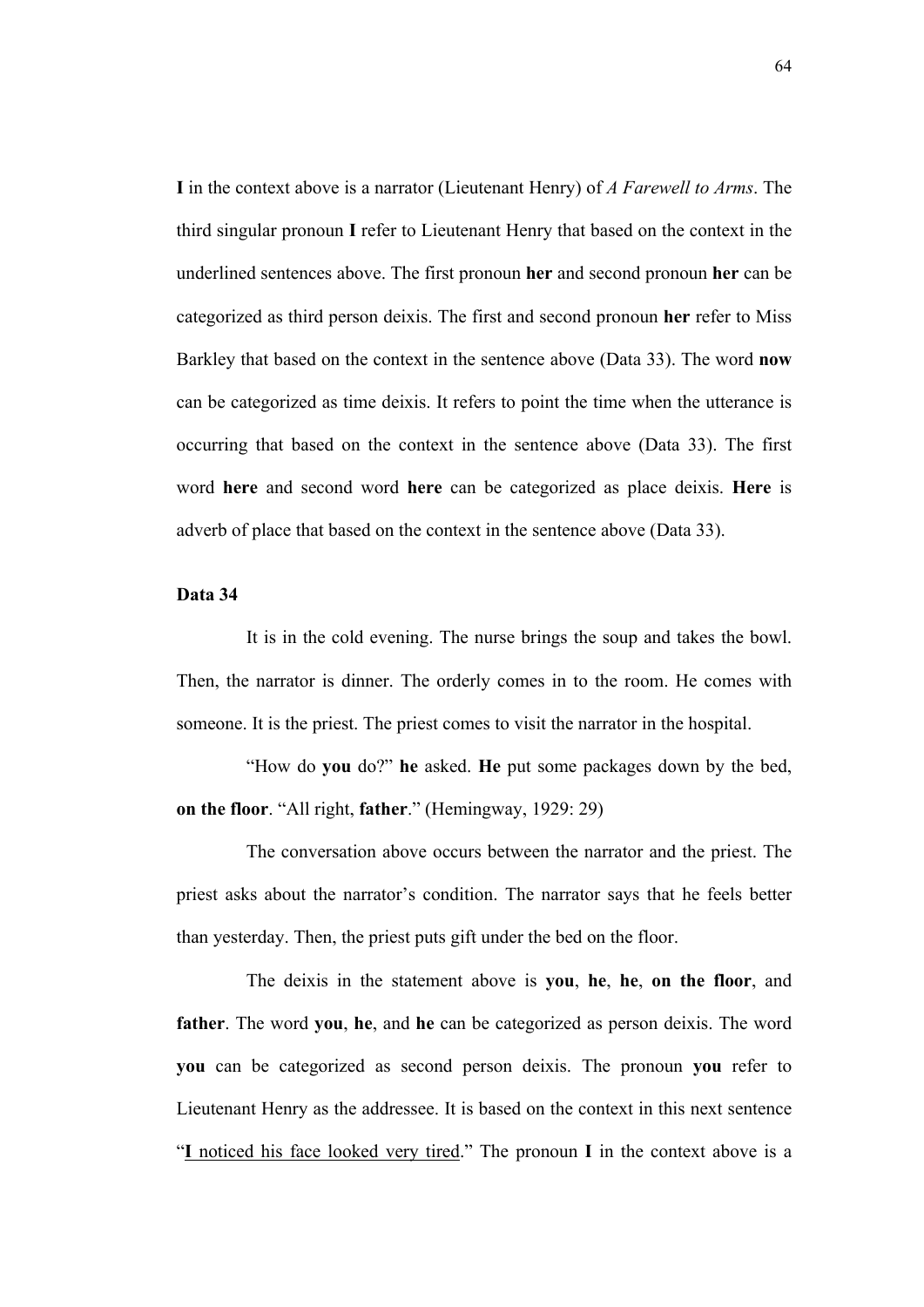narrator (Lieutenant Henry) of *A Farewell to Arms*. The first pronoun **he** and second pronoun **he** can be categorized as third person deixis. The first and second pronoun **he** refer to the priest. It is based on the context in this previous sentence "The orderly came down between the beds and stopped. Someone was with him. It was **the priest**." The word **father** can be categorized as social deixis especially relational social deixis. It refers to some social characteristic between the speaker and addressee that based on the context in the sentence above (Data 34). The word **on the floor** can be categorized as place deixis. **On the floor** indicates a place where the priest put the packages that based on the context in the sentence above (Data 34).

## **Data 35**

The priest is sitting down on the chair. His face seems so tired. It is in the evening and happens in the ward. He talks very much with the narrator. He misses to the present of Lieutenant Henry in the mess. He brings some packages and shows it to the narrator.

"**This** is mosquito netting. **This** is a bottle of vermouth. **You** like vermouth? **These** are English papers." "Please open **them**." (Hemingway, 1929: 30)

The conversation above is uttered by the priest and the narrator. He brings something for the narrator. It is mosquito netting and a bottle of vermouth.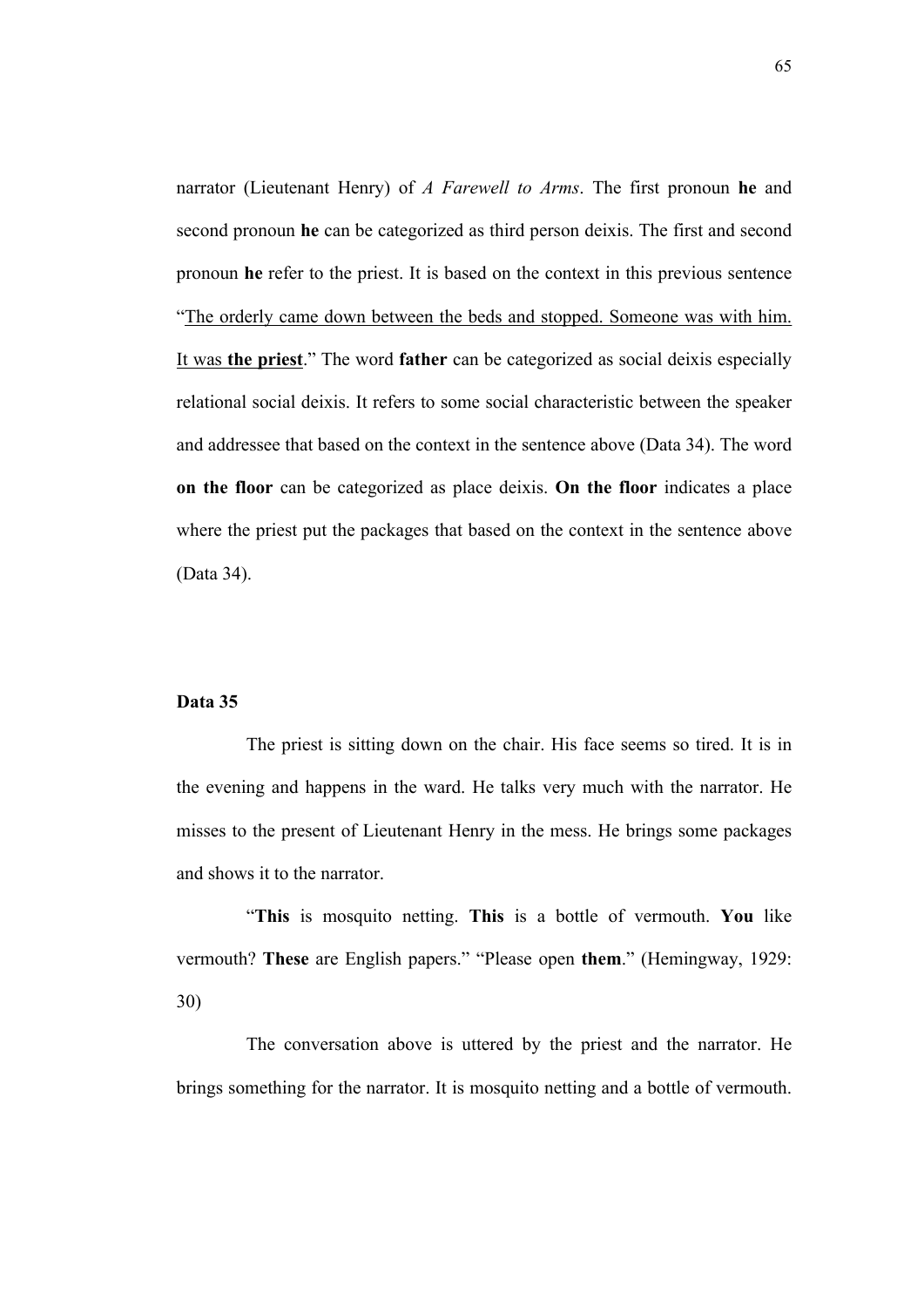Then, the narrator asks him for opening the packages of mosquito netting and a bottle of vermouth.

The deixis in the statement above is **this**, **this**, **you**, **these**, and **them**. The word **this**, **this**, and **these** can be categorized as discourse deixis. It refers to some portion of the discourse that contains that utterance (including the utterance itself). The use of the first **this** refers to the forthcoming portion to mosquito netting that based on the context in the sentence above (Data 35). The use of the second **this** refers to the forthcoming portion to a bottle of vermouth that based on the context in the sentence above (Data 35). The use of the third **these** (in plural) refer to the forthcoming portion to English papers that based on the context in the sentence above (Data 35). The word **you** and **them** can be categorized as person deixis. The pronoun **you** can be categorized as second person deixis. The pronoun **you** refer to the narrator (Lieutenant Henry). It is based on the context in this next sentence "**I** held the mosquito netting in my hands." The pronoun **I** in the context above is a narrator (Lieutenant Henry) of *A Farewell to Arms*. The pronoun **them** can be categorized as third person deixis. The objective case **them** refer to English papers that based on the context in the sentence above (Data 35).

### **Data 36**

This conversation is the continuation the previous in data 35. It happens in the room. The priest invites the narrator to drink a glass of vermouth. The orderly opens the bottle and pours it into two glasses. Both of them talks about their problems, war, the rank of officer, etc.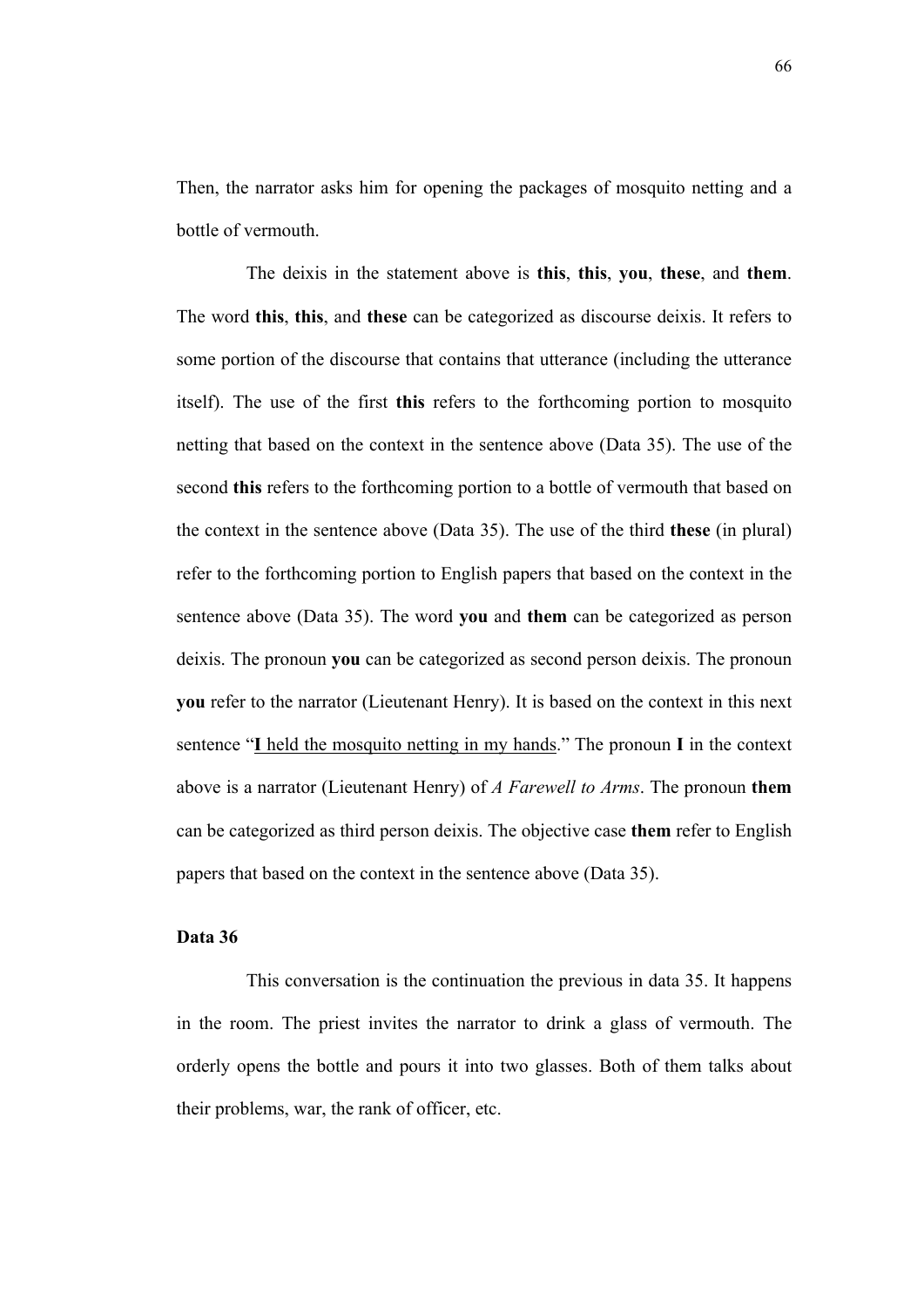"**You** do not love **Him** at all?" **he** asked. "**I am** afraid of **Him in the night sometimes**." "**You** should love **Him**." (Hemingway, 1929: 31)

The conversation above is uttered by the narrator and the priest in the night. The priest begins the topic of conversation about God. He asks to Lieutenant Henry about love to God. In fact, the narrator says that he just loves God sometimes. Then, the priest suggests to the narrator to love Him. He was the only one that can help and give us everything.

The deixis in the statement above is **you**, **him**, **he**, **I am**, **him**, **in the night**, **sometimes**, **you**, and **him**. The word **you**, **him**, **he**, **I am**, **him**, **you**, and **him** can be categorized as person deixis. The pronoun **I am** can be categorized as first person deixis. The singular pronoun **I** that followed by to be am, refer to Lieutenant Henry as the narrator that based on the context in the first underlined sentence below. The first pronoun **you** and second pronoun **you** can be categorized as second person deixis. The first and second pronoun **you** refer to Lieutenant Henry as the addressee. It is based on the context in this next conversation "**I** don't love much." The pronoun **I** in the context above is a narrator (Lieutenant Henry) of *A Farewell to Arms*. The pronoun **him**, **he**, **him**, and **him** can be categorized as third person deixis. The pronoun **he** refers to the priest as the speaker. It is based on the context in this previous sentence "**The priest** put down the glass. He was thinking about something else." The first objective case **him**, second objective case **him**, third objective case **him** refer to God. It is based on the context in this previous conversation "You understand but you do not love **God**." "No." The word **in the night** and **sometimes** can be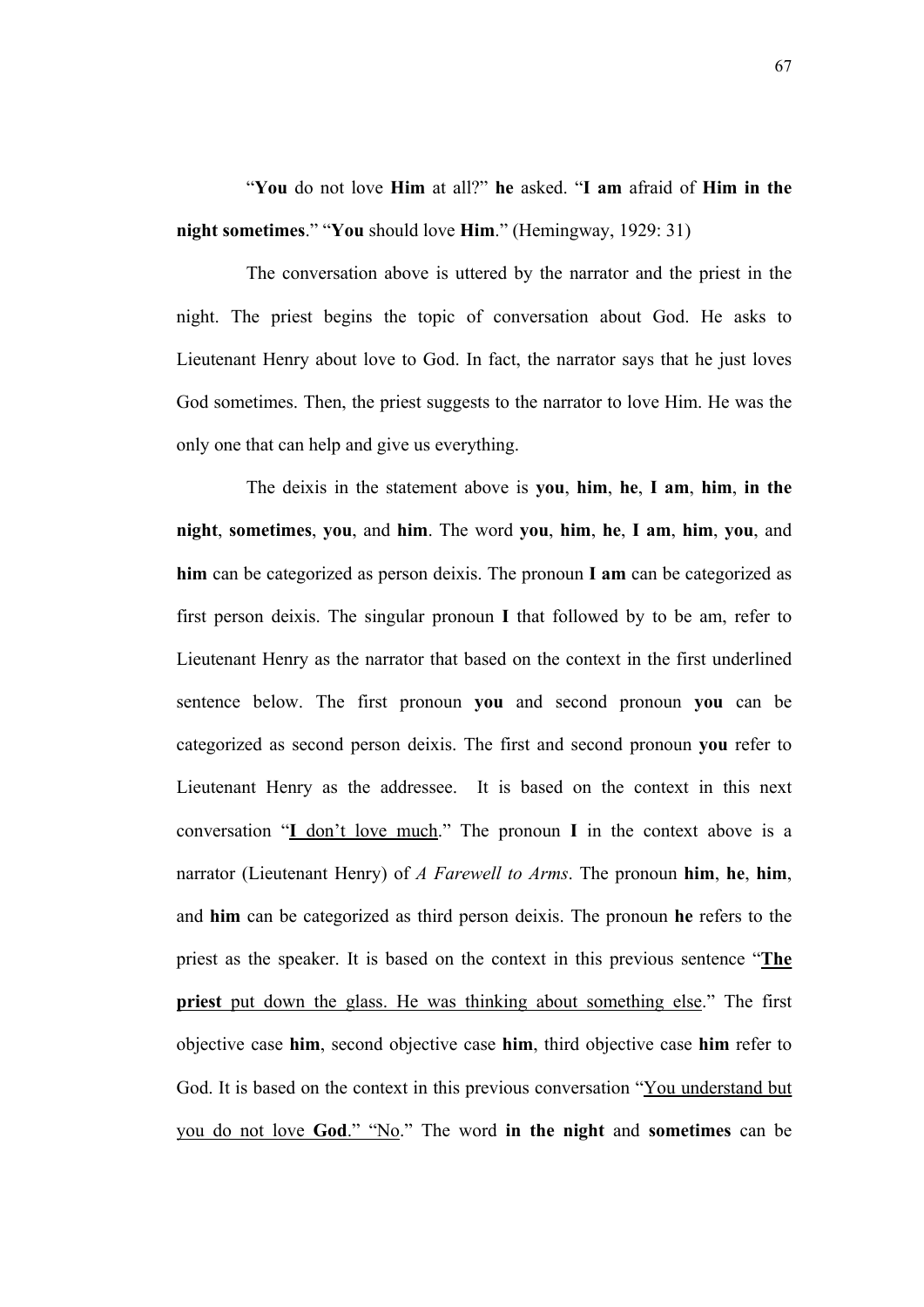categorized as time deixis. It refers to point the time when the utterance is occurring that based on the context in the conversation above (Data 36).

### **Data 37**

The narrator does not love God at all. The priest tells to him that when we love God, we will wish for doing something. Wishing to serve and sacrifice. Thus, he tries to ask about something else to the priest. He asks to priest about loving women.

"What about **your mother**?" "Yes, **I** must have loved **my mother**."

The conversation above occurs between the narrator and the priest. It happens at night in the ward. The narrator asks about loving women to him. In fact, he never loved any women. Thus, the narrator asks about loving his mother. In fact, he must has loved his mother who born him to this world.

The deixis in the statement above is **your**, **mother**, **I**, and **my**, **mother**. The word **I** can be categorized as person deixis especially first person deixis. The singular pronoun **I** refer to the priest. It is based on the context in the previous sentence "I could see **the priest** was disappointed." The word **your** and **my** can be categorized as person deixis. The pronoun **your** can be categorized as second person deixis. The possessive pronoun **your** refer to the priest's mother that based on the context in the conversation above (Data 37). The pronoun **my** can be categorized as first person deixis. The possessive pronoun **my** is belonging to the priest's mother that based on the context in the conversation above (Data 37). The first word of **mother** and second word of **mother** can be categorized as social deixis especially relational social deixis. It refers to some social characteristic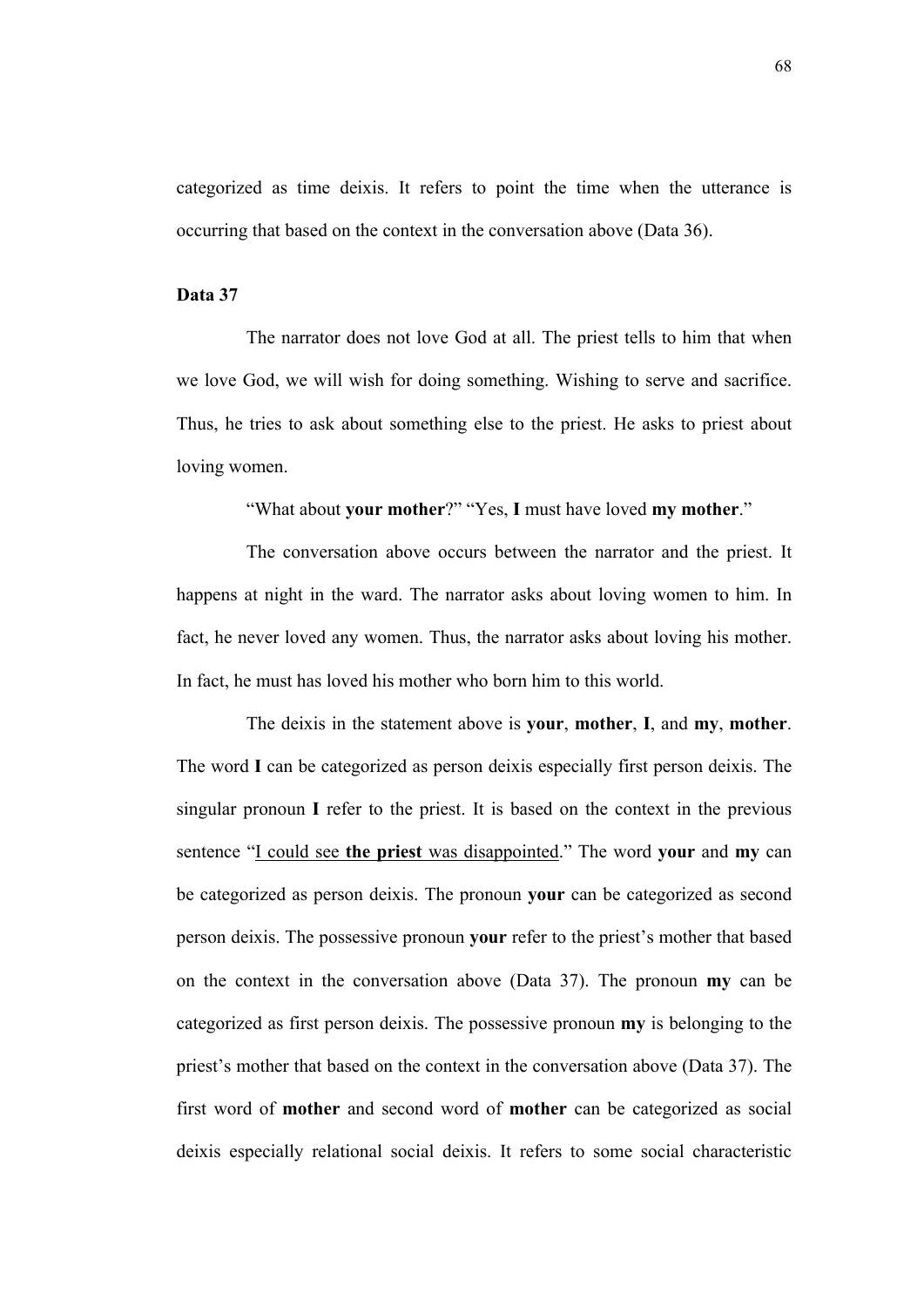between the speaker and addressee that based on the context in the conversation above (Data 37).

### **Data 38**

It is in the morning. The major comes in to the hospital for visiting the narrator. He asks to Lieutenant Henry about the condition. Then, he suggests to the narrator for travelling in the next day before the pain in serious condition.

"**The doctors** were very nice and seemed very capable. **They** were anxious to ship **me** to Milan where **there** were better X-ray facilities and where, after the operation, **I** could take mechano-therapy." (Hemingway, 1929: 32)

It located in the ward. The narrator thinks about some doctors who treat him in the hospital. They are very kind and skillful. They also will send Lieutenant Henry to American hospital in Milan by the ship. In fact, there were better X-ray facilities and mechano therapy.

The deixis in the statement above is **the doctors**, **they**, **me**, **there**, and **I**. The word **the doctors** can be categorized as social deixis especially absolute social deixis that based on the context in the sentence above (Data 38). It refers in certain forms of address which will include no comparison of the ranking of the speaker and addressee. The word **there** can be categorized as place deixis. **There** is adverb of place. It refers to point a location when the event is occurring that based on the context in the sentence above (Data 38). **There** is adverb of place and used to point further way to Milan. The word **they**, **me**, and **I** can be categorized as person deixis. The pronoun **they** can be categorized as third person deixis. The pronoun **they** refer to "the doctors" that based on the context in the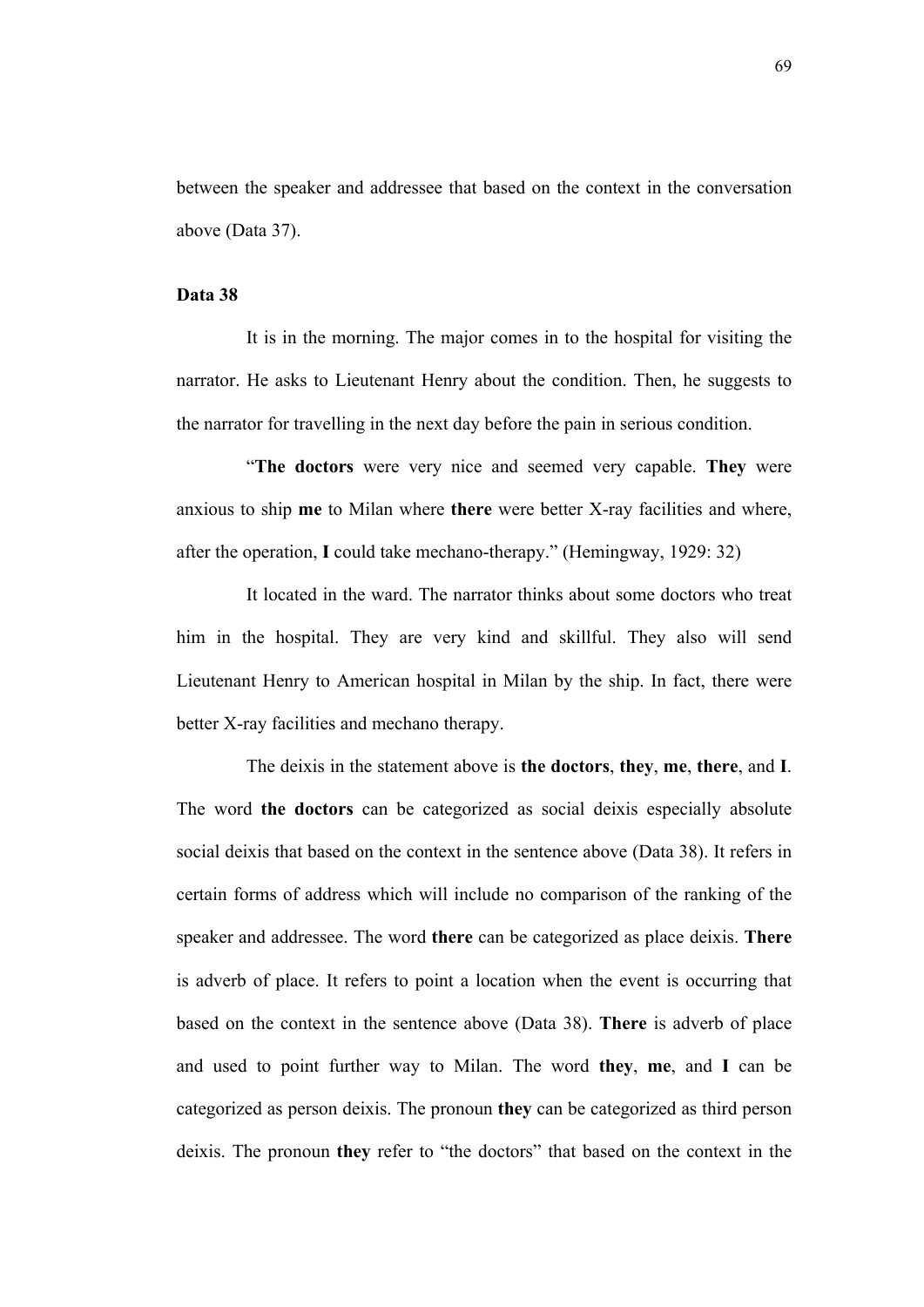sentence above (Data 38). The pronoun **me** and **I** can be categorized as first person deixis. The objective case **me** and singular pronoun **I** refer to the narrator (Lieutenant Henry). It is based on the context in this sentence "**I** wanted to go to Milan too." The pronoun **I** in the context above is a narrator (Lieutenant Henry) of *A Farewell to Arms*.

### **Data 39**

It is in the night. Rinaldi comes for visiting the narrator with the major from the mess. It located inside the ward. Then, they ask about the narrator's condition. They suggest to him that he has better to go to American hospital in Milan in order getting better medical treatment. Moreover, they continue to talk about another topic. The narrator will draw a sight draft to his grandfather because the tickets are very expensive. In other hand, one of them says that his grandfather has paid it or the narrator will go to the prison.

"Can a **grandfather** jail a patriotic **grandson** who is dying that Italy may live? Live the American Garibaldi, said Rinaldi." (Hemingway, 1929: 33)

The sentence above is uttered by Lieutenant Henry's best friend, Rinaldi. Rinaldi does not believe it. He asks about a grandfather probably can jail his patriotic grandson who was painful. Then, he convinces that his grandfather will not do that.

The deixis in the statement above is **grandfather** and **grandson**. The word **grandfather** and **grandson** can be categorized as social deixis especially relational social deixis that based on the context in the conversation above (Data 39). It refers to some social characteristic between the speaker and addressee.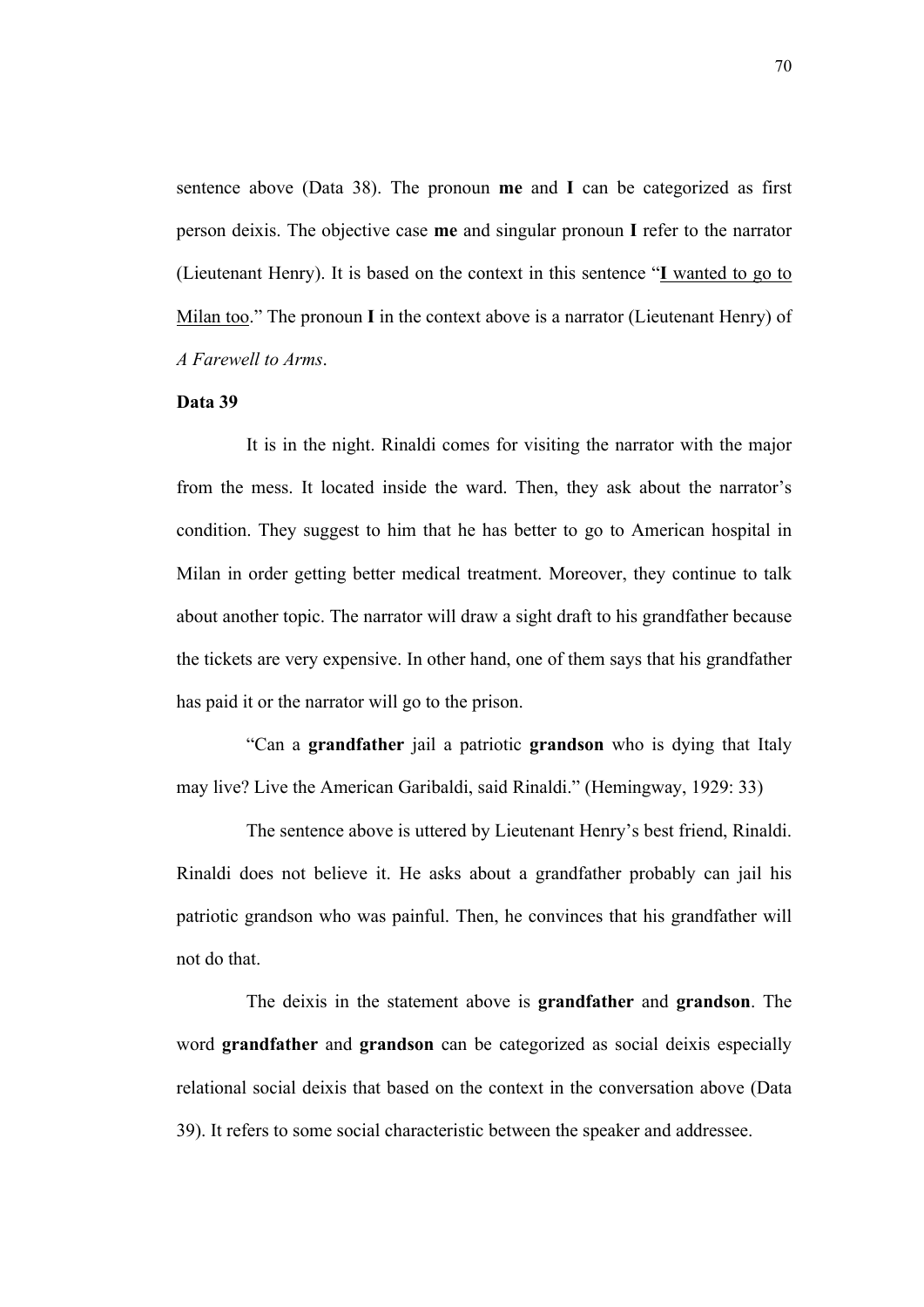### **Data 40**

After talking together with the major and Rinaldi, the narrator goes for sleeping in the ward. Rinaldi kisses him. The major accompanies him. Then, they will have a trip in the next day in the morning.

"**The next day in the morning we** left for Milan and arrived **forty-eight hours later**."

It happens on the morning. The narrator, the major, and Rinaldi have a bad trip. They left for Milan. It will finish off forty eight hours. It is long journey to get the purpose.

The deixis in the statement above is **the next day in the morning**, **we**, and **forty-eight hours later**. The word **we** can be categorized as person deixis especially first person deixis. The plural pronoun **we** refer to the narrator, the major, and Rinaldi as the plural speakers. It is based on the context in this previous sentence "We must go, said **the major**." "Don't be so loud, baby, **Rinaldi** said." "**I** got drunk and slept until past Vicenza where **I** woke up and was very sick on the floor." The pronoun **I** in the context above is a narrator (Lieutenant Henry) of *A Farewell to Arms*. The word **the next day in the morning** and **forty-eight hours later** can be categorized as time deixis. It refers to point to the time when the event is occurring that based on the context in the sentence above (Data 40).

# **4.2 Discussion**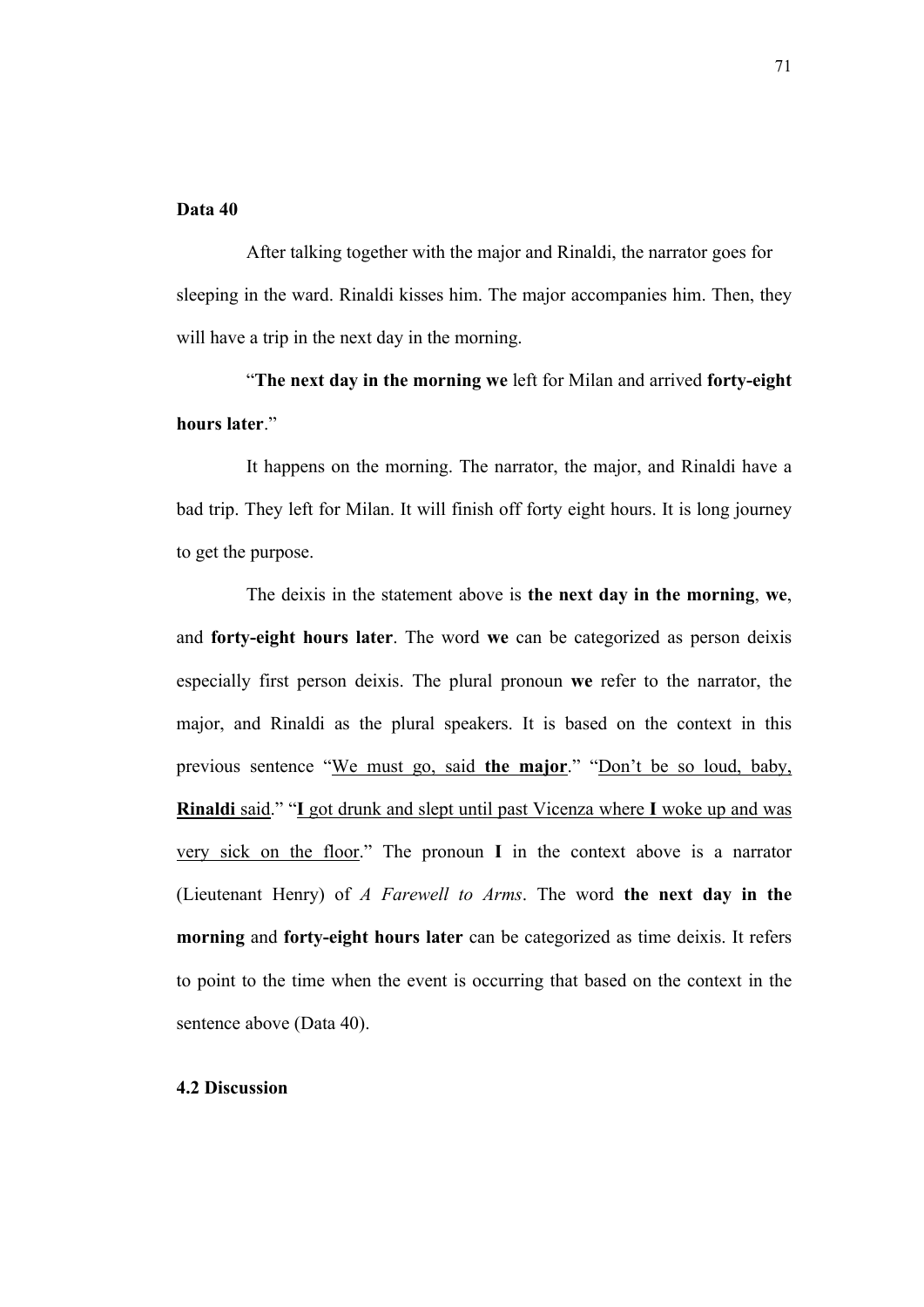After gathering the data from *A Farewell to Arms* novel, and analyzes it based on five types of deixis theory, namely person deixis, time deixis, place deixis, discourse deixis and social deixis. Then, the next part is the discussion of the whole data to answer the problem proposed in the previous chapter.

In accordance with theory, the information obtained from the data shows that deixis used in *A Farewell to Arms* novel by Ernest Hemingway consist of five types, namely person, place, time, social and discourse deixis. Furthermore, the theory of deixis which is proposed by Levinson is used to analyze words and sentences produced by the researcher on the literary work.

Deixis is the relationship between language and context is reflected in the structures of languages themselves. Based on the analysis, the deixis used in *A Farewell to Arms* novel has found five types of deixis theory. Person deixis is mostly used in book one in *A Farewell to Arms* novel. In almost every page in the book one, person deixis is existed. Person deixis consists of three types, namely first person deixis, second person deixis,

and third person deixis. First person deixis is deictic reference that refers to the speaker. The first pronoun deixis **I** occur in every paragraph in each pages. The singular pronoun **I** refer to the person who is currently speaking. The pronoun **I** can be categorized as deictic element that indicates first person deixis that based on the context of utterance. According to Levinson, first person deixis is the grammaticalization of the speaker's reference to himself. The deictic marker **I** can be interpreted as a person who has a role as the main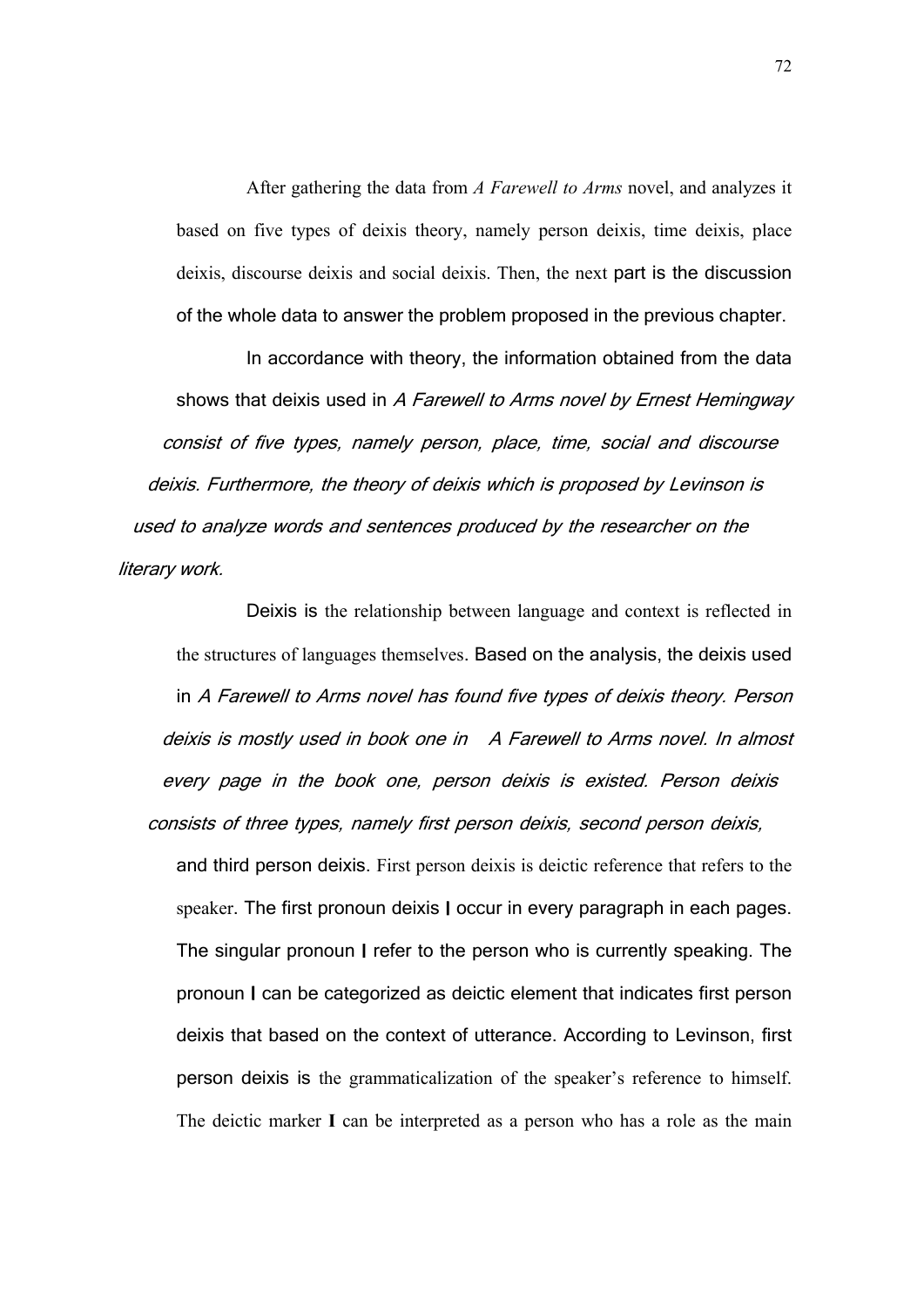character in the novel, especially as the protagonist. The whole story is only narrated by one person or a narrator.

The next first person deixis is **we**. The plural pronoun **we** also often exist in each pages. The plural pronoun **we** can be interpreted to the speaker that consists of more than one person in the same situation that based on the context of utterance. According to Allsop (1990: 92) said that the plural pronoun we is used to mean all of us as the speaker, the listener (s), and other people in the same situation. Then, the next first person deixis is **me** and **my**. The pronoun **me** can be categorized as the objective case for one person, especially for the speaker that based on the context of utterance. The objective case is usually placed after verb or preposition. The pronoun **my** can be categorized as possessive pronoun for singular or one person. The pronoun **my** can be interpreted as belonging to me that based on the context of utterance. The example of the singular pronoun **I** and plural pronoun **we** as follows:

"I believe **we** should get the war over," **I** said." (Hemingway, 1929: 21)

The plural pronoun **we** in sentence above can be interpreted to a group of people as the plural speaker which talk together about something in the same situation. The plural pronoun **we** refer to Lieutenant Henry and other drivers (Manera, Passini, Gavuzzi) that based on the context of utterance. Therefore, the singular pronoun **I** in the sentence above refer to Lieutenant Henry as the narrator and the protagonist in the novel that based on the context of utterance. Lieutenant Henry was an American ambulance driver in Italy during the World War I.

The example of the objective case **me** is as follows: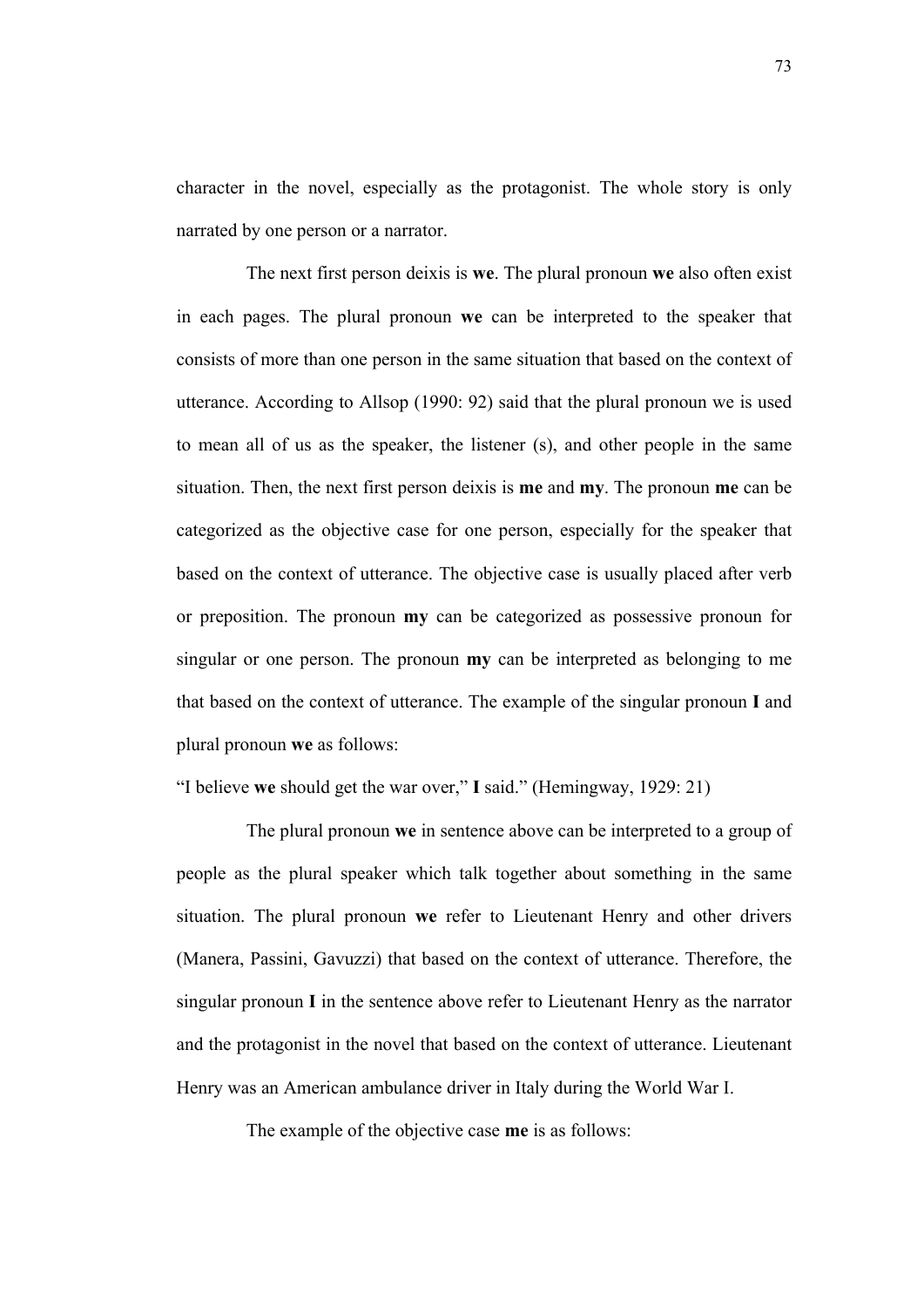"What's the matter?" He looked at **me**, then stood up. "I'm going on." (Hemingway, 1929: 14)

The conversation above happened between Lieutenant Henry and a soldier. The narrator asked a soldier about the matter. Thus, the pronoun **me** can be interpreted as the objective case that refers to Lieutenant Henry as the singular speaker based on the context of utterance.

Then, the example of the possessive pronoun **my** as follows: "Did you ever read the 'Black Pig'?" asked the lieutenant. "I will get you a copy. It was that which shook **my** faith." (Hemingway, 1929: 2)

The sentence above shows about the dialog between the lieutenant and the priest. The "Black Pig" was a book that told about priest, faith, etc. Thus, the pronoun **my** can be interpreted as possessive pronoun that refers to lieutenant's faith or belonging to lieutenant's faith after reading the *Black Pig* based on the context of utterance.

The next person deixis that often occur is second person deixis. Levinson stated that second person deixis is referred to the person or persons being addressed. Second person deixis **your** and **you** occur in the data. The pronoun **you** can be used for one or more than one person. The pronoun **you** can be interpreted as a replacement for someone who has a role as addressee that based on the context of utterance. According to Azar (1993: 231) said that the pronoun **you** means any person or people in general. The pronoun **your** can be classified as possessive pronoun for the addressee that based on the context of utterance. The example of pronoun **you** can be seen in the previous example. The pronoun **you** in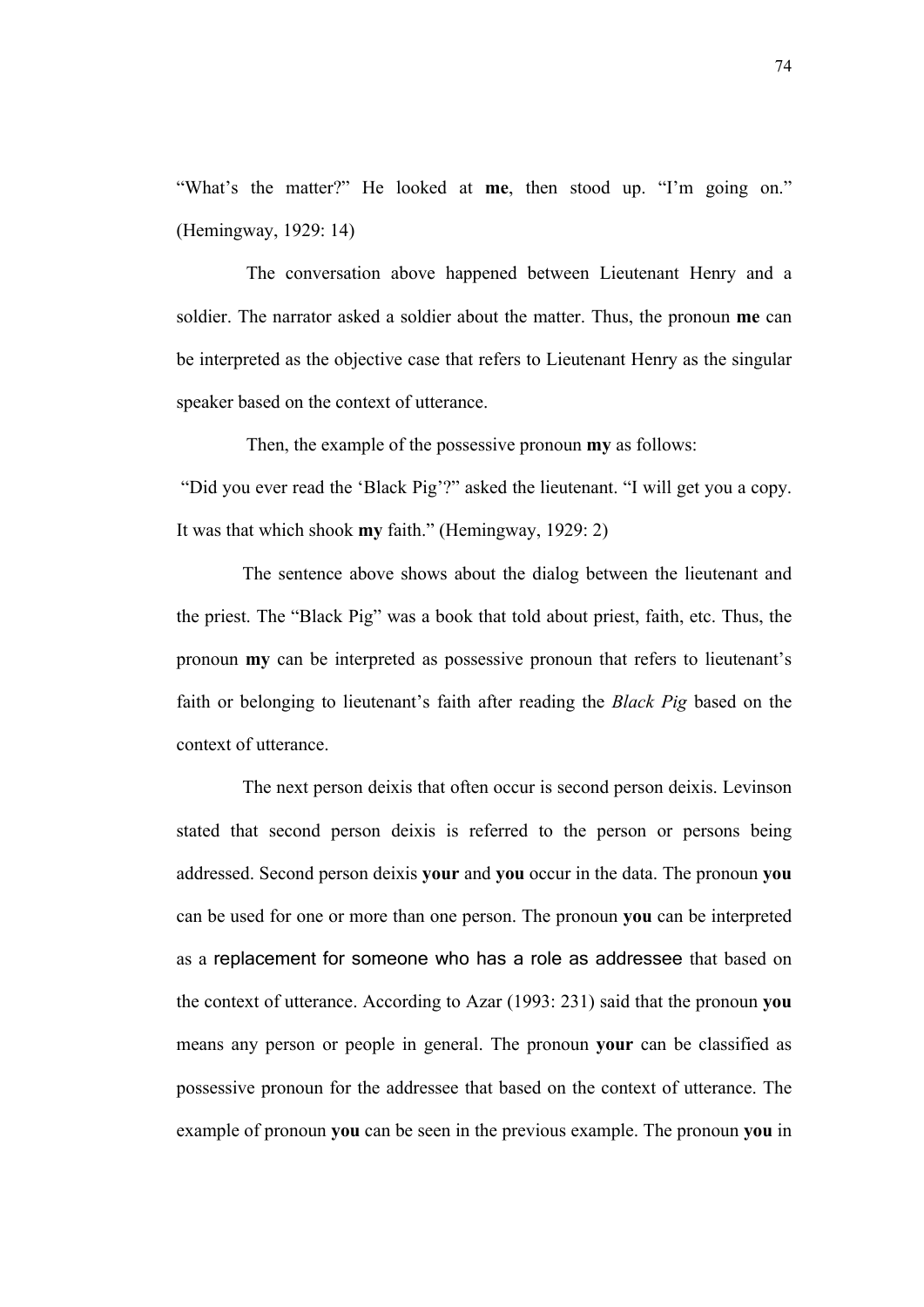the conversation refer to the priest as the singular addressee that based on the context of utterance. The example of the possessive pronoun **your** as follows: "What about **your** mother?" "Yes, I must have loved my mother." (Hemingway, 1929: 31)

The conversation above occurred between the narrator and the priest. Thus, the pronoun **your** can be interpreted as possessive pronoun for an addressee that refers to the priest's mother that based on the context of utterance.

The next person deixis that occurs is third person deixis. Levinson claimed that third person deixis is referred to third parties other than the speaker or the person being addressed. The pronoun **he**, **she**, **the driver**, **it**, **his**, **him**, **her**, **herself**, **they**, **their**, and **them** are often occurred in the data. The pronouns **she** and **he** are deictic reference refer to third person deixis or Levinson categorized those deictic element as singular third person deixis that based on the context of utterance. The pronoun **she** can be interpreted for considering the gender of addressee especially for female human or animal and the pronoun **he** for male human or animal. The pronoun **they** is deictic element as plural third person deixis that based on the context of utterance. The plural pronoun **they** can be interpreted as a group of people who are being addressed and can be used for plural of **she**, **he**, and **it**. According to Allsop (1990: 90) claimed that the third pronoun **it** is used for all other inanimate objects and for animals where the sex is not known or unimportant. The other third person deixis also has function as the objective case in a sentence. It is **him**, **her**, and **them**. Then, as the function of the possessive pronouns are **his**, and **their** that based on the context of utterance. The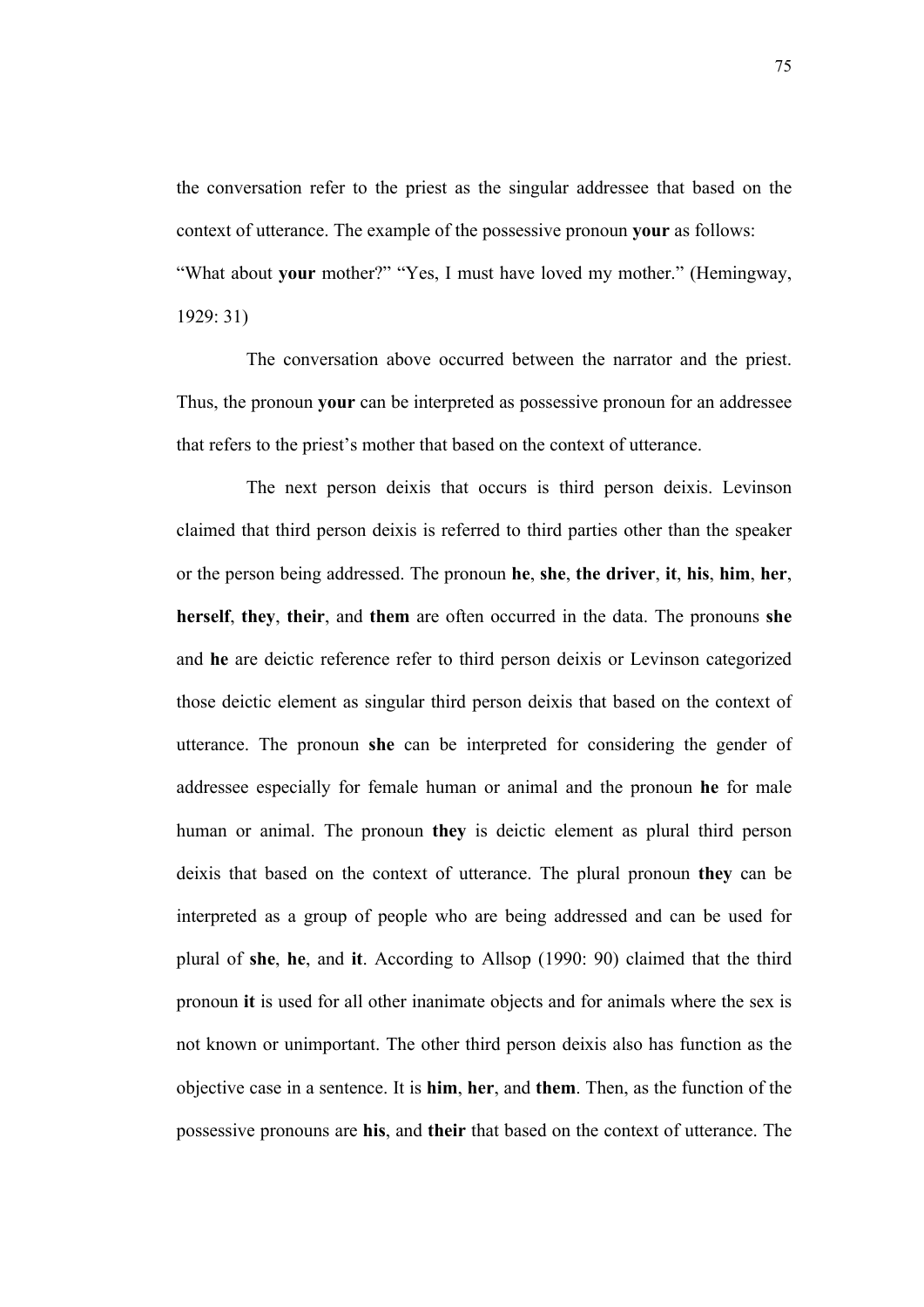pronoun **herself** has function as reflexive pronoun that refers to the subject that based on the context of utterance. Azar (1993: 229) said that a reflexive pronoun usually refers to the subject of a sentence. The example is as follows:

"**He** was the quietest one of the four. "Come with me if you want," I said, "and we'll see." (Hemingway, 1929: 22)

The third person deixis **he** refers to Gordini who a driver that based on the context of utterance. Gordini is a male person. The pronoun **he** here can be interpreted as a person who being addressed and known as masculine gender.

Time deixis also occurs in the data. Time deixis concerns the encoding of temporal point and spans relative to the time at which an utterance was spoken. Time deixis that occurs in the data is **today**, **the next day in the morning**, **forty eight hour later**, **now**, **once**, **this evening**, **in the night**, **sometimes**, **for two days**, **every day**, **in the late summer of that year**, etc. The deictic adverb of time **today** can be interpreted as this day when the speaker delivers the utterance. The word **now** can be interpreted as existing at the present time or at this time. **The next day** can be interpreted as on the day after the present day. The example is as follow:

"Have you seen Miss Barkley?" "I will bring her here. I will go **now** and bring her here." "Don't go," I said." (Hemingway, 1929: 28)

The word **now** can be categorized as time deixis. **Now** can be interpreted as this day when Rinaldi uttered the conversation. Rinaldi will invite Miss Barkley at this time that based on the context of utterance.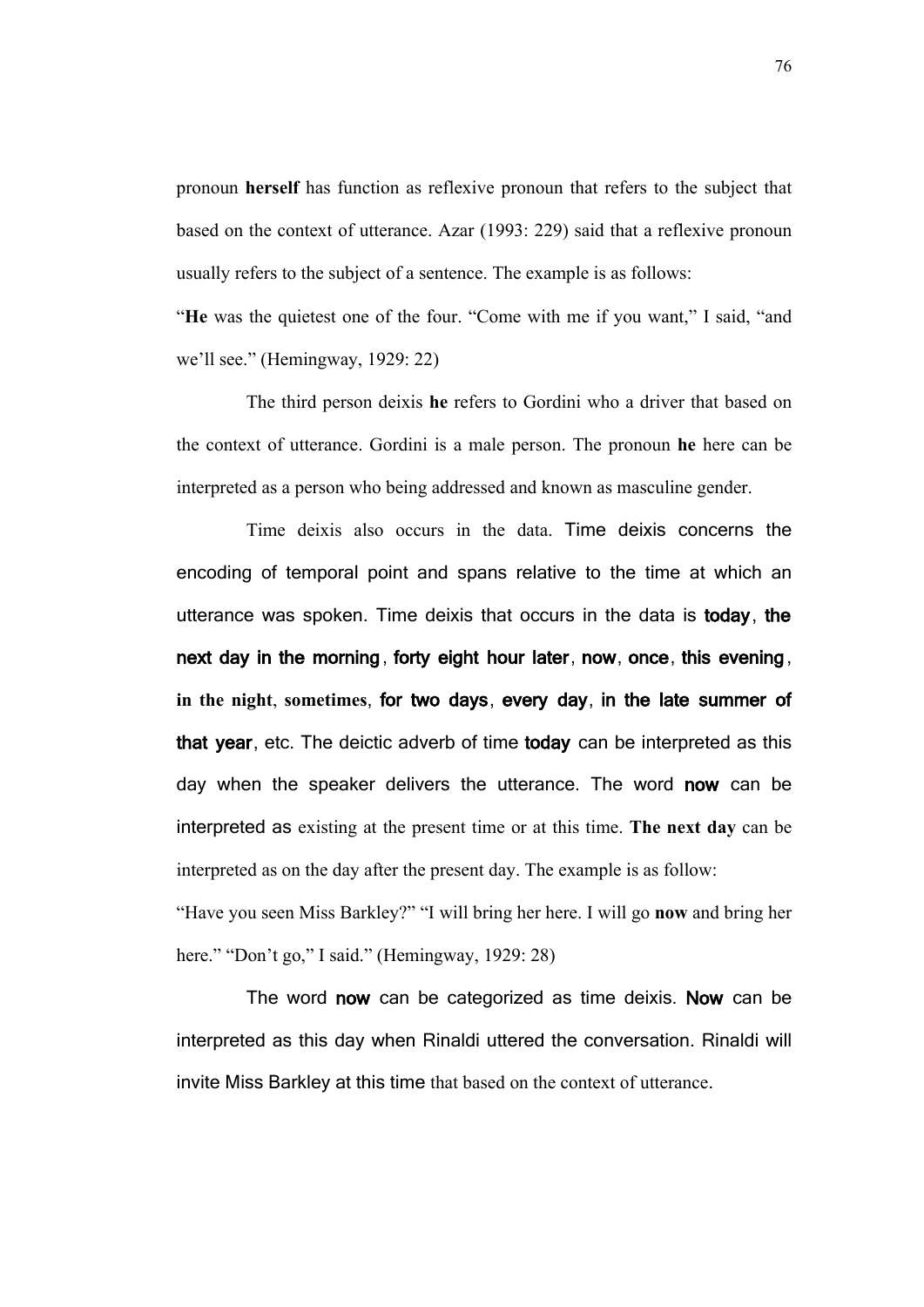In other hand, place deixis also occurs in the data. Place deixis concerns the encoding of spatial location relative to the location of the participants in the speech event. It is the descriptions of direction and location. Place deixis can be interpreted as some areas where the event and conversation happening in a location that based on the context of utterance. Place deixis that occurs in the data are **in a house**, **a village**, **there**, **here**, **everywhere** , **in the next garden**, **at the post**, **at the brickyard** , etc. The example is as follows:

"**Here at the brickyard** we were sheltered from rifle or machine-gun fire by the river bank." (Hemingway, 1929: 19)

The word **here** in the sentence can be interpreted as place deictic marker in the form of adverb of place that based on the context of utterance. It may represent such area or place where the speaker is present. The word **at the brickyard** can be interpreted as a secure area from the fire gun that based on the context of utterance.

Moreover, discourse deixis also occurs in the data. It refers to some portion of the discourse that contains that utterance (including the utterance itself). Discourse deixis that occurs in the data are **this** way, **this** machine, etc. The example of discourse deixis is as follows:

"**This** is mosquito netting. **This** is a bottle of vermouth. **You** like vermouth? **These** are English papers." "Please open **them**." (Hemingway, 1929: 30)

The use of the first **this** refers to mosquito netting. The use of the second **this** refers to a bottle of vermouth. The use of the third **these** (in plural) refer to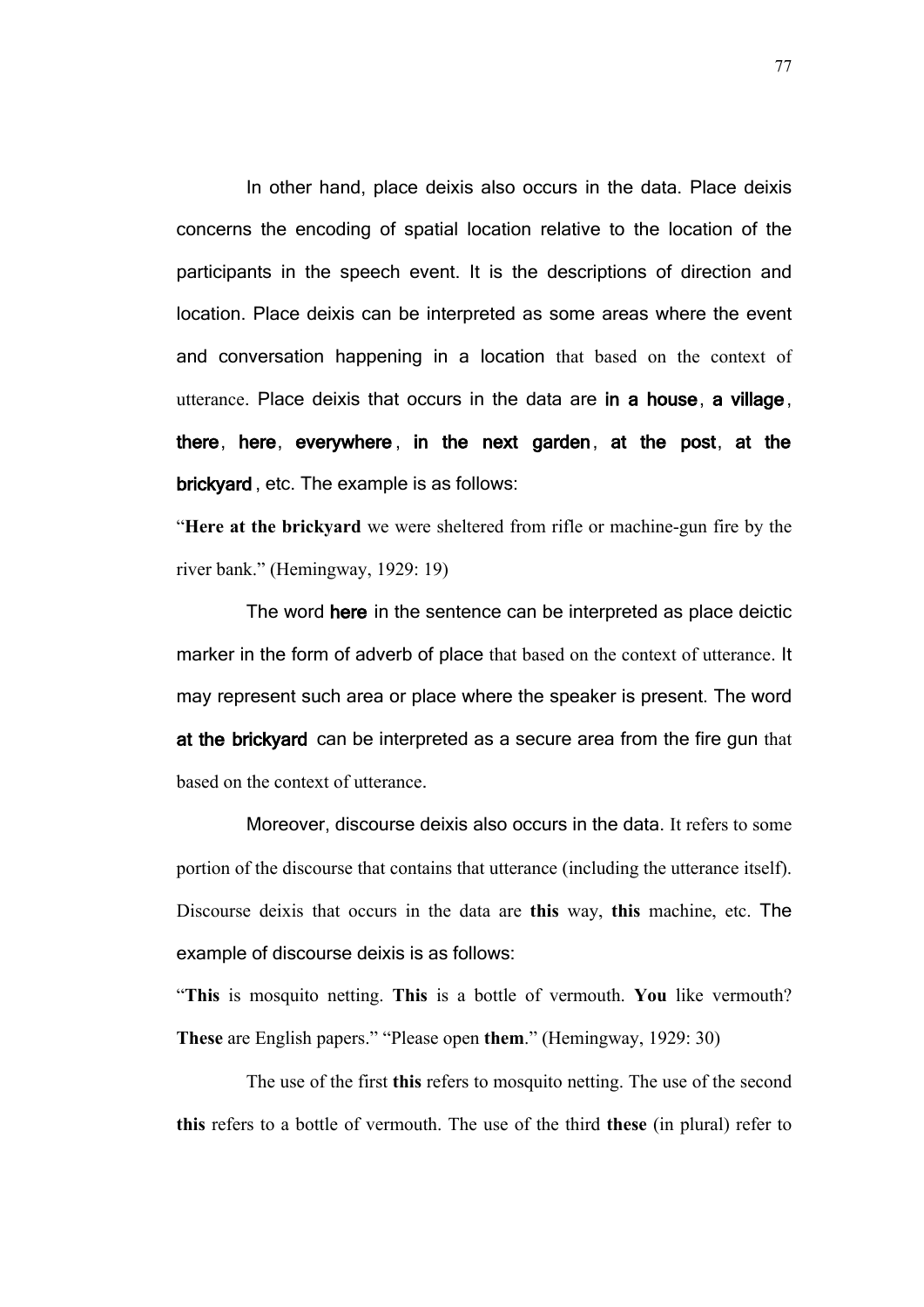English papers. Both of them are based on the context of utterance The use of **this** has a function for make clear what a speaker said. The priest used the word **this** to inform that he brought something for the narrator. He wants to introduce or point something to the narrator by using **this**.

In addition, social deixis also occur in the data. Social dexis concerns the encoding of social distinctions that are relative to participant's roles. Social deixis consist of two parts, relational social deixis and absolute social deixis. Relational social deixis refers to some social characteristic between the speaker and addressee that based on the context of utterance. Relational social deixis that occurs in the data are **the priest**, **ma'am**, **father**, **mother**, **grandfather**, and **grandson**. The example is as follows:

"How do you do?" he asked. He put some packages down by the bed, on the floor. "All right, **father**." (Hemingway, 1929: 29)

The conversation above occurred between the priest and the narrator. The narrator called the priest by **father**. **Father** can be interpreted as a term of address for priests in some churches that based on the context of utterance. Besides that, he called the priest by **father** because both of them were good friends. It is used in order to tighten the familiarity both of them.

Absolute social deixis refers in certain forms of address which will include no comparison of the ranking of the speaker and addressee that based on the context of utterance. Absolute social deixis that occurs in the data are **the captain**, **the lieutenant**, **Miss Barkley**, **the major**, **President Wilson**, **the orderly**, **the doctors**, **the driver**, **Miss Ferguson**, etc. The example is as follows: